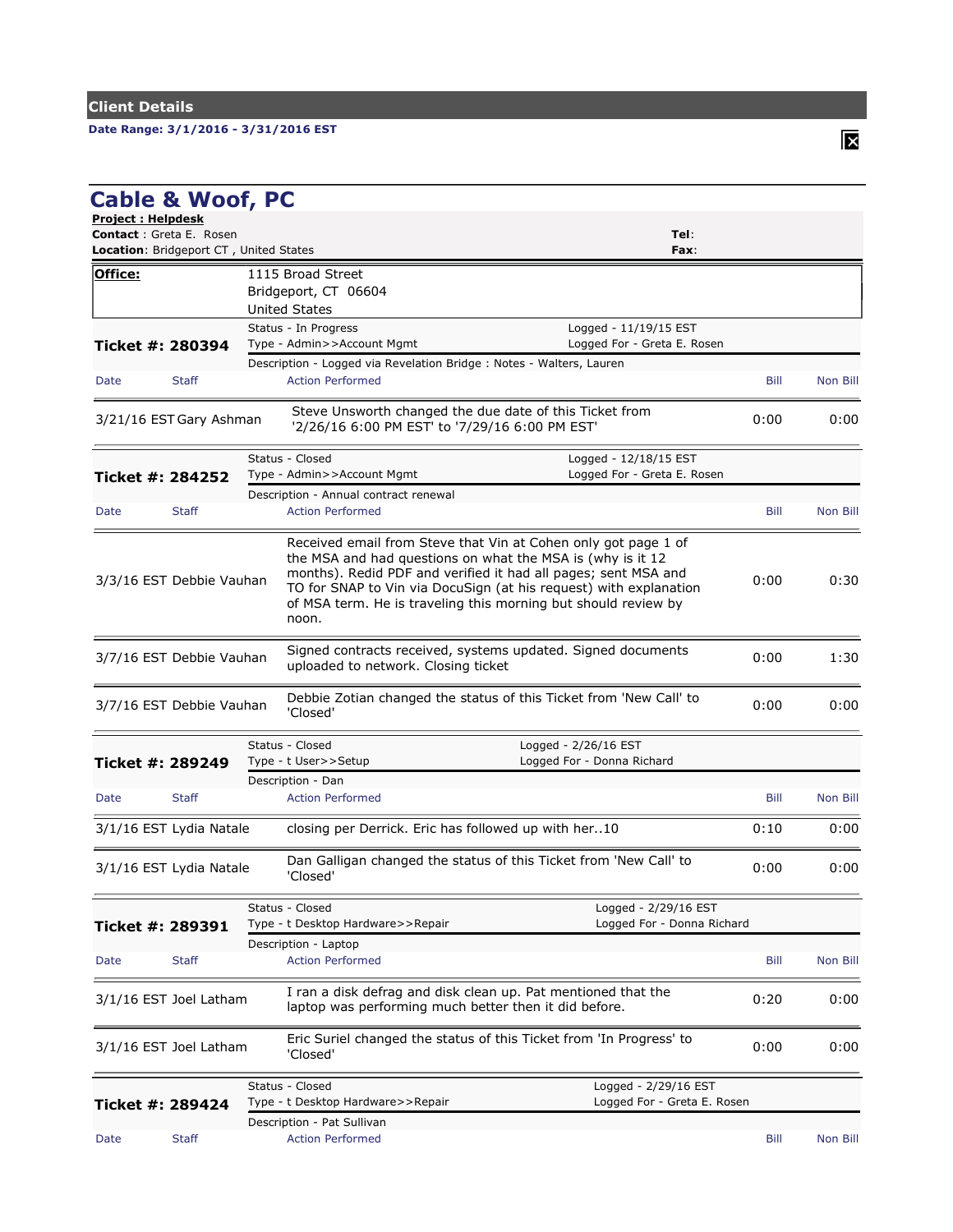|                  | 3/1/16 EST Amanda Ahle    | Derrick Kirkpatrick changed the due date of this Ticket from<br>'3/2/16 9:43 AM EST' to '3/2/16 2:00 PM EST'                                                                                                                                                                                                                                                                                                                                                                                                                                                                                                                                                                                                                                                                                                                                                                                                                                                                                                                                                                                                                                                                                                                                                                                                                                                                                                                                                                                        | 0:00 | 0:00     |
|------------------|---------------------------|-----------------------------------------------------------------------------------------------------------------------------------------------------------------------------------------------------------------------------------------------------------------------------------------------------------------------------------------------------------------------------------------------------------------------------------------------------------------------------------------------------------------------------------------------------------------------------------------------------------------------------------------------------------------------------------------------------------------------------------------------------------------------------------------------------------------------------------------------------------------------------------------------------------------------------------------------------------------------------------------------------------------------------------------------------------------------------------------------------------------------------------------------------------------------------------------------------------------------------------------------------------------------------------------------------------------------------------------------------------------------------------------------------------------------------------------------------------------------------------------------------|------|----------|
|                  | 3/1/16 EST Joel Latham    | I ran a disk defrag and disk clean up. Pat mentioned that the<br>laptop was performing much better then it did before.                                                                                                                                                                                                                                                                                                                                                                                                                                                                                                                                                                                                                                                                                                                                                                                                                                                                                                                                                                                                                                                                                                                                                                                                                                                                                                                                                                              | 0:20 | 0:00     |
|                  | 3/1/16 EST Joel Latham    | Eric Suriel changed the status of this Ticket from 'In Progress' to<br>'Closed'                                                                                                                                                                                                                                                                                                                                                                                                                                                                                                                                                                                                                                                                                                                                                                                                                                                                                                                                                                                                                                                                                                                                                                                                                                                                                                                                                                                                                     | 0:00 | 0:00     |
| Ticket #: 289496 |                           | Status - Closed<br>Logged - 2/29/16 EST<br>Type - t User>>Setup<br>Logged For - Nancy Ellen Ela                                                                                                                                                                                                                                                                                                                                                                                                                                                                                                                                                                                                                                                                                                                                                                                                                                                                                                                                                                                                                                                                                                                                                                                                                                                                                                                                                                                                     |      |          |
| Date             | <b>Staff</b>              | Description - Fwd: Family & Adult Camps, Ramah Israel/Reshet Ramah Travel, and More!<br><b>Action Performed</b>                                                                                                                                                                                                                                                                                                                                                                                                                                                                                                                                                                                                                                                                                                                                                                                                                                                                                                                                                                                                                                                                                                                                                                                                                                                                                                                                                                                     | Bill | Non Bill |
|                  | 3/1/16 EST Amanda Ahle    | Derrick Kirkpatrick changed the status of this Ticket from 'New<br>Call' to 'In Progress'                                                                                                                                                                                                                                                                                                                                                                                                                                                                                                                                                                                                                                                                                                                                                                                                                                                                                                                                                                                                                                                                                                                                                                                                                                                                                                                                                                                                           | 0:00 | 0:00     |
|                  | 3/1/16 EST Amanda Ahle    | @ Dan Galligan                                                                                                                                                                                                                                                                                                                                                                                                                                                                                                                                                                                                                                                                                                                                                                                                                                                                                                                                                                                                                                                                                                                                                                                                                                                                                                                                                                                                                                                                                      | 0:05 | 0:00     |
|                  | 3/1/16 EST Lydia Natale   | Stuart, Your request has been processed so you should be all set,<br>please let us know if this is not the case. I will leave your ticket<br>open until the end of the week. Thank you                                                                                                                                                                                                                                                                                                                                                                                                                                                                                                                                                                                                                                                                                                                                                                                                                                                                                                                                                                                                                                                                                                                                                                                                                                                                                                              | 0:00 | 0:00     |
|                  | 3/1/16 EST Lydia Natale   | Dan Galligan changed the status of this Ticket from 'In Progress'<br>to 'Testing to assure resolution'                                                                                                                                                                                                                                                                                                                                                                                                                                                                                                                                                                                                                                                                                                                                                                                                                                                                                                                                                                                                                                                                                                                                                                                                                                                                                                                                                                                              | 0:00 | 0:00     |
|                  | 3/1/16 EST Lydia Natale   | Dan Galligan changed the due date of this Ticket from '3/2/16<br>4:00 PM EST' to "                                                                                                                                                                                                                                                                                                                                                                                                                                                                                                                                                                                                                                                                                                                                                                                                                                                                                                                                                                                                                                                                                                                                                                                                                                                                                                                                                                                                                  | 0:00 | 0:00     |
|                  | 3/1/16 EST Lydia Natale   | Dan Galligan changed the status of this Ticket from 'Testing to<br>assure resolution' to 'Open - On Hold'                                                                                                                                                                                                                                                                                                                                                                                                                                                                                                                                                                                                                                                                                                                                                                                                                                                                                                                                                                                                                                                                                                                                                                                                                                                                                                                                                                                           | 0:00 | 0:00     |
|                  | 3/3/16 EST Lydia Natale   | Dan Galligan changed the due date of this Ticket from " to '3/7/16<br>1:17 PM EST'                                                                                                                                                                                                                                                                                                                                                                                                                                                                                                                                                                                                                                                                                                                                                                                                                                                                                                                                                                                                                                                                                                                                                                                                                                                                                                                                                                                                                  | 0:00 | 0:00     |
|                  | 3/3/16 EST Lydia Natale   | Dan Galligan changed the status of this Ticket from 'Open - On<br>Hold' to 'Closed'                                                                                                                                                                                                                                                                                                                                                                                                                                                                                                                                                                                                                                                                                                                                                                                                                                                                                                                                                                                                                                                                                                                                                                                                                                                                                                                                                                                                                 | 0:00 | 0:00     |
|                  |                           | Logged - 3/1/16 EST<br>Status - Closed                                                                                                                                                                                                                                                                                                                                                                                                                                                                                                                                                                                                                                                                                                                                                                                                                                                                                                                                                                                                                                                                                                                                                                                                                                                                                                                                                                                                                                                              |      |          |
| Ticket #: 289563 |                           | Logged For - Greta E. Rosen<br>Type - t Desktop Software>>Acrobat                                                                                                                                                                                                                                                                                                                                                                                                                                                                                                                                                                                                                                                                                                                                                                                                                                                                                                                                                                                                                                                                                                                                                                                                                                                                                                                                                                                                                                   |      |          |
|                  |                           | Description - PDF Pro                                                                                                                                                                                                                                                                                                                                                                                                                                                                                                                                                                                                                                                                                                                                                                                                                                                                                                                                                                                                                                                                                                                                                                                                                                                                                                                                                                                                                                                                               |      |          |
| Date             | <b>Staff</b>              | <b>Action Performed</b>                                                                                                                                                                                                                                                                                                                                                                                                                                                                                                                                                                                                                                                                                                                                                                                                                                                                                                                                                                                                                                                                                                                                                                                                                                                                                                                                                                                                                                                                             | Bill | Non Bill |
|                  | 3/1/16 EST Greta E. Rosen | Logged via email by Lauren G. Walters                                                                                                                                                                                                                                                                                                                                                                                                                                                                                                                                                                                                                                                                                                                                                                                                                                                                                                                                                                                                                                                                                                                                                                                                                                                                                                                                                                                                                                                               | 0:00 | 0:00     |
|                  | 3/1/16 EST Greta E. Rosen | Can you please install a copy of this program on Jared Shwartz's<br>computer? Lauren Walters   Director of Human Resources and<br>Information Technology   Cohen and Wolf, P.C. 1115 Broad Street<br>  Bridgeport, CT 06604   P: 203.337.4176   F: 203.337.5576<br>lwalters@cohenandwolf.com <mailto:lwalters@cohenandwolf.com><br/>  www.cohenandwolf.com<http: www.cohenandwolf.com=""></http:>This<br/>message is intended for the exclusive use of the individual or<br/>entity that is the named addressee and may contain information<br/>that is privileged or confidential or otherwise legally exempt from<br/>disclosure. If you are not the named addressee, or an employee<br/>or agent responsible for delivering this message to the named<br/>addressee, you are not authorized to read, print, retain, copy or<br/>disseminate this message or any part of it. If you have received<br/>this message in error, please notify me immediately by e-mail, or<br/>by telephone (203-337-4176), discard any paper copies and<br/>delete all electronic files of the message.<br/>CONFIDENTIALITY<br/>NOTICE The information in this email may be confidential and/or<br/>privileged. This email is intended to be reviewed by only the<br/>individual named above. If you are not the intended recipient or<br/>an authorized representative of the intended recipient, you are<br/>hereby notified that any review, dissemination or copying of this</mailto:lwalters@cohenandwolf.com> | 0:00 | 0:00     |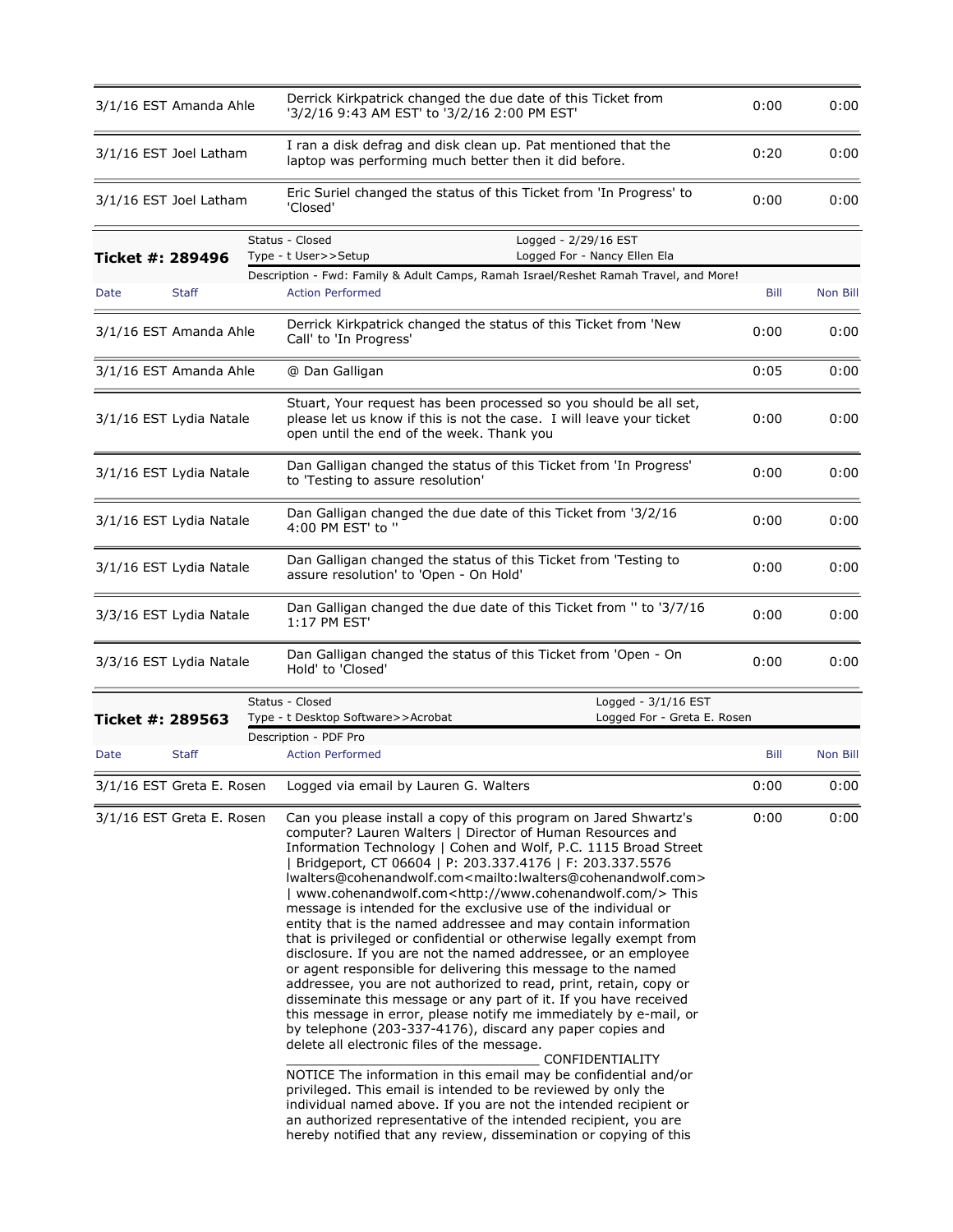|                           |              | email and its attachments, if any, or the information contained<br>herein is prohibited. If you have received this email in error,<br>please immediately notify the sender by return email and delete<br>this email from your system. logged by sender: Walters, Lauren<br>(Iwalters@cohenandwolf.com)                                                                                                                                                                                                                                                                                                                                                                                                                                                                                                                                                                                                                                                                                                                                                                                                                                                                                                                                                                                                                                                                                                                                                                                                                                                                                                                                                                                                                                                                                           |      |          |
|---------------------------|--------------|--------------------------------------------------------------------------------------------------------------------------------------------------------------------------------------------------------------------------------------------------------------------------------------------------------------------------------------------------------------------------------------------------------------------------------------------------------------------------------------------------------------------------------------------------------------------------------------------------------------------------------------------------------------------------------------------------------------------------------------------------------------------------------------------------------------------------------------------------------------------------------------------------------------------------------------------------------------------------------------------------------------------------------------------------------------------------------------------------------------------------------------------------------------------------------------------------------------------------------------------------------------------------------------------------------------------------------------------------------------------------------------------------------------------------------------------------------------------------------------------------------------------------------------------------------------------------------------------------------------------------------------------------------------------------------------------------------------------------------------------------------------------------------------------------|------|----------|
| 3/1/16 EST Jim Juri       |              | Matt Disette changed the due date of this Ticket from '3/1/16<br>3:51 PM EST' to "                                                                                                                                                                                                                                                                                                                                                                                                                                                                                                                                                                                                                                                                                                                                                                                                                                                                                                                                                                                                                                                                                                                                                                                                                                                                                                                                                                                                                                                                                                                                                                                                                                                                                                               | 0:00 | 0:00     |
| 3/1/16 EST Jim Juri       |              | Matt Disette changed the status of this Ticket from 'New Call' to<br>'Open - On Hold'                                                                                                                                                                                                                                                                                                                                                                                                                                                                                                                                                                                                                                                                                                                                                                                                                                                                                                                                                                                                                                                                                                                                                                                                                                                                                                                                                                                                                                                                                                                                                                                                                                                                                                            | 0:00 | 0:00     |
| 3/1/16 EST Jim Juri       |              | -Will contact user to install PDF Pro.                                                                                                                                                                                                                                                                                                                                                                                                                                                                                                                                                                                                                                                                                                                                                                                                                                                                                                                                                                                                                                                                                                                                                                                                                                                                                                                                                                                                                                                                                                                                                                                                                                                                                                                                                           | 0:00 | 0:00     |
| $3/1/16$ EST Jim Juri     |              | -Spoke with user, will arrange mutual time Wednesday am to<br>install.                                                                                                                                                                                                                                                                                                                                                                                                                                                                                                                                                                                                                                                                                                                                                                                                                                                                                                                                                                                                                                                                                                                                                                                                                                                                                                                                                                                                                                                                                                                                                                                                                                                                                                                           | 0:10 | 0:05     |
| 3/2/16 EST Jim Juri       |              | -Installed PDF Pro to user's PC.                                                                                                                                                                                                                                                                                                                                                                                                                                                                                                                                                                                                                                                                                                                                                                                                                                                                                                                                                                                                                                                                                                                                                                                                                                                                                                                                                                                                                                                                                                                                                                                                                                                                                                                                                                 | 0:15 | 0:05     |
| 3/2/16 EST Jim Juri       |              | Matt Disette changed the due date of this Ticket from " to '3/2/16<br>11:02 AM EST'                                                                                                                                                                                                                                                                                                                                                                                                                                                                                                                                                                                                                                                                                                                                                                                                                                                                                                                                                                                                                                                                                                                                                                                                                                                                                                                                                                                                                                                                                                                                                                                                                                                                                                              | 0:00 | 0:00     |
| 3/2/16 EST Jim Juri       |              | Matt Disette changed the status of this Ticket from 'Open - On<br>Hold' to 'Closed'                                                                                                                                                                                                                                                                                                                                                                                                                                                                                                                                                                                                                                                                                                                                                                                                                                                                                                                                                                                                                                                                                                                                                                                                                                                                                                                                                                                                                                                                                                                                                                                                                                                                                                              | 0:00 | 0:00     |
|                           |              | Status - Closed<br>Logged - $3/1/16$ EST                                                                                                                                                                                                                                                                                                                                                                                                                                                                                                                                                                                                                                                                                                                                                                                                                                                                                                                                                                                                                                                                                                                                                                                                                                                                                                                                                                                                                                                                                                                                                                                                                                                                                                                                                         |      |          |
| Ticket #: 289596          |              | Logged For - Greta E. Rosen<br>Type - t Devices>>Scanner<br>Description - Scanners                                                                                                                                                                                                                                                                                                                                                                                                                                                                                                                                                                                                                                                                                                                                                                                                                                                                                                                                                                                                                                                                                                                                                                                                                                                                                                                                                                                                                                                                                                                                                                                                                                                                                                               |      |          |
| Date                      | <b>Staff</b> | <b>Action Performed</b>                                                                                                                                                                                                                                                                                                                                                                                                                                                                                                                                                                                                                                                                                                                                                                                                                                                                                                                                                                                                                                                                                                                                                                                                                                                                                                                                                                                                                                                                                                                                                                                                                                                                                                                                                                          | Bill | Non Bill |
| 3/1/16 EST Greta E. Rosen |              | Logged via email by Lauren G. Walters                                                                                                                                                                                                                                                                                                                                                                                                                                                                                                                                                                                                                                                                                                                                                                                                                                                                                                                                                                                                                                                                                                                                                                                                                                                                                                                                                                                                                                                                                                                                                                                                                                                                                                                                                            | 0:00 | 0:00     |
| 3/1/16 EST Greta E. Rosen |              | Our scanners are down, can you please reboot the server? Lauren<br>Walters   Director of Human Resources and Information<br>Technology   Cohen and Wolf, P.C. 1115 Broad Street  <br>Bridgeport, CT 06604   P: 203.337.4176   F: 203.337.5576<br>lwalters@cohenandwolf.com <mailto:lwalters@cohenandwolf.com><br/>  www.cohenandwolf.com<http: www.cohenandwolf.com=""></http:>This<br/>message is intended for the exclusive use of the individual or<br/>entity that is the named addressee and may contain information<br/>that is privileged or confidential or otherwise legally exempt from<br/>disclosure. If you are not the named addressee, or an employee<br/>or agent responsible for delivering this message to the named<br/>addressee, you are not authorized to read, print, retain, copy or<br/>disseminate this message or any part of it. If you have received<br/>this message in error, please notify me immediately by e-mail, or<br/>by telephone (203-337-4176), discard any paper copies and<br/>delete all electronic files of the message.<br/>CONFIDENTIALITY<br/>NOTICE The information in this email may be confidential and/or<br/>privileged. This email is intended to be reviewed by only the<br/>individual named above. If you are not the intended recipient or<br/>an authorized representative of the intended recipient, you are<br/>hereby notified that any review, dissemination or copying of this<br/>email and its attachments, if any, or the information contained<br/>herein is prohibited. If you have received this email in error,<br/>please immediately notify the sender by return email and delete<br/>this email from your system. logged by sender: Walters, Lauren<br/>(Iwalters@cohenandwolf.com)</mailto:lwalters@cohenandwolf.com> | 0:00 | 0:00     |
| 3/1/16 EST Jim Juri       |              | -Server rebooted, confirmed back up.                                                                                                                                                                                                                                                                                                                                                                                                                                                                                                                                                                                                                                                                                                                                                                                                                                                                                                                                                                                                                                                                                                                                                                                                                                                                                                                                                                                                                                                                                                                                                                                                                                                                                                                                                             | 0:15 | 0:05     |
| $3/1/16$ EST Jim Juri     |              | Matt Disette changed the status of this Ticket from 'New Call' to<br>'Closed'                                                                                                                                                                                                                                                                                                                                                                                                                                                                                                                                                                                                                                                                                                                                                                                                                                                                                                                                                                                                                                                                                                                                                                                                                                                                                                                                                                                                                                                                                                                                                                                                                                                                                                                    | 0:00 | 0:00     |
| Ticket #: 289599          |              | Status - Closed<br>Logged - $3/1/16$ EST<br>Type - t Server Software>>Exchange<br>Logged For - Greta E. Rosen<br>Description - FW: IKO - Emails from Rachel Schwartzman's inbox or "IKO" folder                                                                                                                                                                                                                                                                                                                                                                                                                                                                                                                                                                                                                                                                                                                                                                                                                                                                                                                                                                                                                                                                                                                                                                                                                                                                                                                                                                                                                                                                                                                                                                                                  |      |          |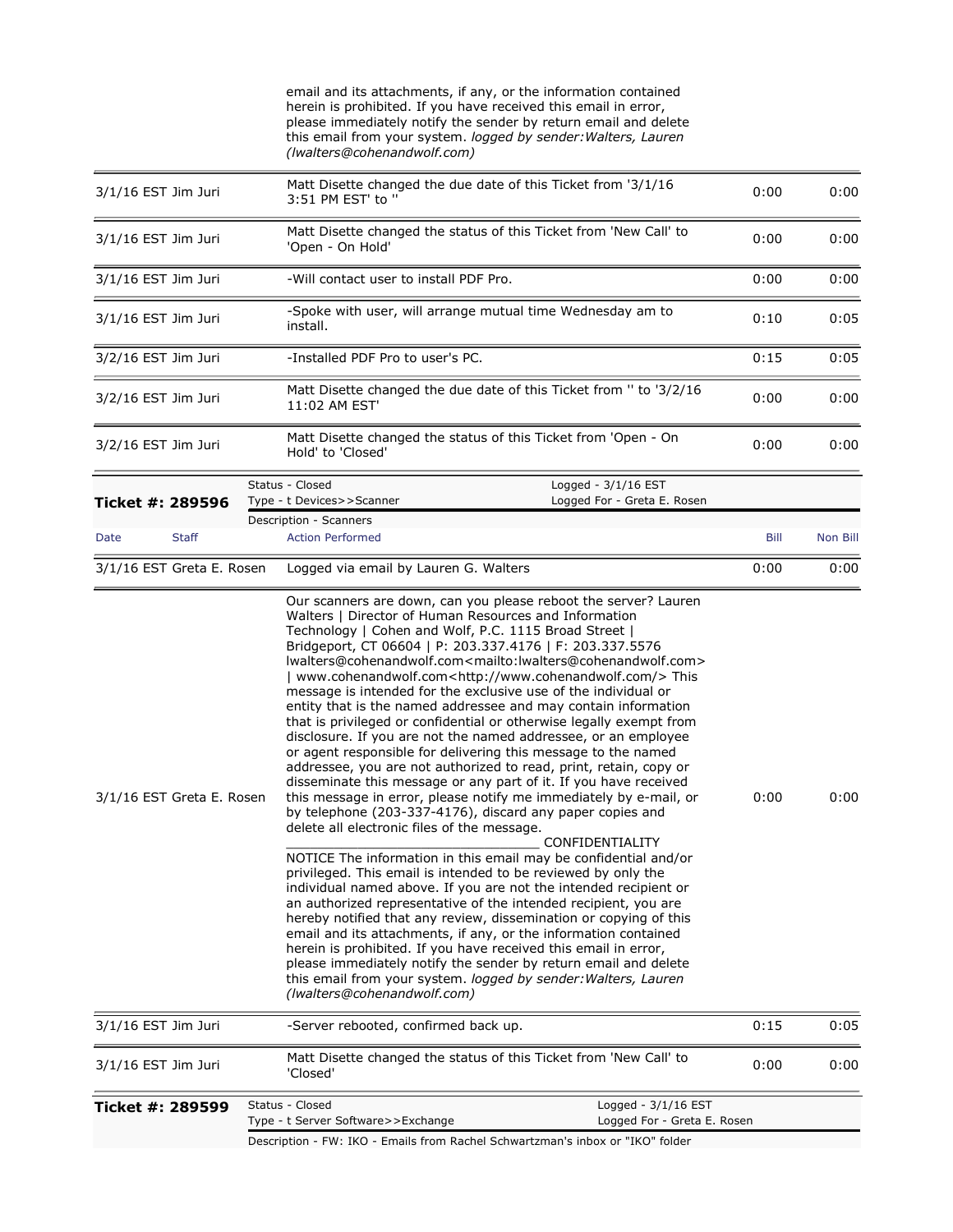| Date                      | <b>Staff</b> | <b>Action Performed</b>                                                                                                                                                                                                                                                                                                                                                                                                                                                                                                                                                                                                                                                                                                                                                                                                                                                                                                                                                                                                                                                                                                                                                                                                                                                                                                                                                                                                                                                                                                                                                                                                                                                                                                                                                                                                                                                                                                                                                                                                                                                                                                                                                                                                                                                                                                                                                                                                                                                                                                                                                                                                                                                                                                                                                                                                                                                                                                                                                                                                                                                                                                                                                                                                                                                                                                                                                                                                                                                                                                                                                                                                                                                                                                                                                                                                                                                                                                                                                                                                                                                                                                                                                                | <b>Bill</b> | Non Bill |
|---------------------------|--------------|----------------------------------------------------------------------------------------------------------------------------------------------------------------------------------------------------------------------------------------------------------------------------------------------------------------------------------------------------------------------------------------------------------------------------------------------------------------------------------------------------------------------------------------------------------------------------------------------------------------------------------------------------------------------------------------------------------------------------------------------------------------------------------------------------------------------------------------------------------------------------------------------------------------------------------------------------------------------------------------------------------------------------------------------------------------------------------------------------------------------------------------------------------------------------------------------------------------------------------------------------------------------------------------------------------------------------------------------------------------------------------------------------------------------------------------------------------------------------------------------------------------------------------------------------------------------------------------------------------------------------------------------------------------------------------------------------------------------------------------------------------------------------------------------------------------------------------------------------------------------------------------------------------------------------------------------------------------------------------------------------------------------------------------------------------------------------------------------------------------------------------------------------------------------------------------------------------------------------------------------------------------------------------------------------------------------------------------------------------------------------------------------------------------------------------------------------------------------------------------------------------------------------------------------------------------------------------------------------------------------------------------------------------------------------------------------------------------------------------------------------------------------------------------------------------------------------------------------------------------------------------------------------------------------------------------------------------------------------------------------------------------------------------------------------------------------------------------------------------------------------------------------------------------------------------------------------------------------------------------------------------------------------------------------------------------------------------------------------------------------------------------------------------------------------------------------------------------------------------------------------------------------------------------------------------------------------------------------------------------------------------------------------------------------------------------------------------------------------------------------------------------------------------------------------------------------------------------------------------------------------------------------------------------------------------------------------------------------------------------------------------------------------------------------------------------------------------------------------------------------------------------------------------------------------------------|-------------|----------|
| 3/1/16 EST Greta E. Rosen |              | Logged via email by Lauren G. Walters                                                                                                                                                                                                                                                                                                                                                                                                                                                                                                                                                                                                                                                                                                                                                                                                                                                                                                                                                                                                                                                                                                                                                                                                                                                                                                                                                                                                                                                                                                                                                                                                                                                                                                                                                                                                                                                                                                                                                                                                                                                                                                                                                                                                                                                                                                                                                                                                                                                                                                                                                                                                                                                                                                                                                                                                                                                                                                                                                                                                                                                                                                                                                                                                                                                                                                                                                                                                                                                                                                                                                                                                                                                                                                                                                                                                                                                                                                                                                                                                                                                                                                                                                  | 0:00        | 0:00     |
| 3/1/16 EST Greta E. Rosen |              | Rachel left the firm on the 19th and we deactivated her log-in.<br>Can you retrieve these emails? Or, is there a way that you can<br>provide me with access to her inbox so that I can retrieve the<br>emails? From: Sopin, Sherry E. Sent: Tuesday, March 01, 2016<br>4:26 PM To: Walters, Lauren Cc: Dobin, David Subject: FW: IKO -<br>Emails from Rachel Schwartzman's inbox or "IKO" folder Please<br>handle this - thanks! Sherry E. Sopin   Executive Director   Cohen<br>and Wolf, P.C. 1115 Broad Street   Bridgeport, CT 06604   P:<br>203.337.4115   F: 203.337.5515<br>sesopin@cohenandwolf.com <mailto:sesopin@cohenandwolf.com><br/>  www.cohenandwolf.com<http: www.cohenandwolf.com=""></http:>This<br/>message is being sent by or on behalf of a lawyer. It is intended<br/>for the exclusive use of the individual or entity that is the named<br/>addressee and may contain information that is privileged or<br/>confidential or otherwise legally exempt from disclosure. If you<br/>are not the named addressee or an employee or agent responsible<br/>for delivering this message to the named addressee, you are not<br/>authorized to read, print, retain, copy or disseminate this<br/>message or any part of it. If you have received this message in<br/>error, please notify us immediately by e-mail, or by telephone<br/>(203-368-0211), discard any paper copies and delete all<br/>electronic files of the message. From: Dobin, David Sent:<br/>Tuesday, March 01, 2016 4:24 PM To: Sopin, Sherry E. Cc: Dobin,<br/>David Subject: IKO - Emails from Rachel Schwartzman's inbox or<br/>"IKO" folder Hi Sherry - I am working on a file that Rachel was<br/>working on. As part of that file, I am looking for emails that she<br/>received from Boix Ramos, Citlallin<br/>(CBoix@mwe.com<mailto:cboix@mwe.com>) on January 21,<br/>2016. They may be in her inbox or in a folder for "IKO Industries"<br/>or "Hickey" Are you able to forward me those emails? Thanks<br/>Dave David Dobin   Cohen and Wolf, P.C. 1115 Broad Street  <br/>Bridgeport, CT 06604   P: 203.337.4120   F: 203.337.5520<br/>ddobin@cohenandwolf.com<mailto:ddobin@cohenandwolf.com>  <br/>www.cohenandwolf.com<http: www.cohenandwolf.com=""></http:>This<br/>message is being sent by or on behalf of a lawyer. It is intended<br/>for the exclusive use of the individual or entity that is the named<br/>addressee and may contain information that is privileged or<br/>confidential or otherwise legally exempt from disclosure. If you<br/>are not the named addressee or an employee or agent responsible<br/>for delivering this message to the named addressee, you are not<br/>authorized to read, print, retain, copy or disseminate this<br/>message or any part of it. If you have received this message in<br/>error, please notify us immediately by e-mail, or by telephone<br/>(203-368-0211), discard any paper copies and delete all<br/>electronic files of the message. AMONG THE LEGAL SERVICES<br/>THIS LAW FIRM PROVIDES IS DEBT COLLECTION AND ANY<br/>INFORMATION PROVIDED BY YOU WILL BE USED FOR THAT<br/>PURPOSE. Please also be advised that if you are not my client and<br/>are not represented by counsel, I am not disinterested and I am<br/>not your lawyer. In addition, you are advised to secure counsel<br/>and have your counsel contact me.<br/>CONFIDENTIALITY<br/>NOTICE The information in this email may be confidential and/or<br/>privileged. This email is intended to be reviewed by only the<br/>individual named above. If you are not the intended recipient or<br/>an authorized representative of the intended recipient, you are<br/>hereby notified that any review, dissemination or copying of this<br/>email and its attachments, if any, or the information contained<br/>herein is prohibited. If you have received this email in error,<br/>please immediately notify the sender by return email and delete<br/>this email from your system. logged by sender: Walters, Lauren<br/>(Iwalters@cohenandwolf.com)</mailto:ddobin@cohenandwolf.com></mailto:cboix@mwe.com></mailto:sesopin@cohenandwolf.com> | 0:00        | 0:00     |
| 3/1/16 EST Donna Millan   |              | Lauren, I've given you full access permissions to Rachel's mailbox.<br>Regards, Mike Ferro Synergy                                                                                                                                                                                                                                                                                                                                                                                                                                                                                                                                                                                                                                                                                                                                                                                                                                                                                                                                                                                                                                                                                                                                                                                                                                                                                                                                                                                                                                                                                                                                                                                                                                                                                                                                                                                                                                                                                                                                                                                                                                                                                                                                                                                                                                                                                                                                                                                                                                                                                                                                                                                                                                                                                                                                                                                                                                                                                                                                                                                                                                                                                                                                                                                                                                                                                                                                                                                                                                                                                                                                                                                                                                                                                                                                                                                                                                                                                                                                                                                                                                                                                     | 0:20        | 0:00     |
|                           |              |                                                                                                                                                                                                                                                                                                                                                                                                                                                                                                                                                                                                                                                                                                                                                                                                                                                                                                                                                                                                                                                                                                                                                                                                                                                                                                                                                                                                                                                                                                                                                                                                                                                                                                                                                                                                                                                                                                                                                                                                                                                                                                                                                                                                                                                                                                                                                                                                                                                                                                                                                                                                                                                                                                                                                                                                                                                                                                                                                                                                                                                                                                                                                                                                                                                                                                                                                                                                                                                                                                                                                                                                                                                                                                                                                                                                                                                                                                                                                                                                                                                                                                                                                                                        |             |          |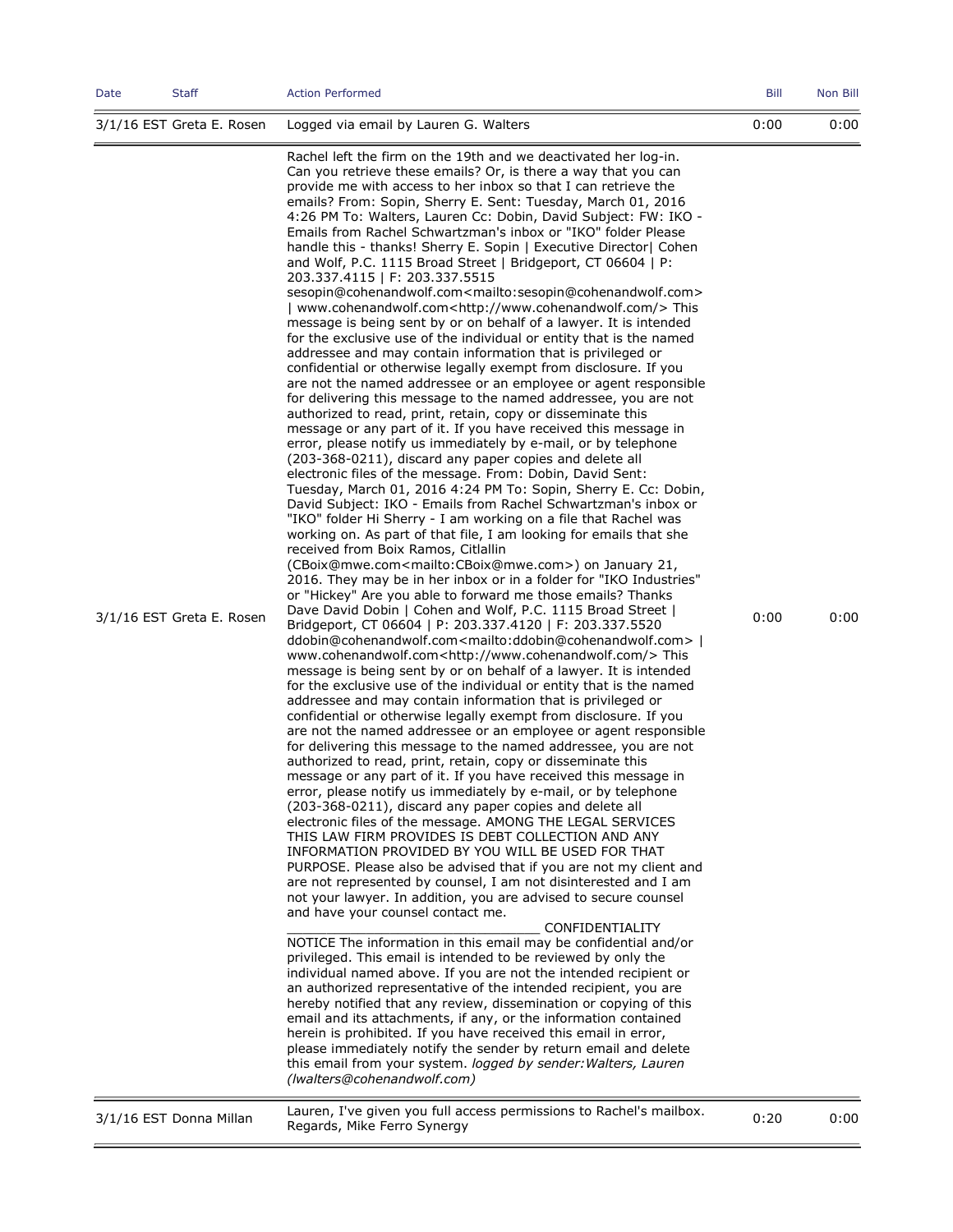| 3/1/16 EST Donna Millan |              | 'Closed'                                                                                                                                                    | Mike Ferro changed the status of this Ticket from 'New Call' to                                                                                                                                                                                                                                                                                                                                                                                                                                                                                                                                                               | 0:00 | 0:00     |
|-------------------------|--------------|-------------------------------------------------------------------------------------------------------------------------------------------------------------|-------------------------------------------------------------------------------------------------------------------------------------------------------------------------------------------------------------------------------------------------------------------------------------------------------------------------------------------------------------------------------------------------------------------------------------------------------------------------------------------------------------------------------------------------------------------------------------------------------------------------------|------|----------|
| Ticket #: 289604        |              | Status - Closed<br>Type - Facilities>>Office Moves                                                                                                          | Logged - 3/1/16 EST<br>Logged For - Karen Klammer                                                                                                                                                                                                                                                                                                                                                                                                                                                                                                                                                                             |      |          |
| Date                    | <b>Staff</b> | Description - Site visit for rack move<br><b>Action Performed</b>                                                                                           |                                                                                                                                                                                                                                                                                                                                                                                                                                                                                                                                                                                                                               | Bill | Non Bill |
| 3/1/16 EST Donna Millan |              | Site inspection and travel                                                                                                                                  |                                                                                                                                                                                                                                                                                                                                                                                                                                                                                                                                                                                                                               | 2:00 | 1:00     |
|                         |              | Status - Closed                                                                                                                                             | Logged - 3/1/16 EST                                                                                                                                                                                                                                                                                                                                                                                                                                                                                                                                                                                                           |      |          |
| Ticket #: 289606        |              | Type - Admin>>Account Mgmt                                                                                                                                  | Logged For - Greta E. Rosen                                                                                                                                                                                                                                                                                                                                                                                                                                                                                                                                                                                                   |      |          |
|                         |              | Description - Weekly Site Visit                                                                                                                             |                                                                                                                                                                                                                                                                                                                                                                                                                                                                                                                                                                                                                               |      |          |
| Date                    | Staff        | <b>Action Performed</b>                                                                                                                                     |                                                                                                                                                                                                                                                                                                                                                                                                                                                                                                                                                                                                                               | Bill | Non Bill |
| 3/1/16 EST Joel Latham  |              | Tuesday Sharon - IE issue (Bank of America payroll and<br>plan out the server rack move. Label Server's and cable<br>connections for a smoother transition. | e-rainmaker) I found a solution for her to utilize both IE8 and IE9.<br>Done. Pat - fax document won't open. I did some testing and it<br>wouldn't open. I did some research and found that the file was<br>corrupted. Done. Casey - Excel issue. Save, Redo, Undo buttons<br>missing. I made changes to the view. Done. Pat Sullivan - Slow<br>Laptop. I took care of this last night. Pat confirmed that the laptop<br>was performing a lot better. Done. Greta - Word/Outlook missing<br>ribbon. I showed her how to pin it back on. Done. Reception -<br>Monitor issues. Monitor was replaced. Done. *Worked with Mike to | 4:00 | 0:30     |
| 3/1/16 EST Joel Latham  |              | Progress'                                                                                                                                                   | Eric Suriel changed the status of this Ticket from 'New Call' to 'In                                                                                                                                                                                                                                                                                                                                                                                                                                                                                                                                                          | 0:00 | 0:00     |
| 3/3/16 EST Amanda Ahle  |              | '3/3/16 4:00 PM EST' to '3/3/16 6:00 PM EST'                                                                                                                | Derrick Kirkpatrick changed the due date of this Ticket from                                                                                                                                                                                                                                                                                                                                                                                                                                                                                                                                                                  | 0:00 | 0:00     |
| 3/3/16 EST Amanda Ahle  |              | '3/3/16 6:00 PM EST' to '3/3/16 8:00 PM EST'                                                                                                                | Derrick Kirkpatrick changed the due date of this Ticket from                                                                                                                                                                                                                                                                                                                                                                                                                                                                                                                                                                  | 0:00 | 0:00     |
| 3/3/16 EST Joel Latham  |              | -Done GSolomon-Done JWalsh-Done                                                                                                                             | Thursday -Prepping for Contact East Deployment. -Conference call<br>with Greg (Support Tech) and Melissa Donovan. - ContactEase has<br>been deployed to every user except Matt Susman which I will do<br>later tonight. SKatz-Done JKohler-Done VMarino-Done RSlavin                                                                                                                                                                                                                                                                                                                                                          | 4:30 | 0:30     |
| 3/4/16 EST Joel Latham  |              | Closed                                                                                                                                                      | Eric Suriel changed the status of this Ticket from 'In Progress' to                                                                                                                                                                                                                                                                                                                                                                                                                                                                                                                                                           | 0:00 | 0:00     |
| Ticket #: 289673        |              | Status - Closed<br>Type - t Devices>>Printer                                                                                                                | Logged - 3/2/16 EST<br>Logged For - David M Kohler                                                                                                                                                                                                                                                                                                                                                                                                                                                                                                                                                                            |      |          |
|                         |              | Description - Unable to print.                                                                                                                              |                                                                                                                                                                                                                                                                                                                                                                                                                                                                                                                                                                                                                               |      |          |
| Date                    | <b>Staff</b> | <b>Action Performed</b>                                                                                                                                     |                                                                                                                                                                                                                                                                                                                                                                                                                                                                                                                                                                                                                               | Bill | Non Bill |
| 3/2/16 EST Joel Latham  |              | to allow the printing option to work.                                                                                                                       | The error she was getting when trying to print from a website is<br>that it needed cookies enabled. I went into Internet options,<br>clicked the privacy tab, and then, under Settings moved the slider                                                                                                                                                                                                                                                                                                                                                                                                                       | 0:15 | 0:00     |
| 3/2/16 EST Joel Latham  |              | 'Closed'                                                                                                                                                    | Eric Suriel changed the status of this Ticket from 'New Call' to                                                                                                                                                                                                                                                                                                                                                                                                                                                                                                                                                              | 0:00 | 0:00     |
| Ticket #: 289675        |              | Status - Closed<br>Type - t Desktop Software>>Acrobat                                                                                                       | Logged - 3/2/16 EST<br>Logged For - Ari J George                                                                                                                                                                                                                                                                                                                                                                                                                                                                                                                                                                              |      |          |
|                         |              | Description - -User's Adobe Acrobat is frozen, cannot work.                                                                                                 |                                                                                                                                                                                                                                                                                                                                                                                                                                                                                                                                                                                                                               |      |          |
| Date                    | <b>Staff</b> | <b>Action Performed</b>                                                                                                                                     |                                                                                                                                                                                                                                                                                                                                                                                                                                                                                                                                                                                                                               | Bill | Non Bill |
| 3/2/16 EST Jim Juri     |              | -Stopped Acrobat in Task Manager, user was able to work.                                                                                                    |                                                                                                                                                                                                                                                                                                                                                                                                                                                                                                                                                                                                                               | 0:10 | 0:05     |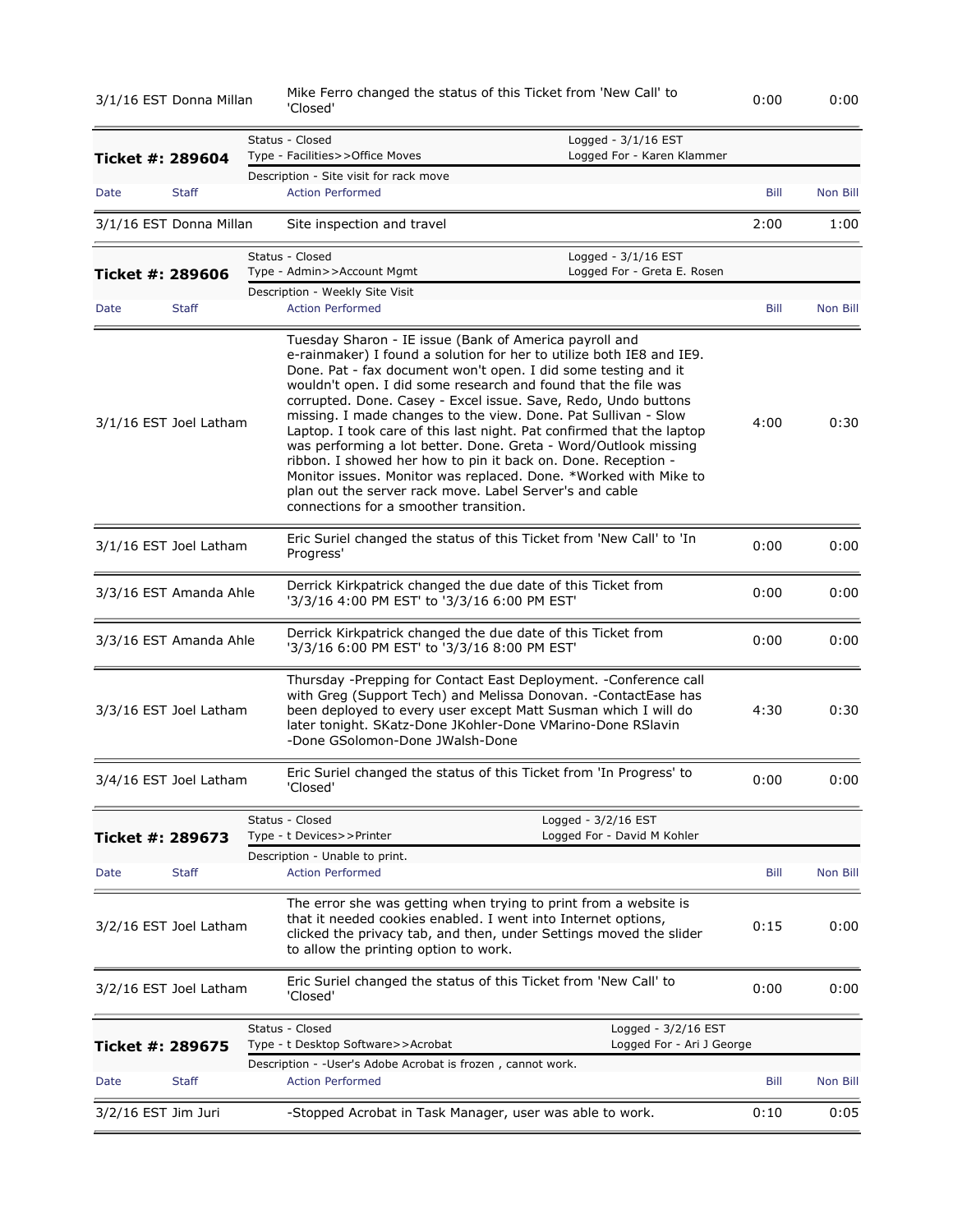3/2/16 EST Jim Juri Matt Disette changed the status of this Ticket from 'New Call' to 'Closed' 0:00 0:00

|                  |                            | Status - Closed<br>Logged - 3/2/16 EST                                                                                                                                                                                                                                                                                                                                                                                                                                                                                                                                                                                                                                                                                                                                                                                                                                                                                                                                                                                                                                                                                                                                                                                                                                                                                                                                                                                                                                                                                                                                                                                                                                                                                                                                                                                                                                                                       |      |          |
|------------------|----------------------------|--------------------------------------------------------------------------------------------------------------------------------------------------------------------------------------------------------------------------------------------------------------------------------------------------------------------------------------------------------------------------------------------------------------------------------------------------------------------------------------------------------------------------------------------------------------------------------------------------------------------------------------------------------------------------------------------------------------------------------------------------------------------------------------------------------------------------------------------------------------------------------------------------------------------------------------------------------------------------------------------------------------------------------------------------------------------------------------------------------------------------------------------------------------------------------------------------------------------------------------------------------------------------------------------------------------------------------------------------------------------------------------------------------------------------------------------------------------------------------------------------------------------------------------------------------------------------------------------------------------------------------------------------------------------------------------------------------------------------------------------------------------------------------------------------------------------------------------------------------------------------------------------------------------|------|----------|
| Ticket #: 289679 |                            | Type - t Desktop Software>>Windows 7<br>Logged For - Milo Hawthorn                                                                                                                                                                                                                                                                                                                                                                                                                                                                                                                                                                                                                                                                                                                                                                                                                                                                                                                                                                                                                                                                                                                                                                                                                                                                                                                                                                                                                                                                                                                                                                                                                                                                                                                                                                                                                                           |      |          |
| Date             | <b>Staff</b>               | Description - PDF Pro not saving in the F Drive.<br><b>Action Performed</b>                                                                                                                                                                                                                                                                                                                                                                                                                                                                                                                                                                                                                                                                                                                                                                                                                                                                                                                                                                                                                                                                                                                                                                                                                                                                                                                                                                                                                                                                                                                                                                                                                                                                                                                                                                                                                                  | Bill | Non Bill |
|                  | 3/2/16 EST Joel Latham     | We found another directory named Jared's directory which wasn't<br>the F Drive. We pointed the save option to the F Drive and we<br>were able to see the saved documents. Jared is all set.                                                                                                                                                                                                                                                                                                                                                                                                                                                                                                                                                                                                                                                                                                                                                                                                                                                                                                                                                                                                                                                                                                                                                                                                                                                                                                                                                                                                                                                                                                                                                                                                                                                                                                                  | 0:15 | 0:00     |
|                  | 3/2/16 EST Joel Latham     | Eric Suriel changed the status of this Ticket from 'New Call' to<br>'Closed'                                                                                                                                                                                                                                                                                                                                                                                                                                                                                                                                                                                                                                                                                                                                                                                                                                                                                                                                                                                                                                                                                                                                                                                                                                                                                                                                                                                                                                                                                                                                                                                                                                                                                                                                                                                                                                 | 0:00 | 0:00     |
| Ticket #: 289731 |                            | Status - Closed<br>Logged - 3/2/16 EST<br>Logged For - Conor Griesinger<br>Type - t Desktop Software>>Windows 7                                                                                                                                                                                                                                                                                                                                                                                                                                                                                                                                                                                                                                                                                                                                                                                                                                                                                                                                                                                                                                                                                                                                                                                                                                                                                                                                                                                                                                                                                                                                                                                                                                                                                                                                                                                              |      |          |
| Date             | <b>Staff</b>               | Description - Setup ContactEase<br><b>Action Performed</b>                                                                                                                                                                                                                                                                                                                                                                                                                                                                                                                                                                                                                                                                                                                                                                                                                                                                                                                                                                                                                                                                                                                                                                                                                                                                                                                                                                                                                                                                                                                                                                                                                                                                                                                                                                                                                                                   | Bill | Non Bill |
|                  |                            |                                                                                                                                                                                                                                                                                                                                                                                                                                                                                                                                                                                                                                                                                                                                                                                                                                                                                                                                                                                                                                                                                                                                                                                                                                                                                                                                                                                                                                                                                                                                                                                                                                                                                                                                                                                                                                                                                                              |      |          |
|                  | 3/2/16 EST Joel Latham     | Spoke to Melissa. We have scheduled for 4-6pm tomorrow.                                                                                                                                                                                                                                                                                                                                                                                                                                                                                                                                                                                                                                                                                                                                                                                                                                                                                                                                                                                                                                                                                                                                                                                                                                                                                                                                                                                                                                                                                                                                                                                                                                                                                                                                                                                                                                                      | 0:20 | 0:00     |
|                  | 3/2/16 EST Joel Latham     | Eric Suriel changed the status of this Ticket from 'New Call' to 'In<br>Progress'                                                                                                                                                                                                                                                                                                                                                                                                                                                                                                                                                                                                                                                                                                                                                                                                                                                                                                                                                                                                                                                                                                                                                                                                                                                                                                                                                                                                                                                                                                                                                                                                                                                                                                                                                                                                                            | 0:00 | 0:00     |
|                  | 3/4/16 EST Joel Latham     | ContactEase has been deployed to every user. SKatz-Done<br>JKohler-Done VMarino-Done RSlavin -Done GSolomon-Done<br>JWalsh-Done MSusman-Done                                                                                                                                                                                                                                                                                                                                                                                                                                                                                                                                                                                                                                                                                                                                                                                                                                                                                                                                                                                                                                                                                                                                                                                                                                                                                                                                                                                                                                                                                                                                                                                                                                                                                                                                                                 | 0:15 | 0:00     |
|                  | 3/4/16 EST Joel Latham     | Eric Suriel changed the status of this Ticket from 'In Progress' to<br>'Closed'                                                                                                                                                                                                                                                                                                                                                                                                                                                                                                                                                                                                                                                                                                                                                                                                                                                                                                                                                                                                                                                                                                                                                                                                                                                                                                                                                                                                                                                                                                                                                                                                                                                                                                                                                                                                                              | 0:00 | 0:00     |
| Ticket #: 289823 |                            | Logged - 3/24/16 EST<br>Status - Awaiting Call Back<br>Logged For - Greta E. Rosen<br>Type -                                                                                                                                                                                                                                                                                                                                                                                                                                                                                                                                                                                                                                                                                                                                                                                                                                                                                                                                                                                                                                                                                                                                                                                                                                                                                                                                                                                                                                                                                                                                                                                                                                                                                                                                                                                                                 |      |          |
|                  |                            | Description - RE: Upstairs Printer                                                                                                                                                                                                                                                                                                                                                                                                                                                                                                                                                                                                                                                                                                                                                                                                                                                                                                                                                                                                                                                                                                                                                                                                                                                                                                                                                                                                                                                                                                                                                                                                                                                                                                                                                                                                                                                                           |      |          |
| Date             | <b>Staff</b>               | <b>Action Performed</b>                                                                                                                                                                                                                                                                                                                                                                                                                                                                                                                                                                                                                                                                                                                                                                                                                                                                                                                                                                                                                                                                                                                                                                                                                                                                                                                                                                                                                                                                                                                                                                                                                                                                                                                                                                                                                                                                                      | Bill | Non Bill |
|                  | 3/24/16 EST Greta E. Rosen | Logged via email by Lauren G. Walters                                                                                                                                                                                                                                                                                                                                                                                                                                                                                                                                                                                                                                                                                                                                                                                                                                                                                                                                                                                                                                                                                                                                                                                                                                                                                                                                                                                                                                                                                                                                                                                                                                                                                                                                                                                                                                                                        | 0:00 | 0:00     |
|                  | 3/24/16 EST Greta E. Rosen | I will put in a service call to BBI. From: Moller, Maggie Sent:<br>Thursday, March 03, 2016 11:11 AM To: Synergy Helpdesk Cc:<br>Walters, Lauren Subject: Upstairs Printer Not sure who to address<br>#1 to, so I'm copying Lauren Walters. 1. Mark called from BBI<br>yesterday, asking about our envelope issue. At the time, we didn't<br>notice the problem. Today we do. 2. The printer is back to printing<br>from Drawer 2 (copy paper) when I request that it print from<br>Drawer 3 (bond). Maggie Moller   Legal Assistant   Cohen and<br>Wolf, P.C. 158 Deer Hill Avenue   Danbury, CT 06810   P:<br>203.749.5568   F: 203.749.1648<br>mmoller@cohenandwolf.com <mailto:mmoller@cohenandwolf.com><br/>  www.cohenandwolf.com<http: www.cohenandwolf.com=""></http:>This<br/>message is being sent by or on behalf of a lawyer. It is intended<br/>for the exclusive use of the individual or entity that is the named<br/>addressee and may contain information that is privileged or<br/>confidential or otherwise legally exempt from disclosure. If you are<br/>not the named addressee or an employee or agent responsible for<br/>delivering this message to the named addressee, you are not<br/>authorized to read, print, retain, copy or disseminate this message<br/>or any part of it. If you have received this message in error, please<br/>notify us immediately by email, or by telephone (203.792.2771),<br/>discard any paper copies, and delete all electronic files of the<br/>message.<br/>CONFIDENTIALITY NOTICE The information in this email may be<br/>confidential and/or privileged. This email is intended to be<br/>reviewed by only the individual named above. If you are not the<br/>intended recipient or an authorized representative of the intended<br/>recipient, you are hereby notified that any review, dissemination or</mailto:mmoller@cohenandwolf.com> | 0:00 | 0:00     |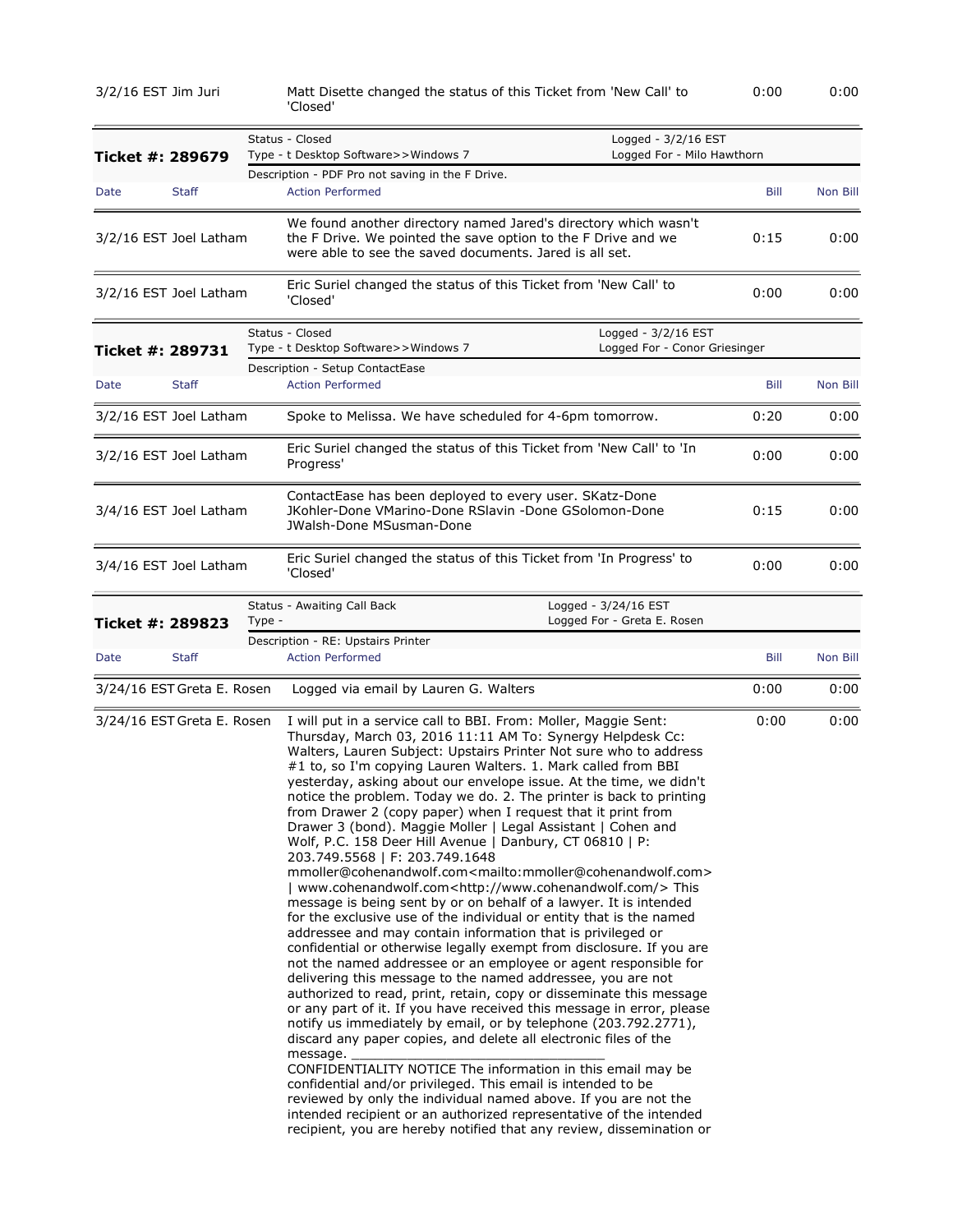copying of this email and its attachments, if any, or the information contained herein is prohibited. If you have received this email in error, please immediately notify the sender by return email and delete this email from your system. *logged by sender:Walters, Lauren(lwalters@cohenandwolf.com)*

|                         | 3/24/16 EST Amanda Ahle    | @ Eric Suriel                                                                                                                                                                                                                                                                                                                                                                                                                                                                                                                                                                                                                                                                                                                                                                                                                                                                                                                                                                                                                                                                                                                       |                                                                   | 0:05        | 0:00     |
|-------------------------|----------------------------|-------------------------------------------------------------------------------------------------------------------------------------------------------------------------------------------------------------------------------------------------------------------------------------------------------------------------------------------------------------------------------------------------------------------------------------------------------------------------------------------------------------------------------------------------------------------------------------------------------------------------------------------------------------------------------------------------------------------------------------------------------------------------------------------------------------------------------------------------------------------------------------------------------------------------------------------------------------------------------------------------------------------------------------------------------------------------------------------------------------------------------------|-------------------------------------------------------------------|-------------|----------|
| 3/28/16 EST Joel Latham |                            |                                                                                                                                                                                                                                                                                                                                                                                                                                                                                                                                                                                                                                                                                                                                                                                                                                                                                                                                                                                                                                                                                                                                     | Has BBI taken a look at this issue?                               |             | 0:00     |
| 3/28/16 EST Joel Latham |                            | AM EST' to '3/8/16 6:00 PM EST'                                                                                                                                                                                                                                                                                                                                                                                                                                                                                                                                                                                                                                                                                                                                                                                                                                                                                                                                                                                                                                                                                                     | Eric Suriel changed the due date of this Ticket from '3/7/16 9:20 |             | 0:00     |
|                         | 3/28/16 EST Greta E. Rosen | Logged via email: I asked Maggie as I haven't heard anything<br>and I am out of the loop since the printer is in Danbury. This was<br>her response:                                                                                                                                                                                                                                                                                                                                                                                                                                                                                                                                                                                                                                                                                                                                                                                                                                                                                                                                                                                 |                                                                   | 0:00        | 0:00     |
|                         | 3/28/16 EST Amanda Ahle    | Derrick Kirkpatrick changed the due date of this Ticket from<br>'3/8/16 6:00 PM EST' to "                                                                                                                                                                                                                                                                                                                                                                                                                                                                                                                                                                                                                                                                                                                                                                                                                                                                                                                                                                                                                                           |                                                                   | 0:00        | 0:00     |
|                         | 3/28/16 EST Amanda Ahle    | Derrick Kirkpatrick changed the status of this Ticket from 'New<br>Call' to 'Awaiting Call Back'                                                                                                                                                                                                                                                                                                                                                                                                                                                                                                                                                                                                                                                                                                                                                                                                                                                                                                                                                                                                                                    |                                                                   | 0:00        | 0:00     |
| Ticket #: 289900        |                            | Status - Closed<br>Type - Cloud Services>>Office365                                                                                                                                                                                                                                                                                                                                                                                                                                                                                                                                                                                                                                                                                                                                                                                                                                                                                                                                                                                                                                                                                 | Logged - $3/4/16$ EST<br>Logged For - Elizabeth CAMpbell          |             |          |
|                         |                            | Description - Hi Eric: See below. The e-mail address kunschag@trumbullps.org should be "white listed" Thank                                                                                                                                                                                                                                                                                                                                                                                                                                                                                                                                                                                                                                                                                                                                                                                                                                                                                                                                                                                                                         |                                                                   |             |          |
| Date                    | <b>Staff</b>               | you! Casey Jaykus<br><b>Action Performed</b>                                                                                                                                                                                                                                                                                                                                                                                                                                                                                                                                                                                                                                                                                                                                                                                                                                                                                                                                                                                                                                                                                        |                                                                   | Bill        | Non Bill |
|                         | 3/4/16 EST Joel Latham     | Casey, trumbullps org has been white listed.                                                                                                                                                                                                                                                                                                                                                                                                                                                                                                                                                                                                                                                                                                                                                                                                                                                                                                                                                                                                                                                                                        |                                                                   | 0:15        | 0:00     |
|                         | 3/4/16 EST Joel Latham     | Eric Suriel changed the status of this Ticket from 'New Call' to<br>'Closed'                                                                                                                                                                                                                                                                                                                                                                                                                                                                                                                                                                                                                                                                                                                                                                                                                                                                                                                                                                                                                                                        |                                                                   | 0:00        | 0:00     |
| Ticket #: 289902        |                            | Status - Closed<br>Type - t Desktop Software>>Outlook                                                                                                                                                                                                                                                                                                                                                                                                                                                                                                                                                                                                                                                                                                                                                                                                                                                                                                                                                                                                                                                                               | Logged - $3/4/16$ EST<br>Logged For - Lisa Whitten                |             |          |
|                         |                            | Description - Permissions on contacts                                                                                                                                                                                                                                                                                                                                                                                                                                                                                                                                                                                                                                                                                                                                                                                                                                                                                                                                                                                                                                                                                               |                                                                   |             |          |
| Date                    | <b>Staff</b>               | <b>Action Performed</b>                                                                                                                                                                                                                                                                                                                                                                                                                                                                                                                                                                                                                                                                                                                                                                                                                                                                                                                                                                                                                                                                                                             |                                                                   | <b>Bill</b> | Non Bill |
|                         | 3/4/16 EST Joel Latham     | MSusman has granted editor rights to Gina. I was able to connect<br>into her computer to make those changes. Gina is all set.                                                                                                                                                                                                                                                                                                                                                                                                                                                                                                                                                                                                                                                                                                                                                                                                                                                                                                                                                                                                       |                                                                   | 0:15        | 0:00     |
|                         | 3/4/16 EST Joel Latham     | Eric Suriel changed the status of this Ticket from 'New Call' to<br>'Closed'                                                                                                                                                                                                                                                                                                                                                                                                                                                                                                                                                                                                                                                                                                                                                                                                                                                                                                                                                                                                                                                        |                                                                   | 0:00        | 0:00     |
|                         |                            | Status - Closed                                                                                                                                                                                                                                                                                                                                                                                                                                                                                                                                                                                                                                                                                                                                                                                                                                                                                                                                                                                                                                                                                                                     | Logged - 3/7/16 EST                                               |             |          |
| Ticket #: 290056        |                            | Type - NMS>>Monitoring                                                                                                                                                                                                                                                                                                                                                                                                                                                                                                                                                                                                                                                                                                                                                                                                                                                                                                                                                                                                                                                                                                              | Logged For - Eric Mack                                            |             |          |
|                         |                            | Description - Lackner                                                                                                                                                                                                                                                                                                                                                                                                                                                                                                                                                                                                                                                                                                                                                                                                                                                                                                                                                                                                                                                                                                               |                                                                   |             |          |
| Date                    | <b>Staff</b>               | <b>Action Performed</b>                                                                                                                                                                                                                                                                                                                                                                                                                                                                                                                                                                                                                                                                                                                                                                                                                                                                                                                                                                                                                                                                                                             |                                                                   | Bill        | Non Bill |
| 3/7/16 EST Eric Mack    |                            | Logged via email by Emily Carrington                                                                                                                                                                                                                                                                                                                                                                                                                                                                                                                                                                                                                                                                                                                                                                                                                                                                                                                                                                                                                                                                                                |                                                                   | 0:00        | 0:00     |
| 3/7/16 EST Eric Mack    |                            | Dear Eric: Could you call me at your earliest convenience (203-337-<br>4148)? The Lackner program is not running properly. I am not sure if<br>something happened when the servers were worked on this past<br>weekend. Thank you, Emily Emily F. Carrington  Trust & Estates Paralegal<br>  Cohen and Wolf, P.C. 1115 Broad Street   Bridgeport, CT 06604   P:<br>203.337.4148   F: 203.337.5548<br>ecarrington@cohenandwolf.com <mailto:ecarrington@cohenandwolf.com><br/>  www.cohenandwolf.com<http: www.cohenandwolf.com=""></http:>This<br/>message is being sent by or on behalf of a lawyer. It is intended for the<br/>exclusive use of the individual or entity that is the named addressee and<br/>may contain information that is privileged or confidential or otherwise<br/>legally exempt from disclosure. If you are not the named addressee or an<br/>employee or agent responsible for delivering this message to the named<br/>addressee, you are not authorized to read, print, retain, copy or<br/>disseminate this message or any part of it. If you have received this</mailto:ecarrington@cohenandwolf.com> |                                                                   | 0:00        | 0:00     |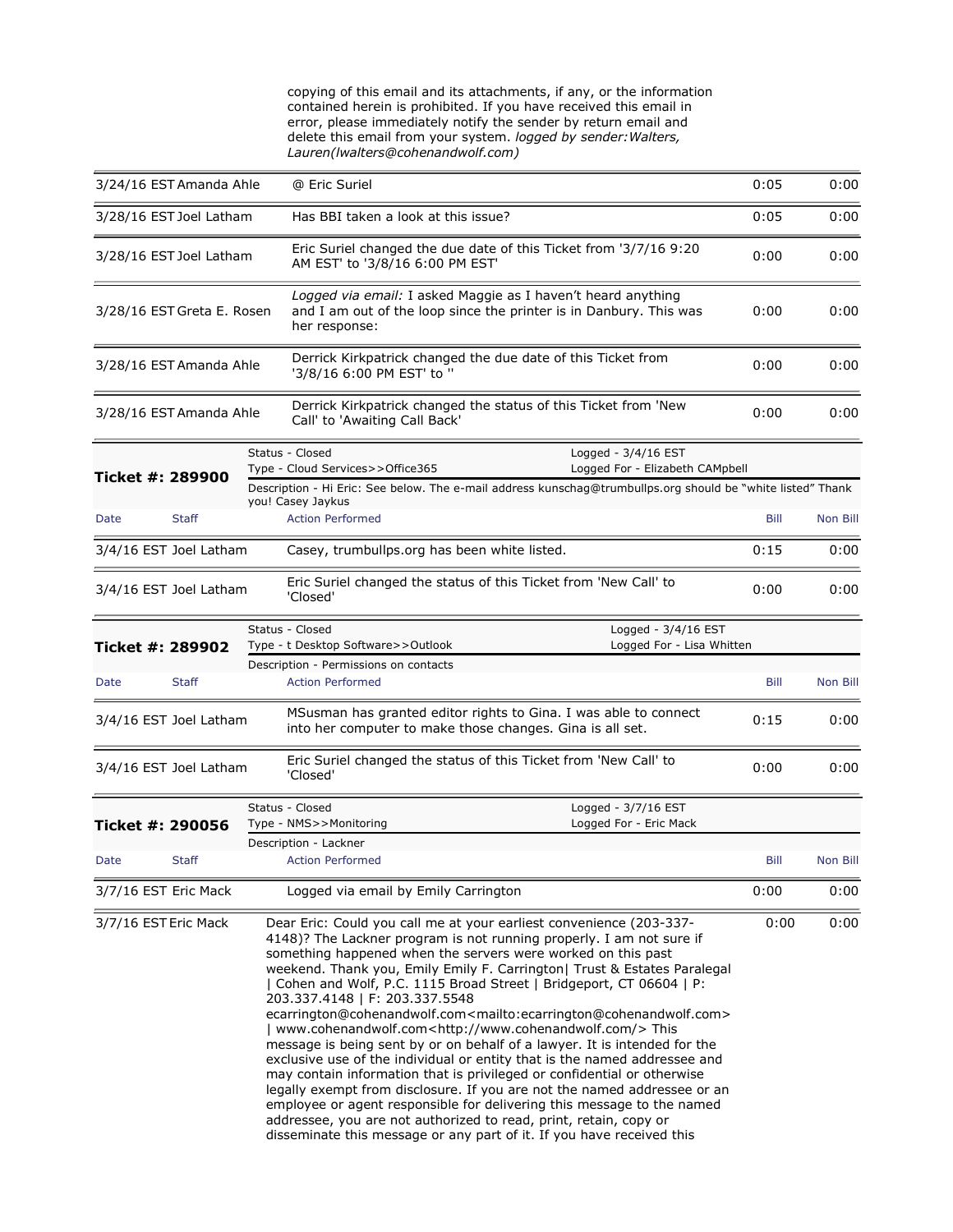|                  |                           | message in error, please notify us immediately by e-mail, or by telephone<br>(203-368-0211), discard any paper copies and delete all electronic files of<br>CONFIDENTIALITY<br>the message.<br>NOTICE The information in this email may be confidential and/or<br>privileged. This email is intended to be reviewed by only the individual<br>named above. If you are not the intended recipient or an authorized<br>representative of the intended recipient, you are hereby notified that any<br>review, dissemination or copying of this email and its attachments, if any,<br>or the information contained herein is prohibited. If you have received<br>this email in error, please immediately notify the sender by return email<br>and delete this email from your system. logged by sender: Carrington,<br>Emily F.(ecarrington@cohenandwolf.com)                                                                                                                                                                                                                                                                                                                                                                                                                                                                                                                                                                                                                                                                                                                                                                                                                                                                                                        |             |          |
|------------------|---------------------------|------------------------------------------------------------------------------------------------------------------------------------------------------------------------------------------------------------------------------------------------------------------------------------------------------------------------------------------------------------------------------------------------------------------------------------------------------------------------------------------------------------------------------------------------------------------------------------------------------------------------------------------------------------------------------------------------------------------------------------------------------------------------------------------------------------------------------------------------------------------------------------------------------------------------------------------------------------------------------------------------------------------------------------------------------------------------------------------------------------------------------------------------------------------------------------------------------------------------------------------------------------------------------------------------------------------------------------------------------------------------------------------------------------------------------------------------------------------------------------------------------------------------------------------------------------------------------------------------------------------------------------------------------------------------------------------------------------------------------------------------------------------|-------------|----------|
|                  | 3/7/16 EST Joel Latham    | FileMaker Server service was not running which was probably<br>caused by the server reboot over the weekend. Also, an additional<br>database was running above the maximum limit of 125. I got in<br>contact with Marty from Lackner support to resolve this issue. I<br>spoke with Emily and she has confirmed Lackner is working.                                                                                                                                                                                                                                                                                                                                                                                                                                                                                                                                                                                                                                                                                                                                                                                                                                                                                                                                                                                                                                                                                                                                                                                                                                                                                                                                                                                                                              | 0:40        | 0:00     |
|                  | 3/7/16 EST Joel Latham    | Eric Suriel changed the status of this Ticket from 'New Call' to<br>'Closed'                                                                                                                                                                                                                                                                                                                                                                                                                                                                                                                                                                                                                                                                                                                                                                                                                                                                                                                                                                                                                                                                                                                                                                                                                                                                                                                                                                                                                                                                                                                                                                                                                                                                                     | 0:00        | 0:00     |
|                  |                           | Status - Closed<br>Logged - 3/7/16 EST                                                                                                                                                                                                                                                                                                                                                                                                                                                                                                                                                                                                                                                                                                                                                                                                                                                                                                                                                                                                                                                                                                                                                                                                                                                                                                                                                                                                                                                                                                                                                                                                                                                                                                                           |             |          |
| Ticket #: 290063 |                           | Type - t Server Software>>Windows2008<br>Logged For - Greta E. Rosen                                                                                                                                                                                                                                                                                                                                                                                                                                                                                                                                                                                                                                                                                                                                                                                                                                                                                                                                                                                                                                                                                                                                                                                                                                                                                                                                                                                                                                                                                                                                                                                                                                                                                             |             |          |
| Date             | <b>Staff</b>              | Description - Michael at Danbury reported that equitrac was reporting as down.<br><b>Action Performed</b>                                                                                                                                                                                                                                                                                                                                                                                                                                                                                                                                                                                                                                                                                                                                                                                                                                                                                                                                                                                                                                                                                                                                                                                                                                                                                                                                                                                                                                                                                                                                                                                                                                                        | Bill        | Non Bill |
|                  | 3/7/16 EST Joel Latham    | After the server reboot Saturday, I made sure that this was the<br>first server to check. For some reason it looks like after we left the<br>server may have rebooted itself once again. I connected in an<br>made sure that the services were back up. Should be fine now.                                                                                                                                                                                                                                                                                                                                                                                                                                                                                                                                                                                                                                                                                                                                                                                                                                                                                                                                                                                                                                                                                                                                                                                                                                                                                                                                                                                                                                                                                      | 0:30        | 0:00     |
|                  | 3/7/16 EST Joel Latham    | Eric Suriel changed the status of this Ticket from 'New Call' to<br>'Closed'                                                                                                                                                                                                                                                                                                                                                                                                                                                                                                                                                                                                                                                                                                                                                                                                                                                                                                                                                                                                                                                                                                                                                                                                                                                                                                                                                                                                                                                                                                                                                                                                                                                                                     | 0:00        | 0:00     |
| Ticket #: 290064 |                           | Status - Closed<br>Logged - 3/7/16 EST<br>Logged For - Greta E. Rosen<br>Type - t User>>Setup                                                                                                                                                                                                                                                                                                                                                                                                                                                                                                                                                                                                                                                                                                                                                                                                                                                                                                                                                                                                                                                                                                                                                                                                                                                                                                                                                                                                                                                                                                                                                                                                                                                                    |             |          |
| Date             | <b>Staff</b>              | Description - Ahle<br><b>Action Performed</b>                                                                                                                                                                                                                                                                                                                                                                                                                                                                                                                                                                                                                                                                                                                                                                                                                                                                                                                                                                                                                                                                                                                                                                                                                                                                                                                                                                                                                                                                                                                                                                                                                                                                                                                    | <b>Bill</b> | Non Bill |
|                  | 3/7/16 EST Greta E. Rosen | Logged via email by Lauren G. Walters                                                                                                                                                                                                                                                                                                                                                                                                                                                                                                                                                                                                                                                                                                                                                                                                                                                                                                                                                                                                                                                                                                                                                                                                                                                                                                                                                                                                                                                                                                                                                                                                                                                                                                                            | 0:00        | 0:00     |
|                  | 3/7/16 EST Greta E. Rosen | Can you please remove Daniela from the Real Estate Department<br>list, I accidently asked you guys to add her not realizing that<br>paralegals were not included in the list. Thank you. Lauren<br>Walters   Director of Human Resources and Information<br>Technology   Cohen and Wolf, P.C. 1115 Broad Street  <br>Bridgeport, CT 06604   P: 203.337.4176   F: 203.337.5576<br>lwalters@cohenandwolf.com <mailto:lwalters@cohenandwolf.com><br/>  www.cohenandwolf.com<http: www.cohenandwolf.com=""></http:>This<br/>message is intended for the exclusive use of the individual or<br/>entity that is the named addressee and may contain information<br/>that is privileged or confidential or otherwise legally exempt from<br/>disclosure. If you are not the named addressee, or an employee<br/>or agent responsible for delivering this message to the named<br/>addressee, you are not authorized to read, print, retain, copy or<br/>disseminate this message or any part of it. If you have received<br/>this message in error, please notify me immediately by e-mail, or<br/>by telephone (203-337-4176), discard any paper copies and<br/>delete all electronic files of the message.<br/><b>CONFIDENTIALITY</b><br/>NOTICE The information in this email may be confidential and/or<br/>privileged. This email is intended to be reviewed by only the<br/>individual named above. If you are not the intended recipient or<br/>an authorized representative of the intended recipient, you are<br/>hereby notified that any review, dissemination or copying of this<br/>email and its attachments, if any, or the information contained<br/>herein is prohibited. If you have received this email in error,</mailto:lwalters@cohenandwolf.com> | 0:00        | 0:00     |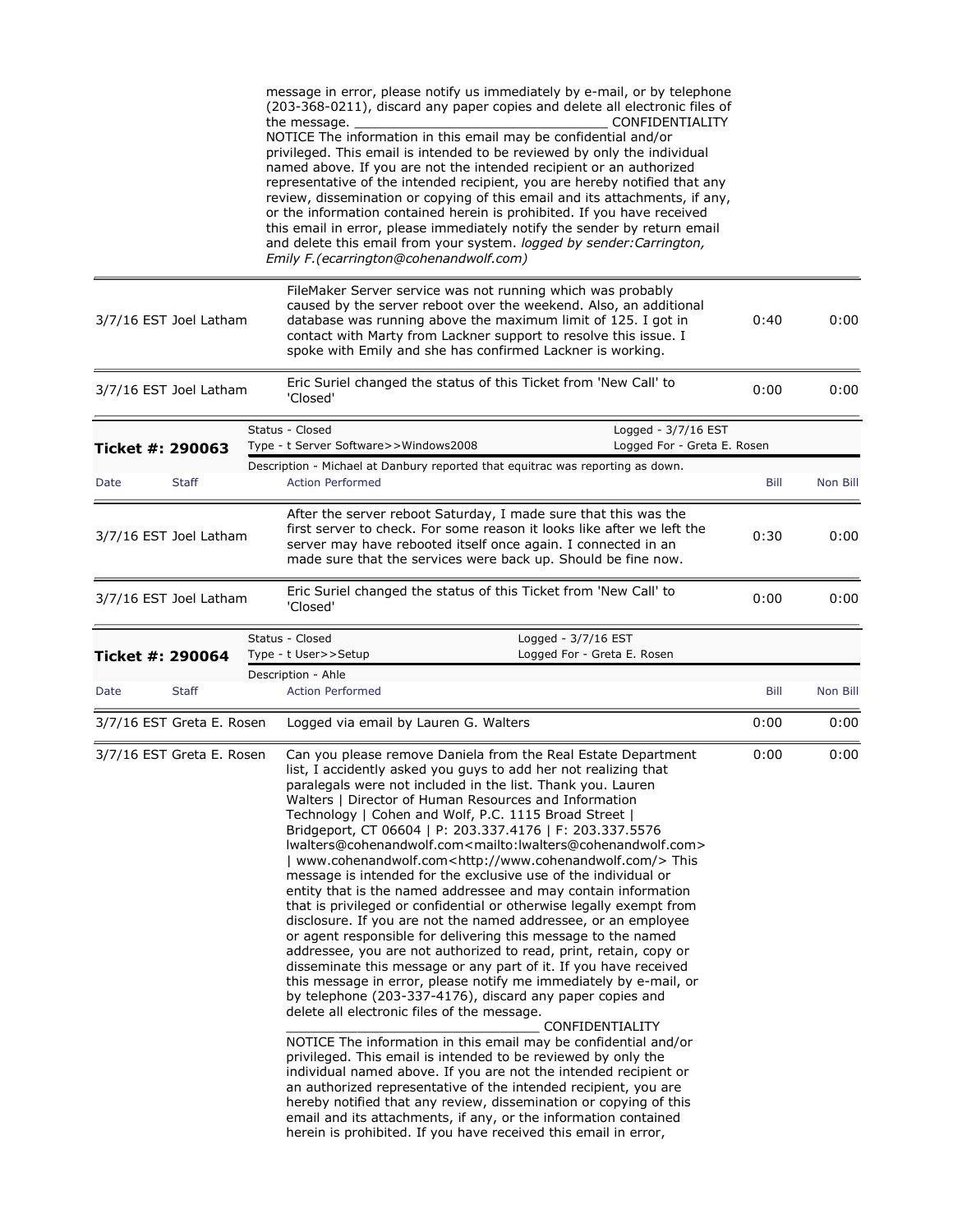|                          |                 | this email from your system. logged by sender: Walters, Lauren<br>(Iwalters@cohenandwolf.com)                                                                                                                                                                                                                                                                                                                                                                                                                                                                                                                                                                                                                                                                                                                                                                                                                                                                                                                                                                    |                                                                                                                   |      |          |
|--------------------------|-----------------|------------------------------------------------------------------------------------------------------------------------------------------------------------------------------------------------------------------------------------------------------------------------------------------------------------------------------------------------------------------------------------------------------------------------------------------------------------------------------------------------------------------------------------------------------------------------------------------------------------------------------------------------------------------------------------------------------------------------------------------------------------------------------------------------------------------------------------------------------------------------------------------------------------------------------------------------------------------------------------------------------------------------------------------------------------------|-------------------------------------------------------------------------------------------------------------------|------|----------|
| 3/7/16 EST Joel Latham   |                 | Will do.                                                                                                                                                                                                                                                                                                                                                                                                                                                                                                                                                                                                                                                                                                                                                                                                                                                                                                                                                                                                                                                         |                                                                                                                   | 0:05 | 0:00     |
| 3/7/16 EST Joel Latham   |                 | Daniela has been removed from the Real Estate Distribution list.                                                                                                                                                                                                                                                                                                                                                                                                                                                                                                                                                                                                                                                                                                                                                                                                                                                                                                                                                                                                 |                                                                                                                   | 0:10 | 0:00     |
| 3/7/16 EST Joel Latham   |                 | Eric Suriel changed the status of this Ticket from 'New Call' to<br>'Closed'                                                                                                                                                                                                                                                                                                                                                                                                                                                                                                                                                                                                                                                                                                                                                                                                                                                                                                                                                                                     |                                                                                                                   | 0:00 | 0:00     |
| Ticket #: 290092         | Status - Closed | Type - t Desktop Software>>Outlook                                                                                                                                                                                                                                                                                                                                                                                                                                                                                                                                                                                                                                                                                                                                                                                                                                                                                                                                                                                                                               | Logged - 3/7/16 EST<br>Logged For - Milo Hawthorn                                                                 |      |          |
|                          | date is fine.   |                                                                                                                                                                                                                                                                                                                                                                                                                                                                                                                                                                                                                                                                                                                                                                                                                                                                                                                                                                                                                                                                  | Description - - User says that all Outlook emails after Saturday 3/5 are not searchable. Everything prior to that |      |          |
| Date<br><b>Staff</b>     |                 | <b>Action Performed</b>                                                                                                                                                                                                                                                                                                                                                                                                                                                                                                                                                                                                                                                                                                                                                                                                                                                                                                                                                                                                                                          |                                                                                                                   | Bill | Non Bill |
| 3/7/16 EST Jim Juri      |                 | Matt Disette changed the status of this Ticket from 'New Call' to<br>'Open - On Hold'                                                                                                                                                                                                                                                                                                                                                                                                                                                                                                                                                                                                                                                                                                                                                                                                                                                                                                                                                                            |                                                                                                                   | 0:00 | 0:00     |
| 3/7/16 EST Jim Juri      |                 | -Looking into issue.                                                                                                                                                                                                                                                                                                                                                                                                                                                                                                                                                                                                                                                                                                                                                                                                                                                                                                                                                                                                                                             |                                                                                                                   | 0:15 | 0:00     |
| 3/7/16 EST Milo Hawthorn |                 | Logged via email: Now is good. Go for it. Sent from my iPhone                                                                                                                                                                                                                                                                                                                                                                                                                                                                                                                                                                                                                                                                                                                                                                                                                                                                                                                                                                                                    |                                                                                                                   | 0:00 | 0:00     |
| 3/7/16 EST Jim Juri      |                 | Hi Jared, Do you know your PC name (or at least a number)<br>offhand? Thanks, Matt                                                                                                                                                                                                                                                                                                                                                                                                                                                                                                                                                                                                                                                                                                                                                                                                                                                                                                                                                                               |                                                                                                                   | 0:00 | 0:00     |
| 3/7/16 EST Milo Hawthorn |                 | Logged via email: CWBPC11 Jared L. Shwartz   Cohen and Wolf,<br>P.C. 1115 Broad Street   Bridgeport, CT 06604   P: 203.337.4153  <br>F: 203.337.5503<br>jshwartz@cohenandwolf.com <mailto:jshwartz@cohenandwolf.com><br/>  www.cohenandwolf.com<http: www.cohenandwolf.com=""></http:>This<br/>message is being sent by or on behalf of a lawyer. It is intended for<br/>the exclusive use of the individual or entity that is the named<br/>addressee and may contain information that is privileged or<br/>confidential or otherwise legally exempt from disclosure. If you are<br/>not the named addressee or an employee or agent responsible for<br/>delivering this message to the named addressee, you are not<br/>authorized to read, print, retain, copy or disseminate this message<br/>or any part of it. If you have received this message in error, please<br/>notify us immediately by e-mail, or by telephone (203-368-0211),<br/>discard any paper copies and delete all electronic files of the<br/>message.</mailto:jshwartz@cohenandwolf.com> |                                                                                                                   | 0:00 | 0:00     |
| 3/7/16 EST Jim Juri      |                 | Thanks! Hopping on now                                                                                                                                                                                                                                                                                                                                                                                                                                                                                                                                                                                                                                                                                                                                                                                                                                                                                                                                                                                                                                           |                                                                                                                   | 0:00 | 0:00     |
| 3/7/16 EST Milo Hawthorn |                 | Logged via email: No problem. Just let me know when you are<br>finished so that I can remote back in.                                                                                                                                                                                                                                                                                                                                                                                                                                                                                                                                                                                                                                                                                                                                                                                                                                                                                                                                                            |                                                                                                                   | 0:00 | 0:00     |
| 3/7/16 EST Jim Juri      |                 | -Deleting/recreating Outlook index file.                                                                                                                                                                                                                                                                                                                                                                                                                                                                                                                                                                                                                                                                                                                                                                                                                                                                                                                                                                                                                         |                                                                                                                   | 1:00 | 0:00     |
| 3/7/16 EST Jim Juri      |                 | Hi Jared, You can log back in (and use Outlook) - just don't close<br>Outlook - it's reindexing - this will take a while and needs to stay<br>open. Let me know how it works out. Thanks, Matt                                                                                                                                                                                                                                                                                                                                                                                                                                                                                                                                                                                                                                                                                                                                                                                                                                                                   |                                                                                                                   | 0:05 | 0:05     |
| 3/7/16 EST Jim Juri      |                 | Matt Disette changed the status of this Ticket from 'Open - On<br>Hold' to 'Closed'                                                                                                                                                                                                                                                                                                                                                                                                                                                                                                                                                                                                                                                                                                                                                                                                                                                                                                                                                                              |                                                                                                                   | 0:00 | 0:00     |
| 3/7/16 EST Jim Juri      |                 | Matt Disette changed the status of this Ticket from 'Closed' to<br>'Open - On Hold'                                                                                                                                                                                                                                                                                                                                                                                                                                                                                                                                                                                                                                                                                                                                                                                                                                                                                                                                                                              |                                                                                                                   | 0:00 | 0:00     |
| 3/8/16 EST Jim Juri      |                 | Matt Disette changed the status of this Ticket from 'Open - On<br>Hold' to 'Closed'                                                                                                                                                                                                                                                                                                                                                                                                                                                                                                                                                                                                                                                                                                                                                                                                                                                                                                                                                                              |                                                                                                                   | 0:00 | 0:00     |
| Ticket #: 290178         | Status - Closed | Type - Cloud Services>>EOP                                                                                                                                                                                                                                                                                                                                                                                                                                                                                                                                                                                                                                                                                                                                                                                                                                                                                                                                                                                                                                       | Logged - 3/8/16 EST<br>Logged For - Greta E. Rosen                                                                |      |          |

please immediately notify the sender by return email and delete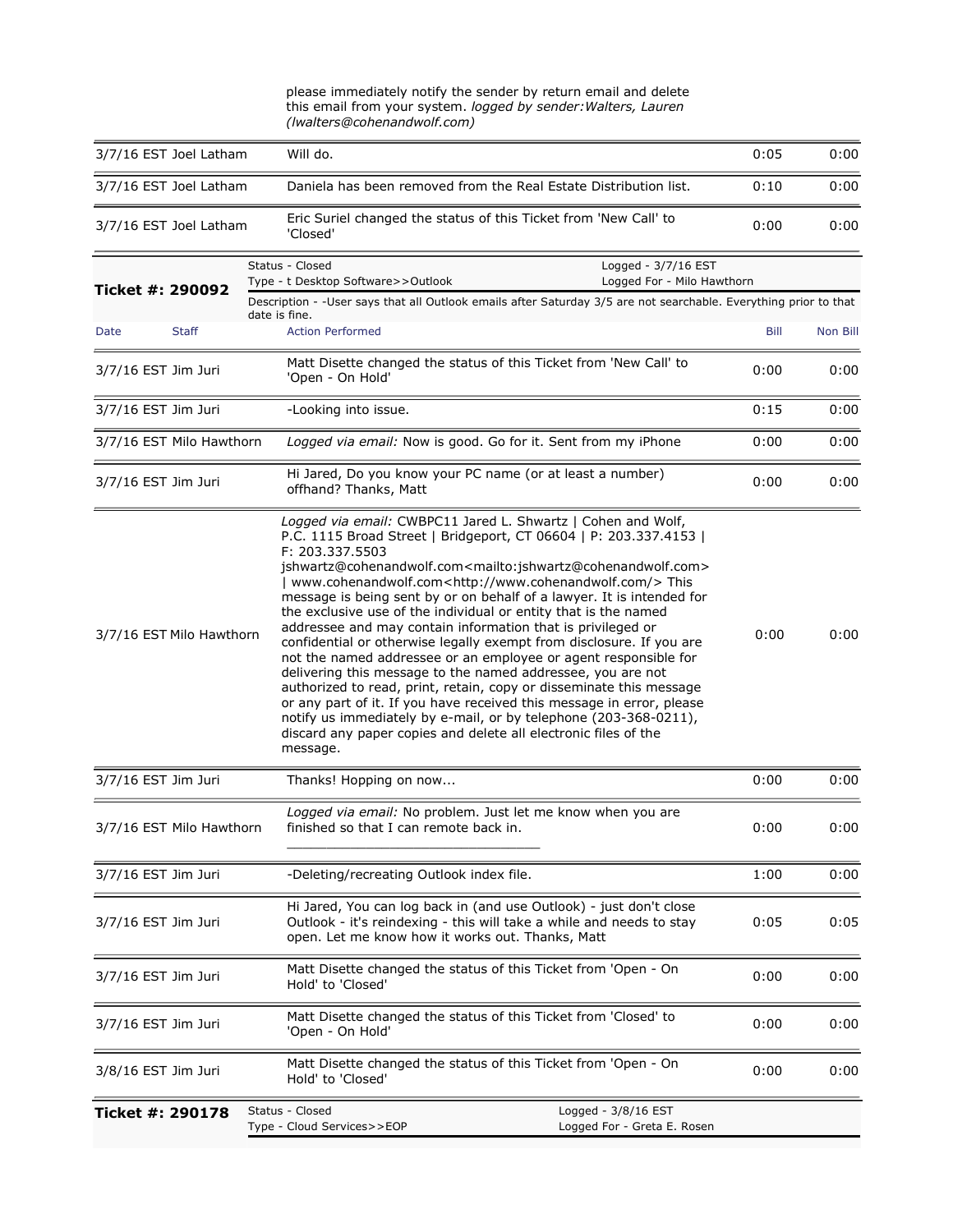| Date                      |              | Description - David Ball's email quarantine                                                                                                                                                                                                                                                                                                                                                                                                                                                                                                                                                                                                                                                                                                                                                                                                                                                                                                                                                                                                                                                                                                                                                                                                                                                                                                                                                                                                                                                                                                                                                                                                                                                                                                                                                                                                                                                                                                                                                                                                                                                                                                                                                                           |      |                           |
|---------------------------|--------------|-----------------------------------------------------------------------------------------------------------------------------------------------------------------------------------------------------------------------------------------------------------------------------------------------------------------------------------------------------------------------------------------------------------------------------------------------------------------------------------------------------------------------------------------------------------------------------------------------------------------------------------------------------------------------------------------------------------------------------------------------------------------------------------------------------------------------------------------------------------------------------------------------------------------------------------------------------------------------------------------------------------------------------------------------------------------------------------------------------------------------------------------------------------------------------------------------------------------------------------------------------------------------------------------------------------------------------------------------------------------------------------------------------------------------------------------------------------------------------------------------------------------------------------------------------------------------------------------------------------------------------------------------------------------------------------------------------------------------------------------------------------------------------------------------------------------------------------------------------------------------------------------------------------------------------------------------------------------------------------------------------------------------------------------------------------------------------------------------------------------------------------------------------------------------------------------------------------------------|------|---------------------------|
|                           | <b>Staff</b> | <b>Action Performed</b>                                                                                                                                                                                                                                                                                                                                                                                                                                                                                                                                                                                                                                                                                                                                                                                                                                                                                                                                                                                                                                                                                                                                                                                                                                                                                                                                                                                                                                                                                                                                                                                                                                                                                                                                                                                                                                                                                                                                                                                                                                                                                                                                                                                               | Bill | Non Bill                  |
| 3/8/16 EST Greta E. Rosen |              | Logged via email by Lauren G. Walters                                                                                                                                                                                                                                                                                                                                                                                                                                                                                                                                                                                                                                                                                                                                                                                                                                                                                                                                                                                                                                                                                                                                                                                                                                                                                                                                                                                                                                                                                                                                                                                                                                                                                                                                                                                                                                                                                                                                                                                                                                                                                                                                                                                 | 0:00 | 0:00                      |
|                           |              | David Ball has sent to me, and I have forwarded to the helpdesk and Steve, 6<br>instances (or more) of emails from<br>ahalpern@jewishphilanthropyct.org <mailto:ahalpern@jewishphilanthropyct.org><br/>getting stuck in our email quarantine. Can someone please communicate to him<br/>and me why the whitelisting hasn't resolved this and what can be done to get<br/>the emails to stop being quarantined? Thank you. Lauren Walters   Director of<br/>Human Resources and Information Technology   Cohen and Wolf, P.C. 1115<br/>Broad Street   Bridgeport, CT 06604   P: 203.337.4176   F: 203.337.5576<br/>lwalters@cohenandwolf.com<mailto:lwalters@cohenandwolf.com>  <br/>www.cohenandwolf.com<http: www.cohenandwolf.com=""></http:>This message is<br/>intended for the exclusive use of the individual or entity that is the named<br/>addressee and may contain information that is privileged or confidential or<br/>otherwise legally exempt from disclosure. If you are not the named addressee,<br/>3/8/16 EST Greta E. Rosen or an employee or agent responsible for delivering this message to the named<br/>addressee, you are not authorized to read, print, retain, copy or disseminate<br/>this message or any part of it. If you have received this message in error,<br/>please notify me immediately by e-mail, or by telephone (203-337-4176),<br/>discard any paper copies and delete all electronic files of the message.<br/>CONFIDENTIALITY NOTICE The<br/>information in this email may be confidential and/or privileged. This email is<br/>intended to be reviewed by only the individual named above. If you are not the<br/>intended recipient or an authorized representative of the intended recipient, you<br/>are hereby notified that any review, dissemination or copying of this email and<br/>its attachments, if any, or the information contained herein is prohibited. If you<br/>have received this email in error, please immediately notify the sender by return<br/>email and delete this email from your system. logged by sender: Walters, Lauren<br/>(Iwalters@cohenandwolf.com)</mailto:lwalters@cohenandwolf.com></mailto:ahalpern@jewishphilanthropyct.org> |      | $0:00 \quad 0:00$         |
|                           |              | David, They're sending emails from two domains, so one is .com and one is .org. I<br>researched our ticketing system and your initial request was to whitelist<br>jewishphilanthropyct.com and these latest emails are from the .org address. We<br>had whitelisted the .com domain and I've now added the .org domain as well.                                                                                                                                                                                                                                                                                                                                                                                                                                                                                                                                                                                                                                                                                                                                                                                                                                                                                                                                                                                                                                                                                                                                                                                                                                                                                                                                                                                                                                                                                                                                                                                                                                                                                                                                                                                                                                                                                       |      |                           |
|                           |              | From: Ball, David A. Sent: Wednesday, February 10, 2016 12:07 PM To: Walters,<br>3/8/16 EST Donna Millan Lauren Subject: Quarantined e-mails Since I now realize that when I "Report as<br>Not Junk" those reports go nowhere, here is a list of e-mail addresses that should<br>never be quarantined. Please send this to whomever will fix it.<br>ahalpern@jewishphilanthropyct.com <mailto:ahalpern@jewishphilanthropyct.com><br/>Regards, Mike Ferro Synergy</mailto:ahalpern@jewishphilanthropyct.com>                                                                                                                                                                                                                                                                                                                                                                                                                                                                                                                                                                                                                                                                                                                                                                                                                                                                                                                                                                                                                                                                                                                                                                                                                                                                                                                                                                                                                                                                                                                                                                                                                                                                                                           |      |                           |
| 3/8/16 EST Donna Millan   |              | Mike Ferro changed the status of this Ticket from 'New Call' to<br>'Closed'                                                                                                                                                                                                                                                                                                                                                                                                                                                                                                                                                                                                                                                                                                                                                                                                                                                                                                                                                                                                                                                                                                                                                                                                                                                                                                                                                                                                                                                                                                                                                                                                                                                                                                                                                                                                                                                                                                                                                                                                                                                                                                                                           | 0:00 | $0:20 \quad 0:00$<br>0:00 |
|                           |              | Status - Closed<br>Logged - 3/8/16 EST                                                                                                                                                                                                                                                                                                                                                                                                                                                                                                                                                                                                                                                                                                                                                                                                                                                                                                                                                                                                                                                                                                                                                                                                                                                                                                                                                                                                                                                                                                                                                                                                                                                                                                                                                                                                                                                                                                                                                                                                                                                                                                                                                                                |      |                           |
|                           |              | Logged For - Greta E. Rosen<br>Type - t Server Software>>Exchange                                                                                                                                                                                                                                                                                                                                                                                                                                                                                                                                                                                                                                                                                                                                                                                                                                                                                                                                                                                                                                                                                                                                                                                                                                                                                                                                                                                                                                                                                                                                                                                                                                                                                                                                                                                                                                                                                                                                                                                                                                                                                                                                                     |      |                           |
| Ticket #: 290189<br>Date  | <b>Staff</b> | Description - Distribution lists<br><b>Action Performed</b>                                                                                                                                                                                                                                                                                                                                                                                                                                                                                                                                                                                                                                                                                                                                                                                                                                                                                                                                                                                                                                                                                                                                                                                                                                                                                                                                                                                                                                                                                                                                                                                                                                                                                                                                                                                                                                                                                                                                                                                                                                                                                                                                                           | Bill |                           |
| 3/8/16 EST Greta E. Rosen |              | Logged via email by Lauren G. Walters                                                                                                                                                                                                                                                                                                                                                                                                                                                                                                                                                                                                                                                                                                                                                                                                                                                                                                                                                                                                                                                                                                                                                                                                                                                                                                                                                                                                                                                                                                                                                                                                                                                                                                                                                                                                                                                                                                                                                                                                                                                                                                                                                                                 | 0:00 | Non Bill<br>0:00          |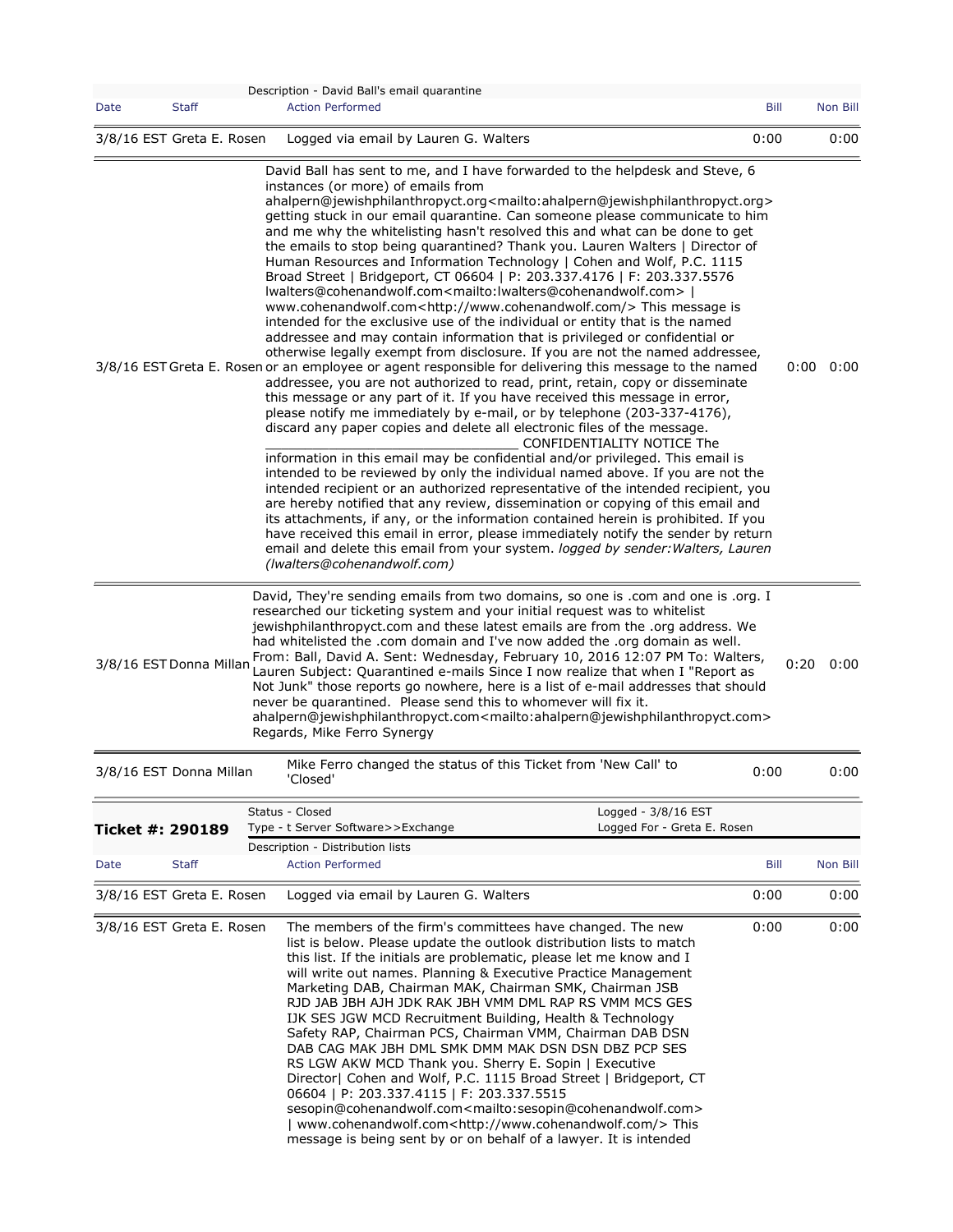|                           |              | for the exclusive use of the individual or entity that is the named<br>addressee and may contain information that is privileged or<br>confidential or otherwise legally exempt from disclosure. If you<br>are not the named addressee or an employee or agent responsible<br>for delivering this message to the named addressee, you are not<br>authorized to read, print, retain, copy or disseminate this<br>message or any part of it. If you have received this message in<br>error, please notify us immediately by e-mail, or by telephone<br>(203-368-0211), discard any paper copies and delete all<br>electronic files of the message.<br>CONFIDENTIALITY<br>NOTICE The information in this email may be confidential and/or                                             |      |          |
|---------------------------|--------------|-----------------------------------------------------------------------------------------------------------------------------------------------------------------------------------------------------------------------------------------------------------------------------------------------------------------------------------------------------------------------------------------------------------------------------------------------------------------------------------------------------------------------------------------------------------------------------------------------------------------------------------------------------------------------------------------------------------------------------------------------------------------------------------|------|----------|
|                           |              | privileged. This email is intended to be reviewed by only the<br>individual named above. If you are not the intended recipient or<br>an authorized representative of the intended recipient, you are<br>hereby notified that any review, dissemination or copying of this<br>email and its attachments, if any, or the information contained<br>herein is prohibited. If you have received this email in error,<br>please immediately notify the sender by return email and delete<br>this email from your system. logged by sender: Walters, Lauren<br>(Iwalters@cohenandwolf.com)                                                                                                                                                                                               |      |          |
| 3/8/16 EST Donna Millan   |              | Requesting original email from Lauren as the formatting looks off<br>in Revelation.                                                                                                                                                                                                                                                                                                                                                                                                                                                                                                                                                                                                                                                                                               | 0:10 | 0:00     |
| 3/8/16 EST Donna Millan   |              | Received properly formatted email from Lauren. I've updated the<br>applicable distribution lists in Exchange as requested.                                                                                                                                                                                                                                                                                                                                                                                                                                                                                                                                                                                                                                                        | 0:30 | 0:00     |
| 3/8/16 EST Donna Millan   |              | Mike Ferro changed the status of this Ticket from 'New Call' to<br>'Closed'                                                                                                                                                                                                                                                                                                                                                                                                                                                                                                                                                                                                                                                                                                       | 0:00 | 0:00     |
| Ticket #: 290194          |              | Status - New Call<br>Logged - 3/29/16 EST<br>Logged For - Greta E. Rosen<br>Type -                                                                                                                                                                                                                                                                                                                                                                                                                                                                                                                                                                                                                                                                                                |      |          |
|                           |              | Description - Weekly Site Visit                                                                                                                                                                                                                                                                                                                                                                                                                                                                                                                                                                                                                                                                                                                                                   |      |          |
| Date                      | <b>Staff</b> | <b>Action Performed</b>                                                                                                                                                                                                                                                                                                                                                                                                                                                                                                                                                                                                                                                                                                                                                           | Bill | Non Bill |
| 3/29/16 EST Joel Latham   |              | Tuesday Jared- Outlook Indexing Issue - Dan's working on it.<br>Sandee - Couldn't log In. Done Christine - Unable to log in. All<br>set. Kathy - Install Mailstore Mark Kirsch/Liz Arroyo - Setup<br>Application on the Network -Currently still working on this.<br>Walked Dan around and showed him where everything is just in<br>case we need other techs onsite. Went over the phone room,<br>equipment, and talked about the software used and how to go<br>about supporting it.                                                                                                                                                                                                                                                                                            | 4:00 | 0:30     |
| 3/30/16 EST Joel Latham   |              | Eric Suriel changed the due date of this Ticket from '3/10/16<br>10:39 AM EST' to '3/11/16 6:00 PM EST'                                                                                                                                                                                                                                                                                                                                                                                                                                                                                                                                                                                                                                                                           | 0:00 | 0:00     |
| Ticket #: 290196          |              | Status - Closed<br>Logged - 3/8/16 EST<br>Logged For - Greta E. Rosen<br>Type - t Devices>>Scanner                                                                                                                                                                                                                                                                                                                                                                                                                                                                                                                                                                                                                                                                                |      |          |
| Date                      | <b>Staff</b> | Description - scanners<br><b>Action Performed</b>                                                                                                                                                                                                                                                                                                                                                                                                                                                                                                                                                                                                                                                                                                                                 | Bill | Non Bill |
| 3/8/16 EST Greta E. Rosen |              | Logged via email by Lauren G. Walters                                                                                                                                                                                                                                                                                                                                                                                                                                                                                                                                                                                                                                                                                                                                             | 0:00 | 0:00     |
| 3/8/16 EST Greta E. Rosen |              | The scanners are not working, can you please restart the server?<br>Lauren Walters   Director of Human Resources and Information<br>Technology   Cohen and Wolf, P.C. 1115 Broad Street  <br>Bridgeport, CT 06604   P: 203.337.4176   F: 203.337.5576<br>lwalters@cohenandwolf.com <mailto:lwalters@cohenandwolf.com><br/>  www.cohenandwolf.com<http: www.cohenandwolf.com=""></http:>This<br/>message is intended for the exclusive use of the individual or<br/>entity that is the named addressee and may contain information<br/>that is privileged or confidential or otherwise legally exempt from<br/>disclosure. If you are not the named addressee, or an employee<br/>or agent responsible for delivering this message to the named</mailto:lwalters@cohenandwolf.com> | 0:00 | 0:00     |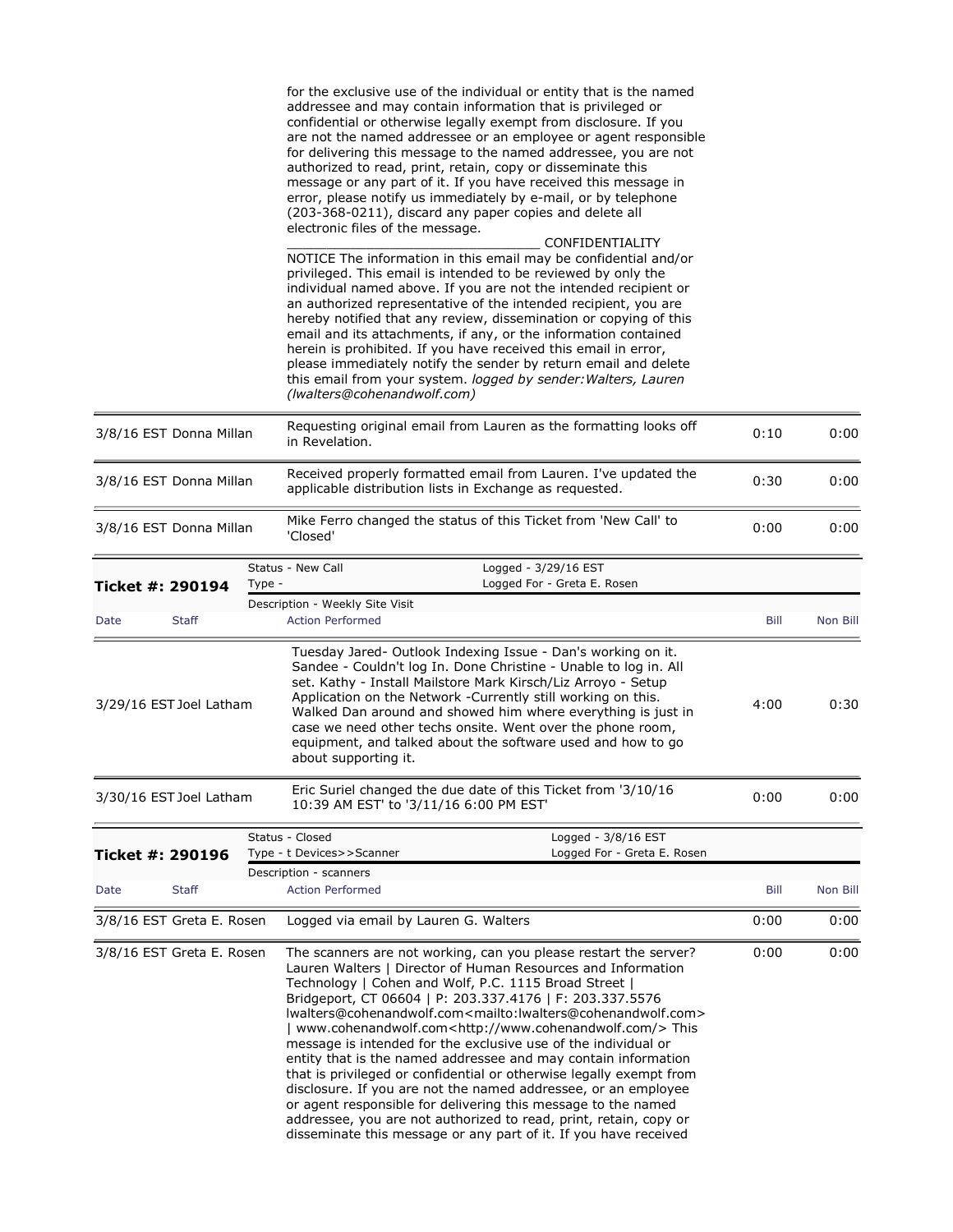this message in error, please notify me immediately by e-mail, or by telephone (203-337-4176), discard any paper copies and delete all electronic files of the message.

\_\_\_\_\_\_\_\_\_\_\_\_\_\_\_\_\_\_\_\_\_\_\_\_\_\_\_\_\_\_\_\_ CONFIDENTIALITY NOTICE The information in this email may be confidential and/or privileged. This email is intended to be reviewed by only the individual named above. If you are not the intended recipient or an authorized representative of the intended recipient, you are hereby notified that any review, dissemination or copying of this email and its attachments, if any, or the information contained herein is prohibited. If you have received this email in error, please immediately notify the sender by return email and delete this email from your system. *logged by sender:Walters, Lauren (lwalters@cohenandwolf.com)*

| 3/8/16 EST Joel Latham  |        | Share Scan Server has been rebooted.                                                 |                                                                                                                                                                                                                                                                                                                                                                                                                                                                                                                                                                                                                                                                                                                                                                                                                                                                      | 0:10 | 0:00     |
|-------------------------|--------|--------------------------------------------------------------------------------------|----------------------------------------------------------------------------------------------------------------------------------------------------------------------------------------------------------------------------------------------------------------------------------------------------------------------------------------------------------------------------------------------------------------------------------------------------------------------------------------------------------------------------------------------------------------------------------------------------------------------------------------------------------------------------------------------------------------------------------------------------------------------------------------------------------------------------------------------------------------------|------|----------|
| 3/8/16 EST Joel Latham  |        | 'Closed'                                                                             | Eric Suriel changed the status of this Ticket from 'New Call' to                                                                                                                                                                                                                                                                                                                                                                                                                                                                                                                                                                                                                                                                                                                                                                                                     | 0:00 | 0:00     |
| Ticket #: 290216        | Type - | Status - In Progress                                                                 | Logged - 3/29/16 EST<br>Logged For - Jocelyn B Golger                                                                                                                                                                                                                                                                                                                                                                                                                                                                                                                                                                                                                                                                                                                                                                                                                |      |          |
| <b>Staff</b><br>Date    |        | Description - Setup Display Soft Software on the network.<br><b>Action Performed</b> |                                                                                                                                                                                                                                                                                                                                                                                                                                                                                                                                                                                                                                                                                                                                                                                                                                                                      | Bill | Non Bill |
|                         |        |                                                                                      | Discussed with my Engineer Mike of the situation and how we can                                                                                                                                                                                                                                                                                                                                                                                                                                                                                                                                                                                                                                                                                                                                                                                                      |      |          |
| 3/29/16 EST Joel Latham |        | process.                                                                             | go about installing this new software on the network. I also<br>spoke with Matt the Engineer at Display Soft to get the<br>installation process started on the SQL server. I was given the<br>approval by Lauren and instructions from Mike to install this on<br>server "CWSQL". Matt and I started the process but he with a<br>road block. We need additional information that needs to be filled<br>out in order for the application to be customized for the firm. Rob<br>and Matt will be in touch tomorrow to continue the installation                                                                                                                                                                                                                                                                                                                       | 2:20 | 0:00     |
| 3/29/16 EST Joel Latham |        | Progress'                                                                            | Eric Suriel changed the status of this Ticket from 'New Call' to 'In                                                                                                                                                                                                                                                                                                                                                                                                                                                                                                                                                                                                                                                                                                                                                                                                 | 0:00 | 0:00     |
| 3/30/16 EST Joel Latham |        | figure out the credentials!                                                          | We had a conference call between myself, Liz Arroyo, Rob<br>Sylvester (Salesman) and Matt (Display Soft Engineer). I<br>connected into Liz Arroyo's PC and connected into the server so<br>everyone can see the form that needed to be filled out. We went<br>step by step until we finally were able to complete the form. We<br>did have issues with connecting to their servers to authenticate<br>and a quick change of gateways on our end fixed the problem.<br>The next step was setting up the database. We ran across the<br>issue of logging to setup the database. We tried all of the<br>credentials and it did not work. I had to end the call and work<br>with my engineer to resolve the issue. Turns out that the SQL<br>database did not take the administrator credentials because it<br>required SQL Authentication not Windows. Mike was able to | 2:30 | 0:00     |
| 3/30/16 EST Joel Latham |        | some point with a list of users to setup.                                            | I got back on the phone with Matt and was able to finish the<br>installation. Once I was done, I called Liz to get her setup on her<br>workstation. The shortcut was created on her desktop. We tested<br>the link and she was good to go. I emailed Mark to let him know<br>and I spent some time properly documenting this process in our<br>system. We are all set for now. Mark should be reaching out at                                                                                                                                                                                                                                                                                                                                                                                                                                                        | 0:30 | 0:00     |
| 3/31/16 EST Joel Latham |        | 2:23 PM EST' to '3/18/16 2:23 PM EST'                                                | Eric Suriel changed the due date of this Ticket from '3/10/16                                                                                                                                                                                                                                                                                                                                                                                                                                                                                                                                                                                                                                                                                                                                                                                                        | 0:00 | 0:00     |
|                         |        | Status - Closed                                                                      | Logged - 3/8/16 EST                                                                                                                                                                                                                                                                                                                                                                                                                                                                                                                                                                                                                                                                                                                                                                                                                                                  |      |          |
| Ticket #: 290218        |        | Type - t Desktop Software>>Windows 7<br>Description - Archived Folder                | Logged For - Daniel S Molden                                                                                                                                                                                                                                                                                                                                                                                                                                                                                                                                                                                                                                                                                                                                                                                                                                         |      |          |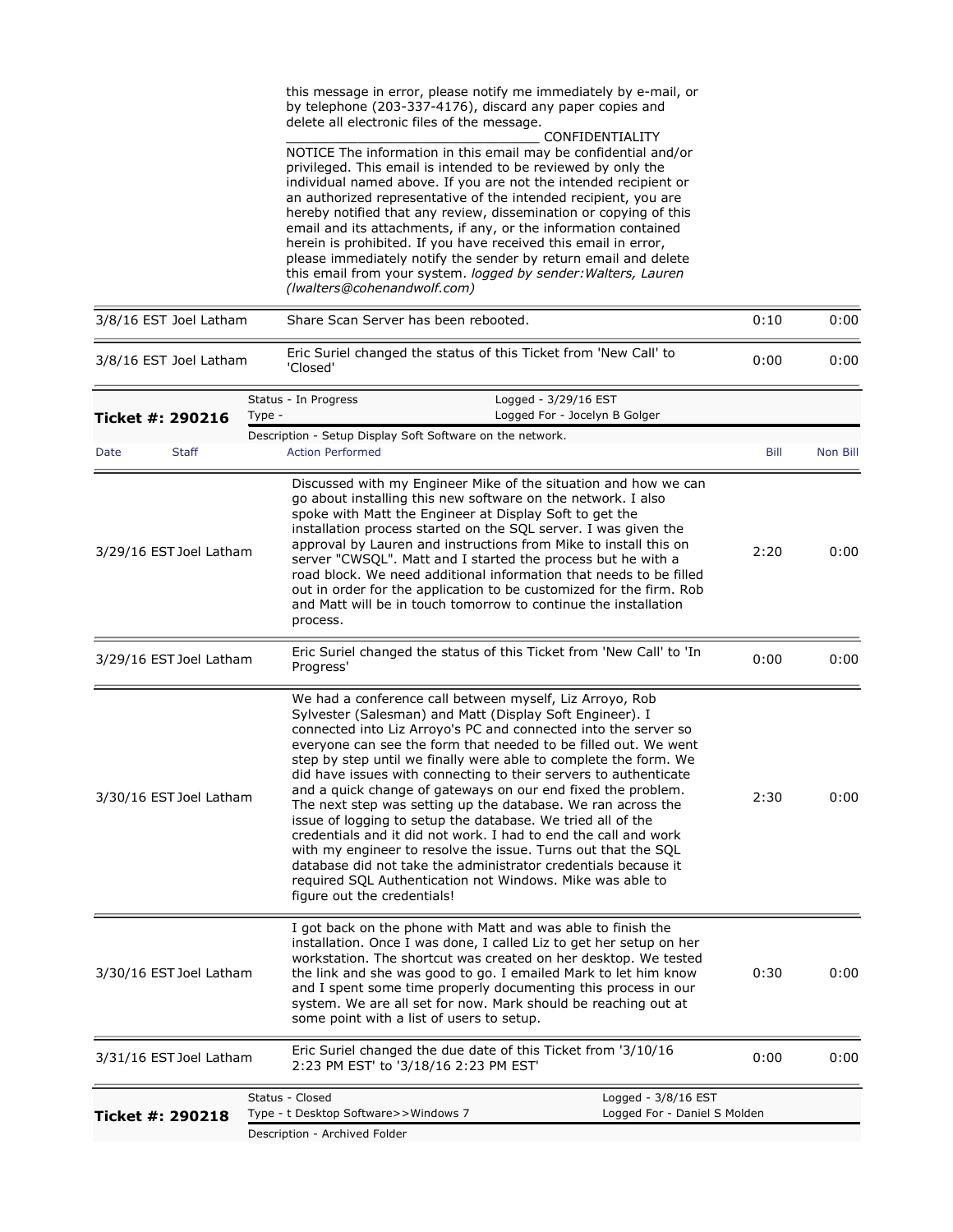| Date                  | Staff                      | <b>Action Performed</b>                                                                                                                                                                                                                                                                                                                                                                                                                                                                                                                                                                                                                                                                                                                                                                                                                                                                                                                                                                                                                                                                                                                                                                                      | Bill | Non Bill |
|-----------------------|----------------------------|--------------------------------------------------------------------------------------------------------------------------------------------------------------------------------------------------------------------------------------------------------------------------------------------------------------------------------------------------------------------------------------------------------------------------------------------------------------------------------------------------------------------------------------------------------------------------------------------------------------------------------------------------------------------------------------------------------------------------------------------------------------------------------------------------------------------------------------------------------------------------------------------------------------------------------------------------------------------------------------------------------------------------------------------------------------------------------------------------------------------------------------------------------------------------------------------------------------|------|----------|
|                       |                            | 3/8/16 EST Daniel S Molden Logged via email by Phillip C Pires                                                                                                                                                                                                                                                                                                                                                                                                                                                                                                                                                                                                                                                                                                                                                                                                                                                                                                                                                                                                                                                                                                                                               | 0:00 | 0:00     |
|                       | 3/8/16 EST Daniel S Molden | I cannot access my Archived Folder - here is a screen capture of<br>the error message I receive:<br>[cid:image001.png@01D1795C.0DB59090] Philip C. Pires  <br>Attorney at Law   Cohen and Wolf, P.C. 1115 Broad Street  <br>Bridgeport, CT 06604   P: 203.337.4122   F: 203.337.5522<br>ppires@cohenandwolf.com <mailto:ppires@cohenandwolf.com><br/>www.cohenandwolf.com<http: www.cohenandwolf.com=""></http:>This<br/>message is being sent by or on behalf of a lawyer. It is intended<br/>for the exclusive use of the individual or entity that is the named<br/>addressee and may contain information that is privileged or<br/>confidential or otherwise legally exempt from disclosure. If you<br/>are not the named addressee or an employee or agent responsible<br/>for delivering this message to the named addressee, you are not<br/>authorized to read, print, retain, copy or disseminate this<br/>message or any part of it. If you have received this message in<br/>error, please notify us immediately by e-mail, or by telephone<br/>(203-368-0211), discard any paper copies and delete all<br/>electronic files of the message.<br/>CONFIDENTIALITY</mailto:ppires@cohenandwolf.com> | 0:00 | 0:00     |
|                       |                            | NOTICE The information in this email may be confidential and/or<br>privileged. This email is intended to be reviewed by only the<br>individual named above. If you are not the intended recipient or<br>an authorized representative of the intended recipient, you are<br>hereby notified that any review, dissemination or copying of this<br>email and its attachments, if any, or the information contained<br>herein is prohibited. If you have received this email in error,<br>please immediately notify the sender by return email and delete<br>this email from your system. logged by sender: Pires, Philip C.<br>(PPires@cohenandwolf.com)                                                                                                                                                                                                                                                                                                                                                                                                                                                                                                                                                        |      |          |
|                       | 3/8/16 EST Joel Latham     | Hey Phil, I'm looking into this now. I will get back to you when I<br>get it resolved.                                                                                                                                                                                                                                                                                                                                                                                                                                                                                                                                                                                                                                                                                                                                                                                                                                                                                                                                                                                                                                                                                                                       | 0:05 | 0:00     |
|                       | 3/8/16 EST Joel Latham     | The ARCHIVED Shortcut was not working. I went to the Archived<br>data folder for every user and checked if Phil's was working in<br>there which I found that it was. I created a shortcut and copied it<br>over to his directory. I will have him test it out.                                                                                                                                                                                                                                                                                                                                                                                                                                                                                                                                                                                                                                                                                                                                                                                                                                                                                                                                               | 0:30 | 0:00     |
|                       | 3/8/16 EST Joel Latham     | Emailed Phil with the solution. Phil, that Archived folder selected<br>below has not worked since 3/20/15. I'm not sure where you<br>typically access this but this shortcut was not going to work for<br>you. Please take a look at the new shortcut I added in your LIT<br>folder called "ARCHIVED - Shortcut" below the one highlighted.<br>Let me know if that works for you. I can go in there and delete<br>the one that is not working tomorrow.                                                                                                                                                                                                                                                                                                                                                                                                                                                                                                                                                                                                                                                                                                                                                      | 0:10 | 0:00     |
|                       | 3/8/16 EST Joel Latham     | Eric Suriel changed the status of this Ticket from 'New Call' to<br>'Closed'                                                                                                                                                                                                                                                                                                                                                                                                                                                                                                                                                                                                                                                                                                                                                                                                                                                                                                                                                                                                                                                                                                                                 | 0:00 | 0:00     |
| Ticket #: 290270      |                            | Status - Closed<br>Logged - 3/9/16 EST<br>Logged For - Milo Hawthorn<br>Type - t Desktop Software>>Outlook                                                                                                                                                                                                                                                                                                                                                                                                                                                                                                                                                                                                                                                                                                                                                                                                                                                                                                                                                                                                                                                                                                   |      |          |
| Date                  | <b>Staff</b>               | Description - -User's Outlook indexing is not working properly.<br><b>Action Performed</b>                                                                                                                                                                                                                                                                                                                                                                                                                                                                                                                                                                                                                                                                                                                                                                                                                                                                                                                                                                                                                                                                                                                   | Bill | Non Bill |
| $3/9/16$ EST Jim Juri |                            | -Probable pdf pro indexing issue interfering with Outlook indexing.<br>-Will disable pdf pro plugin in Outlook and disable pdf pro indexing<br>in Windows Indexing.                                                                                                                                                                                                                                                                                                                                                                                                                                                                                                                                                                                                                                                                                                                                                                                                                                                                                                                                                                                                                                          | 0:05 | 0:05     |
| 3/9/16 EST Jim Juri   |                            | Matt Disette changed the status of this Ticket from 'New Call' to<br>'Awaiting Call Back'                                                                                                                                                                                                                                                                                                                                                                                                                                                                                                                                                                                                                                                                                                                                                                                                                                                                                                                                                                                                                                                                                                                    | 0:00 | 0:00     |
| 3/9/16 EST Jim Juri   |                            | -Pdf pro creates it's own indexing service that interferes with<br>Outlook/Windows indexing service. -Will stop/disable pdf pro<br>indexing service - PDFProFiltSrv.                                                                                                                                                                                                                                                                                                                                                                                                                                                                                                                                                                                                                                                                                                                                                                                                                                                                                                                                                                                                                                         | 0:00 | 0:00     |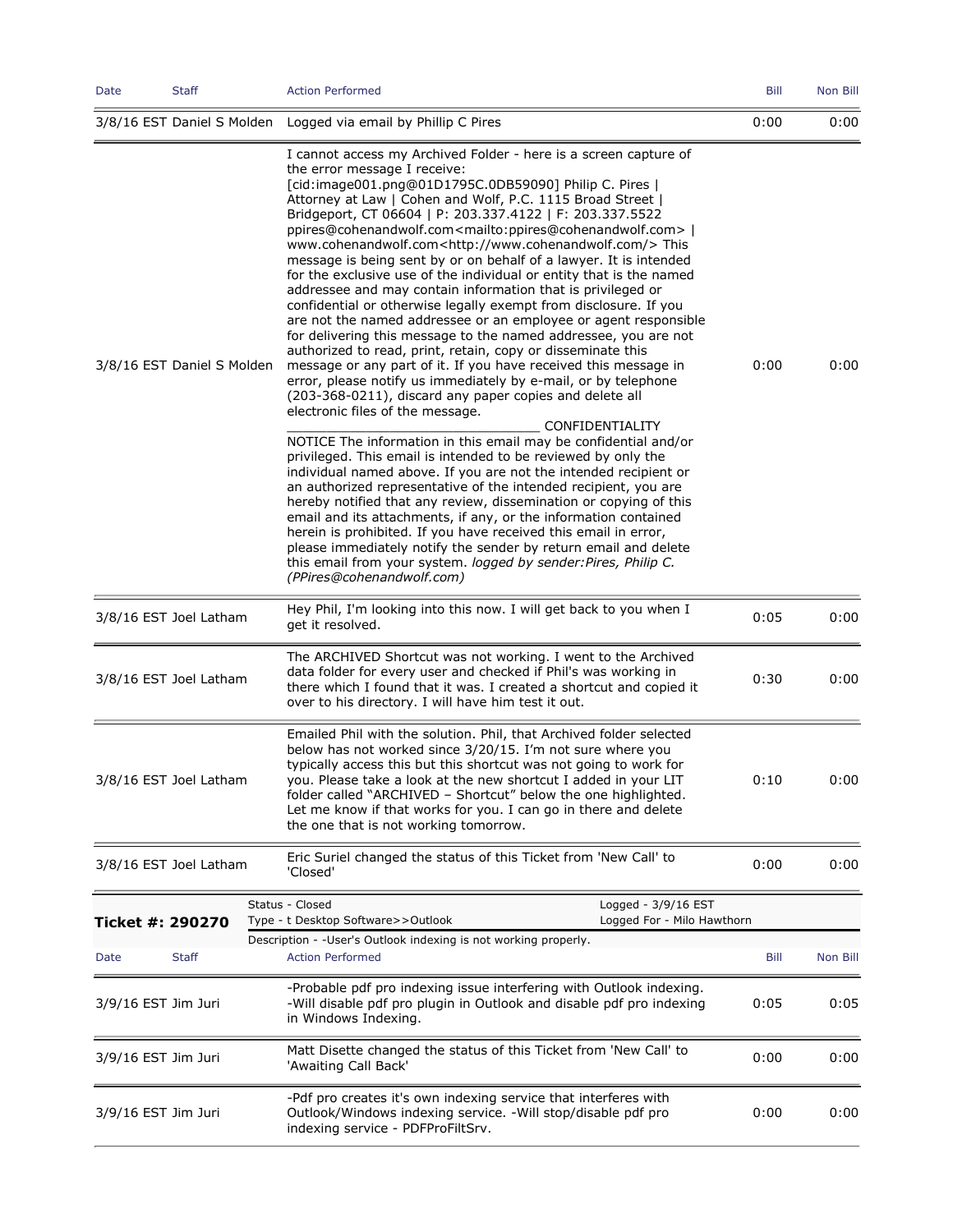| 3/9/16 EST Jim Juri  |                            | CWBPC11                                                                                                                                                                                                                                                                                                                                                                                                                                                                                                                                                                                                                                                                                                                                                                                                                                                                                                                                                                                                                                                                                                                    | 0:00 | 0:00     |
|----------------------|----------------------------|----------------------------------------------------------------------------------------------------------------------------------------------------------------------------------------------------------------------------------------------------------------------------------------------------------------------------------------------------------------------------------------------------------------------------------------------------------------------------------------------------------------------------------------------------------------------------------------------------------------------------------------------------------------------------------------------------------------------------------------------------------------------------------------------------------------------------------------------------------------------------------------------------------------------------------------------------------------------------------------------------------------------------------------------------------------------------------------------------------------------------|------|----------|
| 3/9/16 EST Jim Juri  |                            | -PDFProFiltSrv service stopped. - Checking with user- had restart<br>Outlook.                                                                                                                                                                                                                                                                                                                                                                                                                                                                                                                                                                                                                                                                                                                                                                                                                                                                                                                                                                                                                                              | 0:15 | 0:05     |
| 3/9/16 EST Jim Juri  |                            | -User says still not working. -Setting up new Outlook profile in<br>mail settings.                                                                                                                                                                                                                                                                                                                                                                                                                                                                                                                                                                                                                                                                                                                                                                                                                                                                                                                                                                                                                                         | 0:00 | 0:00     |
| 3/9/16 EST Jim Juri  |                            | -Recreated index - still not searching properly. -Recreated user's<br>Outlook profile.                                                                                                                                                                                                                                                                                                                                                                                                                                                                                                                                                                                                                                                                                                                                                                                                                                                                                                                                                                                                                                     | 1:00 | 0:05     |
| 3/10/16 EST Jim Juri |                            | -Recreated user's Outlook profile. - Indexing is rebuilding. - Sent<br>user link to Cohen and Wolf OWA to use for searches until index<br>is completed.                                                                                                                                                                                                                                                                                                                                                                                                                                                                                                                                                                                                                                                                                                                                                                                                                                                                                                                                                                    | 0:15 | 0:05     |
| 3/10/16 EST Jim Juri |                            | -Recreated user's Outlook profile. -Indexing is rebuilding -<br>informed user can take a very long time. -Sent user link to Cohen<br>and Wolf OWA to use for searches until index is completed. - Will<br>reopen ticket if issue is not resolved AFTER indexing completes.                                                                                                                                                                                                                                                                                                                                                                                                                                                                                                                                                                                                                                                                                                                                                                                                                                                 | 0:00 | 0:05     |
| 3/10/16 EST Jim Juri |                            | Matt Disette changed the status of this Ticket from 'Awaiting Call<br>Back' to 'Closed'                                                                                                                                                                                                                                                                                                                                                                                                                                                                                                                                                                                                                                                                                                                                                                                                                                                                                                                                                                                                                                    | 0:00 | 0:00     |
| Ticket #: 290285     |                            | Status - Closed<br>Logged - 3/9/16 EST<br>Type - t Desktop Software>>Outlook<br>Logged For - Isaiah Morris                                                                                                                                                                                                                                                                                                                                                                                                                                                                                                                                                                                                                                                                                                                                                                                                                                                                                                                                                                                                                 |      |          |
| Date                 | <b>Staff</b>               | Description - - User would like Kathleen Tyszka to have Full Access to her Outlook calendar.<br><b>Action Performed</b>                                                                                                                                                                                                                                                                                                                                                                                                                                                                                                                                                                                                                                                                                                                                                                                                                                                                                                                                                                                                    | Bill | Non Bill |
| 3/9/16 EST Jim Juri  |                            | Hi Brittany, What is your username/password? I'm going to log<br>into Outlook and add Kathy to your Outlook. Thanks! Matt -<br>Synergy                                                                                                                                                                                                                                                                                                                                                                                                                                                                                                                                                                                                                                                                                                                                                                                                                                                                                                                                                                                     | 0:00 | 0:00     |
| 3/9/16 EST Jim Juri  |                            | Matt Disette changed the status of this Ticket from 'New Call' to<br>'Awaiting Call Back'                                                                                                                                                                                                                                                                                                                                                                                                                                                                                                                                                                                                                                                                                                                                                                                                                                                                                                                                                                                                                                  | 0:00 | 0:00     |
|                      | 3/9/16 EST Isaiah Morris   | Logged via email: Hi Matt, I think my username is "brehmer". If<br>not, try "BMR" or "bmrehmer." My password is "Welcome1"                                                                                                                                                                                                                                                                                                                                                                                                                                                                                                                                                                                                                                                                                                                                                                                                                                                                                                                                                                                                 | 0:00 | 0:00     |
| 3/9/16 EST Jim Juri  |                            | -Added Kathy Tyszka to Delegate access in Brittany's Outlook<br>(Editor). - Added Brittany Rehmer's Calendar to Kathy's Outlook.                                                                                                                                                                                                                                                                                                                                                                                                                                                                                                                                                                                                                                                                                                                                                                                                                                                                                                                                                                                           | 0:30 | 0:00     |
| 3/9/16 EST Jim Juri  |                            | Matt Disette changed the status of this Ticket from 'Awaiting Call<br>Back' to 'Closed'                                                                                                                                                                                                                                                                                                                                                                                                                                                                                                                                                                                                                                                                                                                                                                                                                                                                                                                                                                                                                                    | 0:00 | 0:00     |
|                      |                            | Status - Closed<br>Logged - 3/9/16 EST                                                                                                                                                                                                                                                                                                                                                                                                                                                                                                                                                                                                                                                                                                                                                                                                                                                                                                                                                                                                                                                                                     |      |          |
| Ticket #: 290287     |                            | Logged For - Daniel S Molden<br>Type - t Server Software>>Active Directory<br>Description - Archived Folders                                                                                                                                                                                                                                                                                                                                                                                                                                                                                                                                                                                                                                                                                                                                                                                                                                                                                                                                                                                                               |      |          |
| Date                 | <b>Staff</b>               | <b>Action Performed</b>                                                                                                                                                                                                                                                                                                                                                                                                                                                                                                                                                                                                                                                                                                                                                                                                                                                                                                                                                                                                                                                                                                    | Bill | Non Bill |
|                      | 3/9/16 EST Daniel S Molden | Logged via email by Phillip C Pires                                                                                                                                                                                                                                                                                                                                                                                                                                                                                                                                                                                                                                                                                                                                                                                                                                                                                                                                                                                                                                                                                        | 0:00 | 0:00     |
|                      | 3/9/16 EST Daniel S Molden | Both shortcuts to my Archived Folders (including the new one<br>created yesterday) do not work. I am still receiving the same<br>error message I was receiving yesterday. Philip C. Pires   Attorney<br>at Law   Cohen and Wolf, P.C. 1115 Broad Street   Bridgeport, CT<br>06604   P: 203.337.4122   F: 203.337.5522<br>ppires@cohenandwolf.com <mailto:ppires@cohenandwolf.com>  <br/>www.cohenandwolf.com<http: www.cohenandwolf.com=""></http:>This<br/>message is being sent by or on behalf of a lawyer. It is intended<br/>for the exclusive use of the individual or entity that is the named<br/>addressee and may contain information that is privileged or<br/>confidential or otherwise legally exempt from disclosure. If you<br/>are not the named addressee or an employee or agent responsible<br/>for delivering this message to the named addressee, you are not<br/>authorized to read, print, retain, copy or disseminate this<br/>message or any part of it. If you have received this message in<br/>error, please notify us immediately by e-mail, or by telephone</mailto:ppires@cohenandwolf.com> | 0:00 | 0:00     |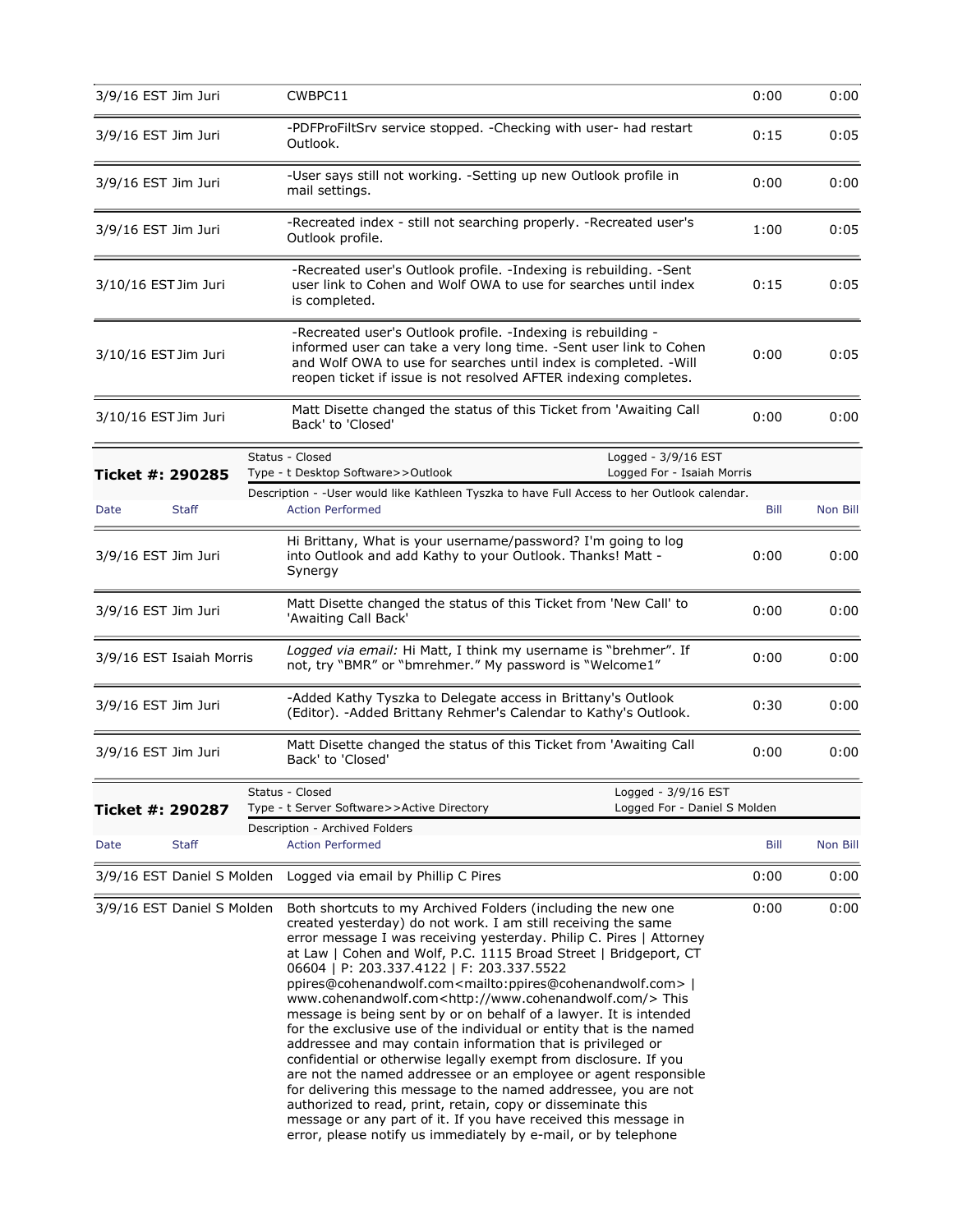|                            |                            | (203-368-0211), discard any paper copies and delete all<br>electronic files of the message.                                                                                                                                                                                                                                                                                                                                                                                                                                                                                                                                                                                                                                                                                                                                                                                                                                                                                                                                                                                                             |              |              |
|----------------------------|----------------------------|---------------------------------------------------------------------------------------------------------------------------------------------------------------------------------------------------------------------------------------------------------------------------------------------------------------------------------------------------------------------------------------------------------------------------------------------------------------------------------------------------------------------------------------------------------------------------------------------------------------------------------------------------------------------------------------------------------------------------------------------------------------------------------------------------------------------------------------------------------------------------------------------------------------------------------------------------------------------------------------------------------------------------------------------------------------------------------------------------------|--------------|--------------|
|                            |                            | CONFIDENTIALITY<br>NOTICE The information in this email may be confidential and/or<br>privileged. This email is intended to be reviewed by only the<br>individual named above. If you are not the intended recipient or<br>an authorized representative of the intended recipient, you are<br>hereby notified that any review, dissemination or copying of this<br>email and its attachments, if any, or the information contained<br>herein is prohibited. If you have received this email in error,<br>please immediately notify the sender by return email and delete<br>this email from your system. logged by sender: Pires, Philip C.<br>(PPires@cohenandwolf.com)                                                                                                                                                                                                                                                                                                                                                                                                                                |              |              |
| 3/9/16 EST Amanda Ahle     |                            | Looking into this Phillip. Can you please log out, log back in and<br>see if this is still an issue. There are no restrictions on the folder<br>and we were able to get in. Thank you                                                                                                                                                                                                                                                                                                                                                                                                                                                                                                                                                                                                                                                                                                                                                                                                                                                                                                                   | 0:00         | 0:00         |
| 3/9/16 EST Daniel S Molden |                            | Logged via email: Okay - now both links work. Thanks. Philip C.<br>Pires   Attorney at Law   Cohen and Wolf, P.C. 1115 Broad Street<br>  Bridgeport, CT 06604   P: 203.337.4122   F: 203.337.5522<br>ppires@cohenandwolf.com <mailto:ppires@cohenandwolf.com>  <br/>www.cohenandwolf.com<http: www.cohenandwolf.com=""></http:>This<br/>message is being sent by or on behalf of a lawyer. It is intended<br/>for the exclusive use of the individual or entity that is the named<br/>addressee and may contain information that is privileged or<br/>confidential or otherwise legally exempt from disclosure. If you<br/>are not the named addressee or an employee or agent responsible<br/>for delivering this message to the named addressee, you are not<br/>authorized to read, print, retain, copy or disseminate this<br/>message or any part of it. If you have received this message in<br/>error, please notify us immediately by e-mail, or by telephone<br/>(203-368-0211), discard any paper copies and delete all<br/>electronic files of the message.</mailto:ppires@cohenandwolf.com> | 0:00         | 0:00         |
| 3/9/16 EST Donna Millan    |                            | Mike Ferro changed the status of this Ticket from 'New Call' to<br>'Closed'                                                                                                                                                                                                                                                                                                                                                                                                                                                                                                                                                                                                                                                                                                                                                                                                                                                                                                                                                                                                                             | 0:00         | 0:00         |
| Ticket #: 290298           |                            | Status - Closed<br>Logged - 3/9/16 EST<br>Logged For - Nancy Ellen Ela<br>Type - t Server Software>>Active Directory                                                                                                                                                                                                                                                                                                                                                                                                                                                                                                                                                                                                                                                                                                                                                                                                                                                                                                                                                                                    |              |              |
| Date                       |                            |                                                                                                                                                                                                                                                                                                                                                                                                                                                                                                                                                                                                                                                                                                                                                                                                                                                                                                                                                                                                                                                                                                         |              |              |
|                            |                            | Description - archived files                                                                                                                                                                                                                                                                                                                                                                                                                                                                                                                                                                                                                                                                                                                                                                                                                                                                                                                                                                                                                                                                            |              |              |
|                            | <b>Staff</b>               | <b>Action Performed</b>                                                                                                                                                                                                                                                                                                                                                                                                                                                                                                                                                                                                                                                                                                                                                                                                                                                                                                                                                                                                                                                                                 | Bill         | Non Bill     |
| 3/9/16 EST Nancy Ellen Ela | 3/9/16 EST Nancy Ellen Ela | Logged via email by Stuart M Katz<br>Hello, I am unable to access my Archived folder in my directory.                                                                                                                                                                                                                                                                                                                                                                                                                                                                                                                                                                                                                                                                                                                                                                                                                                                                                                                                                                                                   | 0:00<br>0:00 | 0:00<br>0:00 |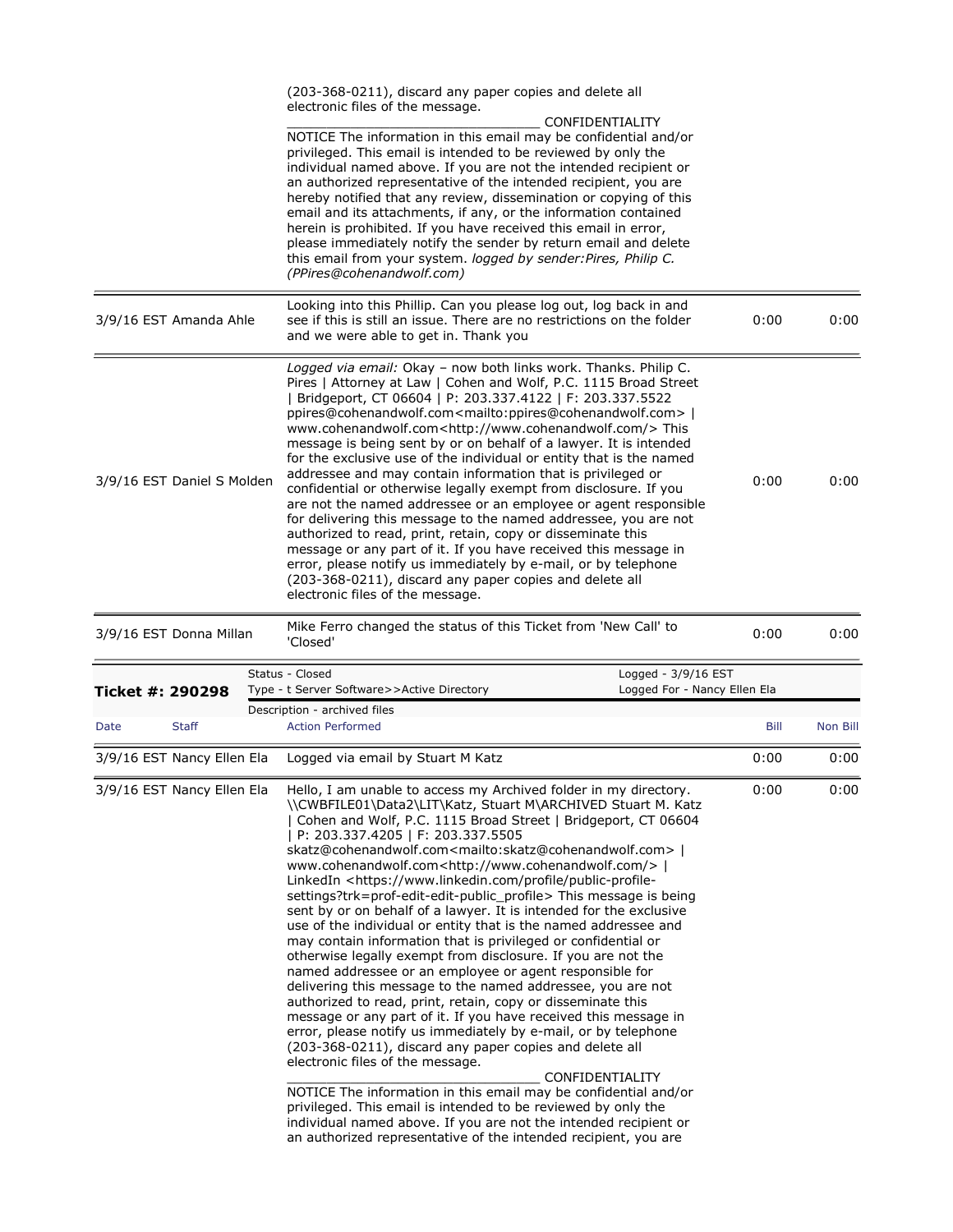|                            | hereby notified that any review, dissemination or copying of this<br>email and its attachments, if any, or the information contained<br>herein is prohibited. If you have received this email in error,<br>please immediately notify the sender by return email and delete<br>this email from your system. logged by sender: Katz, Stuart M.<br>(SKatz@cohenandwolf.com) |      |      |
|----------------------------|--------------------------------------------------------------------------------------------------------------------------------------------------------------------------------------------------------------------------------------------------------------------------------------------------------------------------------------------------------------------------|------|------|
| 3/9/16 EST Donna Millan    | Stuart, I've made a change to your registry remotely in regards to<br>the archived files shortcut. Can you access it now? Regards, Mike<br>Ferro Synergy                                                                                                                                                                                                                 | 0:00 | 0:00 |
| 3/9/16 EST Nancy Ellen Ela | Logged via email: Yes, I can now. Thanks. I don't know if this is<br>related or not, but when I use the Search function, it brings up<br>results but I am unable to access/open any of the results.                                                                                                                                                                      | 0:00 | 0:00 |
| 3/9/16 EST Donna Millan    | Stuart, Best bet would be to log off and log back in again so that<br>domain policies will be fully reapplied as I basically hacked it.<br>Then try it again from search. If it's still not working then we'll<br>need to see where the actual link is going. Perhaps it's a broken<br>path. Regards, Mike Ferro Synergy                                                 | 0:15 | 0:00 |
| 3/9/16 EST Nancy Ellen Ela | Logged via email: I rebooted and it is the same thing. I can get<br>search results, but I can't access them by clicking on them.                                                                                                                                                                                                                                         | 0:00 | 0:00 |
| 3/9/16 EST Donna Millan    | Okay, so what are you searching for? Which one are you clicking<br>on that's not working as an example? I can try and run a similar<br>search and go from there. Regards, Mike Ferro                                                                                                                                                                                     | 0:00 | 0:00 |
| 3/9/16 EST Nancy Ellen Ela | Logged via email: So try searching "westport arts center<br>separation" The first result is a document of mine that is in my<br>Archived folder. But I can't access it directly from the search<br>results.                                                                                                                                                              | 0:00 | 0:00 |
| 3/9/16 EST Nancy Ellen Ela | Logged via email: I also searched "m2 separation" which brings<br>up a document in my Active folders. Can't access that one either.                                                                                                                                                                                                                                      | 0:00 | 0:00 |
| 3/9/16 EST Donna Millan    | Are you using Internet Explorer to access the search site? If you<br>try to use Firefox or Chrome it won't work to download or open a<br>file because it can't pass authentication through. Regards, Mike<br>Ferro                                                                                                                                                       | 0:00 | 0:00 |
| 3/9/16 EST Nancy Ellen Ela | Logged via email: I use Chrome                                                                                                                                                                                                                                                                                                                                           | 0:00 | 0:00 |
| 3/9/16 EST Donna Millan    | Stuart, You need to use Internet Explorer for CWSEARCH. Please<br>give it a try, as I'm certain that will allow you to open it from a<br>link in the search page. Other browsers are not supported for this.<br>Regards, Mike Ferro                                                                                                                                      | 0:00 | 0:00 |
| 3/9/16 EST Nancy Ellen Ela | Logged via email: Ok, I thought I had used it in Chrome<br>previously, but I am willing to try that. How do I get it to open in<br>Explorer? I believe that Chrome is my default and I don't want to<br>change that.                                                                                                                                                     | 0:00 | 0:00 |
| 3/9/16 EST Donna Millan    | Can I get on your machine for a few? Regards, Mike Ferro                                                                                                                                                                                                                                                                                                                 | 0:00 | 0:00 |
| 3/9/16 EST Nancy Ellen Ela | Logged via email: Yes. I did just go in to Search through Explorer<br>and it worked fine. I guess I just need a shortcut for it that<br>automatically opens in Explorer, even though Chrome is my<br>default browser for everything else.                                                                                                                                | 0:00 | 0:00 |
| 3/9/16 EST Donna Millan    | Stuart, I setup that shortcut for the search server on the desktop<br>that open in IE and replaced the old one. Chrome apparently<br>doesn't make this easy to do, but I figured out how to work<br>around it. Regards, Mike Ferro Synergy                                                                                                                               | 0:45 | 0:00 |
| 3/9/16 EST Donna Millan    | Mike Ferro changed the status of this Ticket from 'New Call' to<br>'Closed'                                                                                                                                                                                                                                                                                              | 0:00 | 0:00 |
|                            |                                                                                                                                                                                                                                                                                                                                                                          |      |      |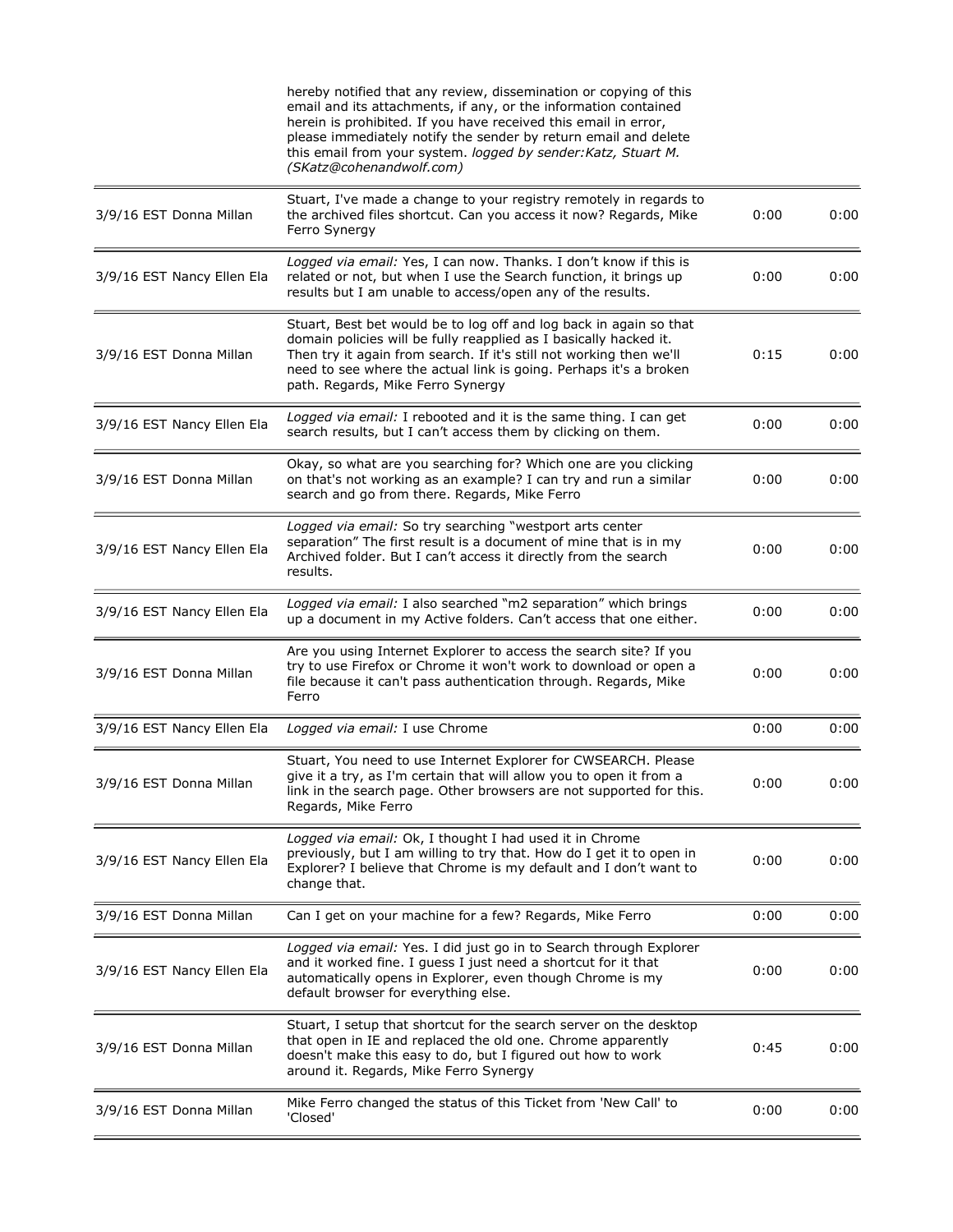## 3/9/16 EST Nancy Ellen Ela *Logged via email:* Ok, thanks. 0:00 0:00

| Ticket #: 290299          |              | Status - Closed<br>Logged - 3/9/16 EST<br>Logged For - Greta E. Rosen<br>Type - t Server Software>>Active Directory                                                                                                                                                                                                                                                                                                                                                                                                                                                                                                                                                                                                                                                                                                                                                                                                                                                                                                                                                                                                                                                                                                                                                                                                                                                                                                                                                                                                                                                                                                                                                                                                                                                                                                                                                                                                                                                                                                                                                                                                                                                                     |      |          |
|---------------------------|--------------|-----------------------------------------------------------------------------------------------------------------------------------------------------------------------------------------------------------------------------------------------------------------------------------------------------------------------------------------------------------------------------------------------------------------------------------------------------------------------------------------------------------------------------------------------------------------------------------------------------------------------------------------------------------------------------------------------------------------------------------------------------------------------------------------------------------------------------------------------------------------------------------------------------------------------------------------------------------------------------------------------------------------------------------------------------------------------------------------------------------------------------------------------------------------------------------------------------------------------------------------------------------------------------------------------------------------------------------------------------------------------------------------------------------------------------------------------------------------------------------------------------------------------------------------------------------------------------------------------------------------------------------------------------------------------------------------------------------------------------------------------------------------------------------------------------------------------------------------------------------------------------------------------------------------------------------------------------------------------------------------------------------------------------------------------------------------------------------------------------------------------------------------------------------------------------------------|------|----------|
|                           |              | Description - Archived Files                                                                                                                                                                                                                                                                                                                                                                                                                                                                                                                                                                                                                                                                                                                                                                                                                                                                                                                                                                                                                                                                                                                                                                                                                                                                                                                                                                                                                                                                                                                                                                                                                                                                                                                                                                                                                                                                                                                                                                                                                                                                                                                                                            |      |          |
| Date                      | <b>Staff</b> | <b>Action Performed</b>                                                                                                                                                                                                                                                                                                                                                                                                                                                                                                                                                                                                                                                                                                                                                                                                                                                                                                                                                                                                                                                                                                                                                                                                                                                                                                                                                                                                                                                                                                                                                                                                                                                                                                                                                                                                                                                                                                                                                                                                                                                                                                                                                                 | Bill | Non Bill |
| 3/9/16 EST Greta E. Rosen |              | Logged via email by Lauren G. Walters                                                                                                                                                                                                                                                                                                                                                                                                                                                                                                                                                                                                                                                                                                                                                                                                                                                                                                                                                                                                                                                                                                                                                                                                                                                                                                                                                                                                                                                                                                                                                                                                                                                                                                                                                                                                                                                                                                                                                                                                                                                                                                                                                   | 0:00 | 0:00     |
| 3/9/16 EST Greta E. Rosen |              | Stuart Katz is putting in a ticket because he cannot access his<br>archived files. I understand Phil had a similar problem yesterday.<br>Also, if I recall correctly, I believe the most recent report showed<br>that David Zabel had this same problem last month. In addition to<br>helping Stuart, can someone please look into why this is<br>happening and what can be done to prevent it from happening to<br>other employees? Thank you! Lauren Walters   Director of Human<br>Resources and Information Technology   Cohen and Wolf, P.C.<br>1115 Broad Street   Bridgeport, CT 06604   P: 203.337.4176   F:<br>203.337.5576<br>lwalters@cohenandwolf.com <mailto:lwalters@cohenandwolf.com><br/>  www.cohenandwolf.com<http: www.cohenandwolf.com=""></http:>This<br/>message is intended for the exclusive use of the individual or<br/>entity that is the named addressee and may contain information<br/>that is privileged or confidential or otherwise legally exempt from<br/>disclosure. If you are not the named addressee, or an employee<br/>or agent responsible for delivering this message to the named<br/>addressee, you are not authorized to read, print, retain, copy or<br/>disseminate this message or any part of it. If you have received<br/>this message in error, please notify me immediately by e-mail, or<br/>by telephone (203-337-4176), discard any paper copies and<br/>delete all electronic files of the message.<br/>CONFIDENTIALITY<br/>NOTICE The information in this email may be confidential and/or<br/>privileged. This email is intended to be reviewed by only the<br/>individual named above. If you are not the intended recipient or<br/>an authorized representative of the intended recipient, you are<br/>hereby notified that any review, dissemination or copying of this<br/>email and its attachments, if any, or the information contained<br/>herein is prohibited. If you have received this email in error,<br/>please immediately notify the sender by return email and delete<br/>this email from your system. logged by sender: Walters, Lauren<br/>(Iwalters@cohenandwolf.com)</mailto:lwalters@cohenandwolf.com> | 0:00 | 0:00     |
| 3/9/16 EST Joel Latham    |              | Mike is looking into this now.                                                                                                                                                                                                                                                                                                                                                                                                                                                                                                                                                                                                                                                                                                                                                                                                                                                                                                                                                                                                                                                                                                                                                                                                                                                                                                                                                                                                                                                                                                                                                                                                                                                                                                                                                                                                                                                                                                                                                                                                                                                                                                                                                          | 0:05 | 0:00     |
| 3/9/16 EST Donna Millan   |              | Lauren, It appears more than likely that a Windows security<br>update is effecting access to the archive shortcut which is a<br>symbolic link. We already have the proper settings in place in<br>Group Policy, so there's nothing else we can do from that end.<br>Since a majority of the users don't like log off and reboot their<br>machines very much the default policy isn't getting reapplied<br>afterwards. A few things can be done to fix it if this occurs, the PC<br>can be restarted, we can force an update of the policy while<br>logged in as the user and then the user logs off and back in or we<br>can make the applicable change to the registry remotely to allow<br>access to that type of symbolic link. When a machine is restarted<br>the default group policies should be automatically reapplied.<br>Regards, Mike Ferro Synergy                                                                                                                                                                                                                                                                                                                                                                                                                                                                                                                                                                                                                                                                                                                                                                                                                                                                                                                                                                                                                                                                                                                                                                                                                                                                                                                          | 1:00 | 0:00     |
| 3/9/16 EST Donna Millan   |              | Mike Ferro changed the status of this Ticket from 'New Call' to<br>'Closed'                                                                                                                                                                                                                                                                                                                                                                                                                                                                                                                                                                                                                                                                                                                                                                                                                                                                                                                                                                                                                                                                                                                                                                                                                                                                                                                                                                                                                                                                                                                                                                                                                                                                                                                                                                                                                                                                                                                                                                                                                                                                                                             | 0:00 | 0:00     |
|                           |              | Logged - 3/9/16 EST<br>Status - Closed                                                                                                                                                                                                                                                                                                                                                                                                                                                                                                                                                                                                                                                                                                                                                                                                                                                                                                                                                                                                                                                                                                                                                                                                                                                                                                                                                                                                                                                                                                                                                                                                                                                                                                                                                                                                                                                                                                                                                                                                                                                                                                                                                  |      |          |
| Ticket #: 290312          |              | Type - t Desktop Software>>Acrobat<br>Logged For - Ari J George                                                                                                                                                                                                                                                                                                                                                                                                                                                                                                                                                                                                                                                                                                                                                                                                                                                                                                                                                                                                                                                                                                                                                                                                                                                                                                                                                                                                                                                                                                                                                                                                                                                                                                                                                                                                                                                                                                                                                                                                                                                                                                                         |      |          |
| Date                      | <b>Staff</b> | Description - - User's Adobe Acrobat is frozen on PC.<br><b>Action Performed</b>                                                                                                                                                                                                                                                                                                                                                                                                                                                                                                                                                                                                                                                                                                                                                                                                                                                                                                                                                                                                                                                                                                                                                                                                                                                                                                                                                                                                                                                                                                                                                                                                                                                                                                                                                                                                                                                                                                                                                                                                                                                                                                        | Bill | Non Bill |
| 3/9/16 EST Jim Juri       |              | -Logged onto user's PC and ended Acrobat in Task Manager.                                                                                                                                                                                                                                                                                                                                                                                                                                                                                                                                                                                                                                                                                                                                                                                                                                                                                                                                                                                                                                                                                                                                                                                                                                                                                                                                                                                                                                                                                                                                                                                                                                                                                                                                                                                                                                                                                                                                                                                                                                                                                                                               | 0:15 | 0:05     |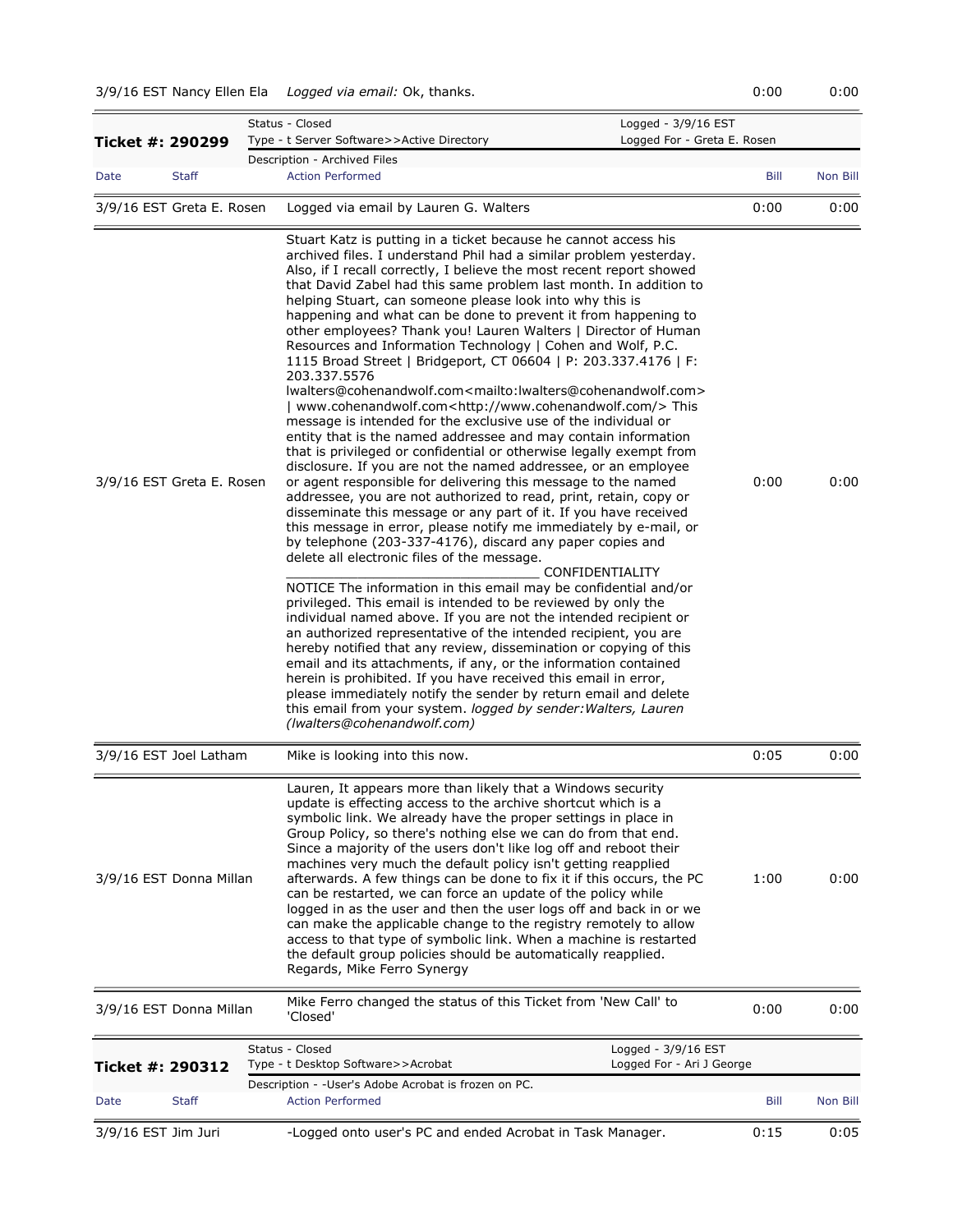| 3/9/16 EST Jim Juri        |              | Matt Disette changed the status of this Ticket from 'New Call' to<br>'Closed'                                                                                                                                                                                                                                                                                                                                                                                                                                                                                                                                                                                                                                                                                                                                                                                                                                                                                                                                                                                                                                                                                                                                                                                                                                                                                                                                                                                                                                                                                                                                                                                                                                                                                                                                                                                                                                                                                                                                                                                                                                                                                                                                                                                                                                                                                                                                                                                                                                                                                                                                                                                                                                                                                                                                                                                                                                                                                                                                                                                                                                                                                                                                                                                                                                                                                                                                                                                                                                                                                                                                                                                                                                                                                                                                                                                                                                                                                                                                                                                                                                                                                            | 0:00 | 0:00     |
|----------------------------|--------------|--------------------------------------------------------------------------------------------------------------------------------------------------------------------------------------------------------------------------------------------------------------------------------------------------------------------------------------------------------------------------------------------------------------------------------------------------------------------------------------------------------------------------------------------------------------------------------------------------------------------------------------------------------------------------------------------------------------------------------------------------------------------------------------------------------------------------------------------------------------------------------------------------------------------------------------------------------------------------------------------------------------------------------------------------------------------------------------------------------------------------------------------------------------------------------------------------------------------------------------------------------------------------------------------------------------------------------------------------------------------------------------------------------------------------------------------------------------------------------------------------------------------------------------------------------------------------------------------------------------------------------------------------------------------------------------------------------------------------------------------------------------------------------------------------------------------------------------------------------------------------------------------------------------------------------------------------------------------------------------------------------------------------------------------------------------------------------------------------------------------------------------------------------------------------------------------------------------------------------------------------------------------------------------------------------------------------------------------------------------------------------------------------------------------------------------------------------------------------------------------------------------------------------------------------------------------------------------------------------------------------------------------------------------------------------------------------------------------------------------------------------------------------------------------------------------------------------------------------------------------------------------------------------------------------------------------------------------------------------------------------------------------------------------------------------------------------------------------------------------------------------------------------------------------------------------------------------------------------------------------------------------------------------------------------------------------------------------------------------------------------------------------------------------------------------------------------------------------------------------------------------------------------------------------------------------------------------------------------------------------------------------------------------------------------------------------------------------------------------------------------------------------------------------------------------------------------------------------------------------------------------------------------------------------------------------------------------------------------------------------------------------------------------------------------------------------------------------------------------------------------------------------------------------------------|------|----------|
| Ticket #: 290330           |              | Status - Closed<br>Logged - 3/9/16 EST<br>Logged For - Nancy Ellen Ela<br>Type - Cloud Services>>Office365                                                                                                                                                                                                                                                                                                                                                                                                                                                                                                                                                                                                                                                                                                                                                                                                                                                                                                                                                                                                                                                                                                                                                                                                                                                                                                                                                                                                                                                                                                                                                                                                                                                                                                                                                                                                                                                                                                                                                                                                                                                                                                                                                                                                                                                                                                                                                                                                                                                                                                                                                                                                                                                                                                                                                                                                                                                                                                                                                                                                                                                                                                                                                                                                                                                                                                                                                                                                                                                                                                                                                                                                                                                                                                                                                                                                                                                                                                                                                                                                                                                               |      |          |
| Date                       | <b>Staff</b> | Description - Quarantine<br><b>Action Performed</b>                                                                                                                                                                                                                                                                                                                                                                                                                                                                                                                                                                                                                                                                                                                                                                                                                                                                                                                                                                                                                                                                                                                                                                                                                                                                                                                                                                                                                                                                                                                                                                                                                                                                                                                                                                                                                                                                                                                                                                                                                                                                                                                                                                                                                                                                                                                                                                                                                                                                                                                                                                                                                                                                                                                                                                                                                                                                                                                                                                                                                                                                                                                                                                                                                                                                                                                                                                                                                                                                                                                                                                                                                                                                                                                                                                                                                                                                                                                                                                                                                                                                                                                      | Bill | Non Bill |
| 3/9/16 EST Nancy Ellen Ela |              | Logged via email by Stuart M Katz                                                                                                                                                                                                                                                                                                                                                                                                                                                                                                                                                                                                                                                                                                                                                                                                                                                                                                                                                                                                                                                                                                                                                                                                                                                                                                                                                                                                                                                                                                                                                                                                                                                                                                                                                                                                                                                                                                                                                                                                                                                                                                                                                                                                                                                                                                                                                                                                                                                                                                                                                                                                                                                                                                                                                                                                                                                                                                                                                                                                                                                                                                                                                                                                                                                                                                                                                                                                                                                                                                                                                                                                                                                                                                                                                                                                                                                                                                                                                                                                                                                                                                                                        | 0:00 | 0:00     |
| 3/9/16 EST Nancy Ellen Ela |              | Please remove this sender's address from the quarantine list.<br>Thanks. ~ Stuart Katz via iPhone Begin forwarded message:<br>From: Steven Joseph<br><sjoseph@sequenom.com<mailto:sjoseph@sequenom.com>&gt;<br/>Date: March 9, 2016 at 3:26:40 PM EST To:<br/>"skatz@cohenandwolf.com<mailto:skatz@cohenandwolf.com>"<br/><skatz@cohenandwolf.com<mailto:skatz@cohenandwolf.com>&gt;<br/>Subject: from our call V. Confidential Information and Non-<br/>Competition A. Confidential Information. During my employment<br/>Participants in the Plan will receive and be given access to<br/>confidential and proprietary information belonging to the<br/>Company or its Affiliates (defined for purposes of this Agreement<br/>as any entity that the Company manages and/or in which the<br/>Company owns an interest, which includes without limitation: (i)<br/>strategic and long-range plans, advertising and marketing plans,<br/>sales volume and methods, business plans, market studies or<br/>surveys, and any information related to any of the foregoing; (ii)<br/>former, current, or prospective customer lists and data, customer<br/>records, customer needs and preferences, research and<br/>development or other information of or relating to a former,<br/>current, or prospective customer; (iii) employee lists and data,<br/>employee evaluations and other personnel records, and other<br/>information of or relating to former, current, or prospective<br/>employees; (iv) trade secrets; (v) pricing, costs, fees, expenses,<br/>and financial statements, budgets and projections; and (vi) all<br/>other confidential or proprietary information belonging to the<br/>Company or its Affiliates or relating to their businesses<br/>(collectively, "Confidential Information"); provided, however, that<br/>Confidential Information shall not include (y) knowledge, data and<br/>information that is generally known or becomes known in the<br/>trade or industry of the Company or its Affiliates (other than as a<br/>result of any breach of an agreement with the Company), or (z)<br/>knowledge, data and information gained without a breach of this<br/>Agreement on a non-confidential basis from a person who is not<br/>legally prohibited from transmitting the information to me.<br/>Participant acknowledges and agrees that all Confidential<br/>Information is a valuable, special and unique asset, and that any<br/>disclosure or unauthorized use of any such Confidential<br/>Information will cause irreparable harm and loss to the Company<br/>and its Affiliates. B. Non-Solicitation of Employees or Contractors.<br/>During Participant's employment and for a period of twelve (12)<br/>months following the termination of Participant's employment for<br/>any reason (the "Restricted Period"), I will not, directly or<br/>indirectly, on my behalf or on behalf of another person or entity<br/>(other than the Company or its Affiliates): (i) employ, retain,<br/>solicit for employment or retention, knowingly assist in the<br/>employment or retention of, or seek to influence or induce any<br/>Protected Person to leave the Company's or its Affiliates'<br/>employment or service; or (ii) engage in any activity that would<br/>cause any Protected Person to Confidential NAD Incentive Plan<br/>2016v1Page 4 of 4 violate any agreement he or she has with the<br/>Company or any of its Affiliates. Participant understands that for<br/>the purposes of this Agreement, a "Protected Person" is an<br/>individual who is then or was employed or otherwise engaged by<br/>the Company or its Affiliates at any time within the six (6) months<br/>preceding any act described above. C. Non-Solicitation of Clients.<br/>During the Restricted Period, Participant will not, directly or<br/>indirectly, on Participant's behalf or on behalf of another person or<br/>entity: (i) solicit, entice or induce any Protected Client to become</skatz@cohenandwolf.com<mailto:skatz@cohenandwolf.com></mailto:skatz@cohenandwolf.com></sjoseph@sequenom.com<mailto:sjoseph@sequenom.com> | 0:00 | 0:00     |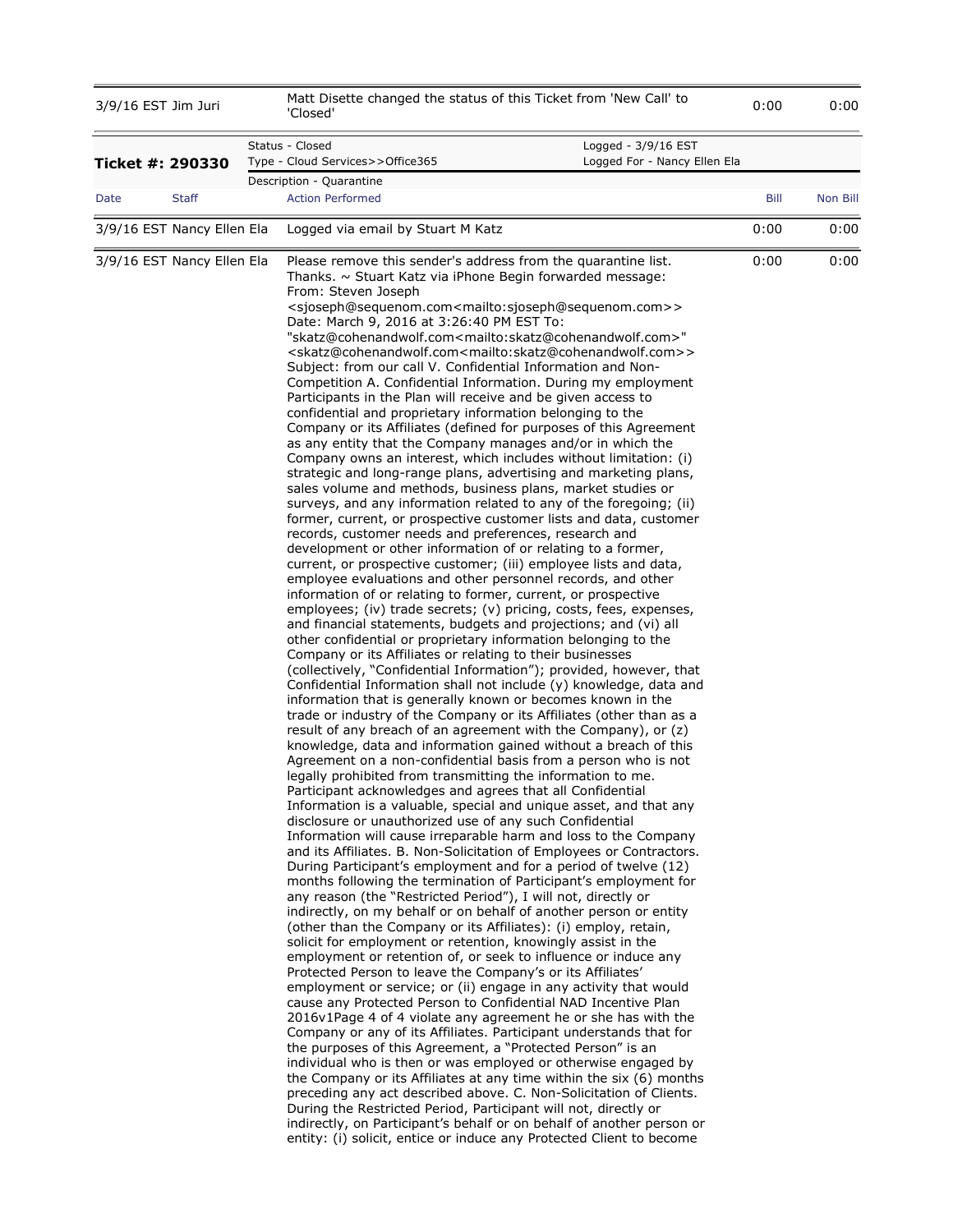|                         | a client of any person or entity other than the Company or its<br>Affiliates with respect to products or services sold or under<br>development by the Company or its Affiliates as of my termination                                                                                                                                                                                                                                                                                                                                                                                                                                                                                                                                                                                                                                                                                                                                                                                                                                                                                                                                                                                                                                                                                                                                                                                                                                                                                                                                                                                                                                                                                                                                                                                                                                                                                                                                                                                                                                                                                                                                                                                                                                                                                                                                                                                                                                                                                                                                                                                                                                                                                                                                                                                                                                                                                                                                                                                                                                                                |      |      |
|-------------------------|---------------------------------------------------------------------------------------------------------------------------------------------------------------------------------------------------------------------------------------------------------------------------------------------------------------------------------------------------------------------------------------------------------------------------------------------------------------------------------------------------------------------------------------------------------------------------------------------------------------------------------------------------------------------------------------------------------------------------------------------------------------------------------------------------------------------------------------------------------------------------------------------------------------------------------------------------------------------------------------------------------------------------------------------------------------------------------------------------------------------------------------------------------------------------------------------------------------------------------------------------------------------------------------------------------------------------------------------------------------------------------------------------------------------------------------------------------------------------------------------------------------------------------------------------------------------------------------------------------------------------------------------------------------------------------------------------------------------------------------------------------------------------------------------------------------------------------------------------------------------------------------------------------------------------------------------------------------------------------------------------------------------------------------------------------------------------------------------------------------------------------------------------------------------------------------------------------------------------------------------------------------------------------------------------------------------------------------------------------------------------------------------------------------------------------------------------------------------------------------------------------------------------------------------------------------------------------------------------------------------------------------------------------------------------------------------------------------------------------------------------------------------------------------------------------------------------------------------------------------------------------------------------------------------------------------------------------------------------------------------------------------------------------------------------------------------|------|------|
|                         | date; (ii) encourage, or knowingly assist any other person or<br>entity to encourage, any Protected Client to reduce or cease doing<br>business with the Company or its Affiliates; or (iii) sell any<br>product or provide any service to a Protected Client if that product<br>or service could otherwise be provided to the Protected Client by<br>the Company or its Affiliates. For the purposes of this Agreement,<br>a "Protected Client" is a prospective or actual client of the<br>Company or its Affiliates with which Participant had material<br>business contact or about whom Participant gained Confidential<br>Information in the two (2) years preceding Participant's<br>termination date. D. Non-Competition. During the Restricted<br>Period, Participant will not, directly or indirectly: (i) own or<br>operate any entity or enterprise (other than as a passive investor<br>of less than two percent (2%) of the shares of such enterprise)<br>engaged in the same business as the Company or any of its<br>Affiliates for which Participant performed services in the twelve<br>(12) months preceding the termination of my employment for any<br>reason (a "Competing Business," which may include prenatal<br>genetic testing and related services; liquid biopsy for cancer<br>testing and related services; or any additional business in which<br>the Company or any of its Affiliates becomes engaged in, or has<br>actively and substantially implemented plans to become engaged<br>in, as of the date of Participant's termination of employment for<br>any reason); or (ii) otherwise render services (as an employee,<br>consultant, independent contractor or otherwise) to a Competing<br>Business that are similar to the services Participant rendered to<br>the Company, or that could involve the use of Confidential<br>Information (as defined above), in any state in which Participant<br>performed services for the Company or any of its Affiliates at any<br>time during the twelve (12) months prior to the termination of<br>Participant's employment (including any sales territories assigned<br>to Participant by the Company during such period). Steve Joseph<br>National Account Director Sequenom Labs 3595 John Hopkins<br>Court San Diego, CA 92121 Mobile: 203-710-1768 Office: 203-<br>903-1207 www.Sequenom.com <http: www.sequenom.com=""></http:><br>This e-mail and any attachments with it may contain information<br>that is privileged, confidential, and/or proprietary to Sequenom<br>and/or its subsidiaries. If you are not the intended recipient(s),<br>please notify the sender immediately or please send an email to<br>notify@sequenom.com <mailto:notify@sequenom.com> by return<br/>e-mail, delete this e-mail with the attachments and destroy any<br/>copies. Any unauthorized review, use, disclosure or distribution is<br/>prohibited, may be illegal, and may result in civil and/or criminal<br/>prosecution to full extent permitted by law.</mailto:notify@sequenom.com> |      |      |
|                         | CONFIDENTIALITY<br>NOTICE The information in this email may be confidential and/or<br>privileged. This email is intended to be reviewed by only the<br>individual named above. If you are not the intended recipient or                                                                                                                                                                                                                                                                                                                                                                                                                                                                                                                                                                                                                                                                                                                                                                                                                                                                                                                                                                                                                                                                                                                                                                                                                                                                                                                                                                                                                                                                                                                                                                                                                                                                                                                                                                                                                                                                                                                                                                                                                                                                                                                                                                                                                                                                                                                                                                                                                                                                                                                                                                                                                                                                                                                                                                                                                                             |      |      |
|                         | an authorized representative of the intended recipient, you are<br>hereby notified that any review, dissemination or copying of this<br>email and its attachments, if any, or the information contained<br>herein is prohibited. If you have received this email in error,<br>please immediately notify the sender by return email and delete<br>this email from your system. logged by sender: Katz, Stuart M.<br>(SKatz@cohenandwolf.com)                                                                                                                                                                                                                                                                                                                                                                                                                                                                                                                                                                                                                                                                                                                                                                                                                                                                                                                                                                                                                                                                                                                                                                                                                                                                                                                                                                                                                                                                                                                                                                                                                                                                                                                                                                                                                                                                                                                                                                                                                                                                                                                                                                                                                                                                                                                                                                                                                                                                                                                                                                                                                         |      |      |
| 3/10/16 EST Joel Latham | The domain sequenom.com has been white listed.                                                                                                                                                                                                                                                                                                                                                                                                                                                                                                                                                                                                                                                                                                                                                                                                                                                                                                                                                                                                                                                                                                                                                                                                                                                                                                                                                                                                                                                                                                                                                                                                                                                                                                                                                                                                                                                                                                                                                                                                                                                                                                                                                                                                                                                                                                                                                                                                                                                                                                                                                                                                                                                                                                                                                                                                                                                                                                                                                                                                                      | 0:15 | 0:00 |
| 3/10/16 EST Joel Latham | Eric Suriel changed the status of this Ticket from 'New Call' to<br>'Closed'                                                                                                                                                                                                                                                                                                                                                                                                                                                                                                                                                                                                                                                                                                                                                                                                                                                                                                                                                                                                                                                                                                                                                                                                                                                                                                                                                                                                                                                                                                                                                                                                                                                                                                                                                                                                                                                                                                                                                                                                                                                                                                                                                                                                                                                                                                                                                                                                                                                                                                                                                                                                                                                                                                                                                                                                                                                                                                                                                                                        | 0:00 | 0:00 |
| Ticket #: 290402        | Status - Closed<br>Logged - 3/10/16 EST<br>Type - t Server Software>>Windows2008<br>Logged For - L. Joyelle Clanci                                                                                                                                                                                                                                                                                                                                                                                                                                                                                                                                                                                                                                                                                                                                                                                                                                                                                                                                                                                                                                                                                                                                                                                                                                                                                                                                                                                                                                                                                                                                                                                                                                                                                                                                                                                                                                                                                                                                                                                                                                                                                                                                                                                                                                                                                                                                                                                                                                                                                                                                                                                                                                                                                                                                                                                                                                                                                                                                                  |      |      |

Description - -User would like CaseProduction server rebooted.

Date Staff Action Performed Action Action Action Action Action Action Action Action Action Action Action Action Action Action Action Action Action Action Action Action Action Action Action Action Action Action Action Actio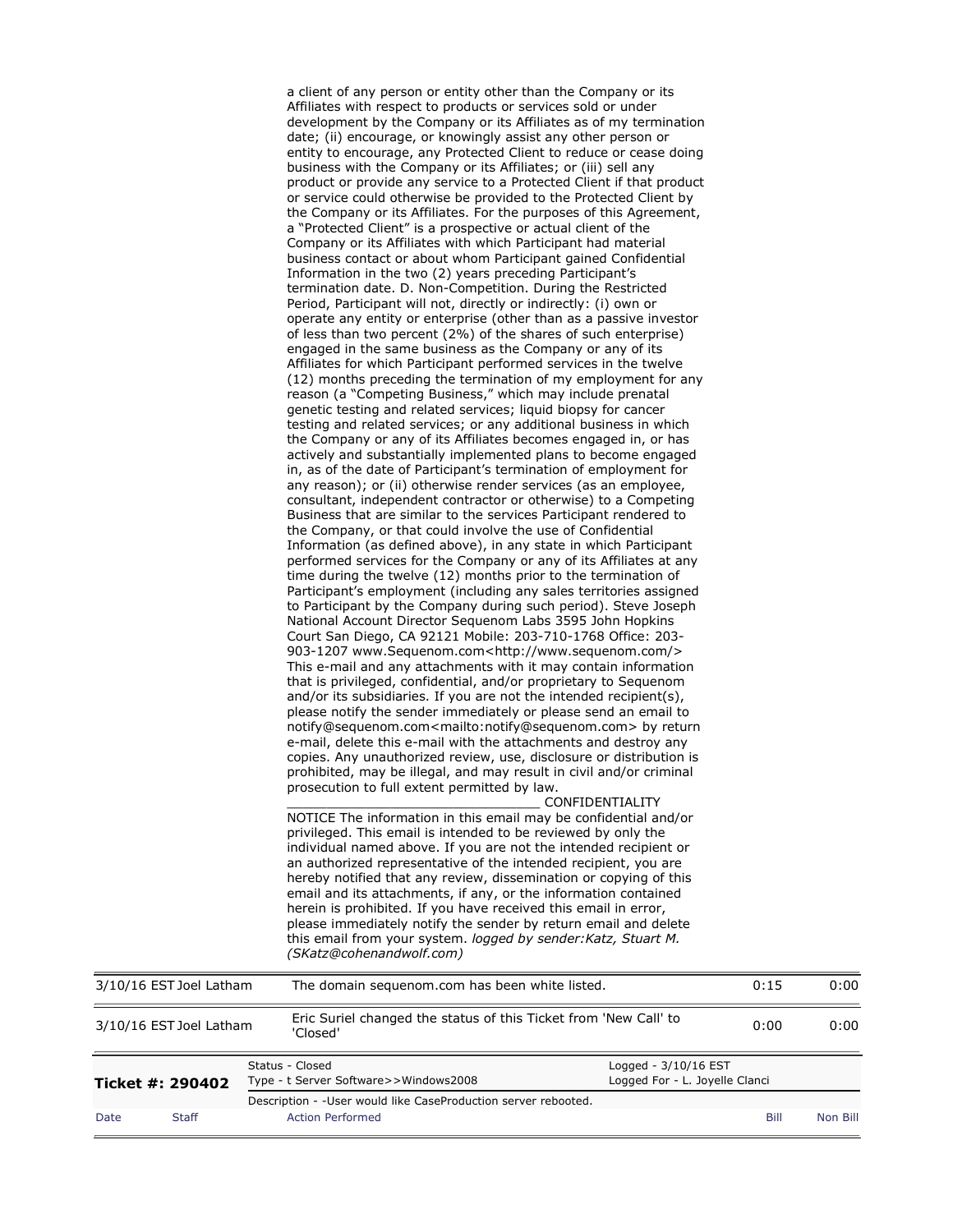|             | 3/10/16 EST Jim Juri      | -Server rebooted/confirmed back up.                                                                                                                                                                                                                                                                                                                                                                                                | 0:15        | 0:05     |
|-------------|---------------------------|------------------------------------------------------------------------------------------------------------------------------------------------------------------------------------------------------------------------------------------------------------------------------------------------------------------------------------------------------------------------------------------------------------------------------------|-------------|----------|
|             | 3/10/16 EST Jim Juri      | Matt Disette changed the status of this Ticket from 'New Call' to<br>'Closed'                                                                                                                                                                                                                                                                                                                                                      | 0:00        | 0:00     |
|             | Ticket #: 290407          | Status - New Call<br>Logged - 3/31/16 EST<br>Logged For - Isaiah Morris<br>Type -                                                                                                                                                                                                                                                                                                                                                  |             |          |
| <b>Date</b> | <b>Staff</b>              | Description - - Users emails in sent items are missing from 1/7/16 - backwards.<br><b>Action Performed</b>                                                                                                                                                                                                                                                                                                                         | <b>Bill</b> | Non Bill |
|             | 3/31/16 EST Jim Juri      | -Checked user's AutoArchive settings - was not set for inbox -<br>however, was set for sent items. - Checked user's email on OWA -<br>same view/amount of sent items. -Searched PC for .pst Archive<br>file - none found.                                                                                                                                                                                                          | 0:30        | 0:00     |
|             | 3/31/16 EST Jim Juri      | -Checking for Mailstore client (software is installed - checking if<br>setup). -If in mailstore, can restore mail from there. -If not, will<br>need to restore from backup (where email shows from further<br>than 1/7/16).                                                                                                                                                                                                        | 0:05        | 0:05     |
|             | 3/31/16 EST Isaiah Morris | Logged via email: Hi there, After getting off the phone with Matt<br>I spoke to a coworker who informed me that we have an archive<br>system for our mail - "MailStore Client." I can see the program<br>on my programs but it is not set up yet. I am wondering whether<br>the archived sent items might be in that program? Please give<br>me a call tomorrow morning $-$ I should be in the office all day.<br>Thanks, Brittany | 0:00        | 0:00     |
|             | 3/31/16 EST Jim Juri      | Logged via email: Hi Brittany, I just realized that too - I was also<br>speaking with a co-worker and realized just the same, which is<br>why we cannot see the .pst $-$ all the mail may be moving to<br>mailstore. Try logging in with your Cohen and Wolf login (same<br>username/password for your PC) and see if you can access it. Let<br>me know - speak to you in the am. Thanks, Matt                                     | 0:00        | 0:00     |
|             |                           |                                                                                                                                                                                                                                                                                                                                                                                                                                    |             |          |

| Office: Bridgeport Office |       |  |  |
|---------------------------|-------|--|--|
| Total Ticket:             | 37    |  |  |
| Non Billable Time Logged: | 5:35  |  |  |
| Billable Time Logged:     | 33:50 |  |  |

| Office:               |                            |        | 158 Deer Hill Ave<br>Danbury, CT 06810<br><b>United States</b> |                                                                                                                                         |                              |      |          |
|-----------------------|----------------------------|--------|----------------------------------------------------------------|-----------------------------------------------------------------------------------------------------------------------------------------|------------------------------|------|----------|
| Ticket #: 289425      |                            |        | Status - Closed<br>Type - t Devices>>Printer                   | Logged - 2/29/16 EST                                                                                                                    | Logged For - David L Deprimo |      |          |
| Date                  | <b>Staff</b>               |        | Description - PRINTER Issue<br><b>Action Performed</b>         |                                                                                                                                         |                              | Bill | Non Bill |
|                       | 3/1/16 EST David L Deprimo |        | from.                                                          | Logged via email: Is someone going to contact us on this? The<br>upstairs printer is still confusing the drawers it's supposed to print |                              | 0:00 | 0:00     |
| $3/1/16$ EST Jim Juri |                            |        |                                                                | -Tray 2 was set to Bond on printer management page. -Set tray 3<br>to bond on printer management page, tested, printed fine.            |                              | 0:15 | 0:05     |
| $3/1/16$ EST Jim Juri |                            |        | 'Closed'                                                       | Matt Disette changed the status of this Ticket from 'In Progress' to                                                                    |                              | 0:00 | 0:00     |
| Ticket #: 289727      |                            | Type - | Status - New Call<br>Description - Ann Fowler-Cruz' Contacts   | Logged - 3/23/16 EST<br>Logged For - David L Deprimo                                                                                    |                              |      |          |
| Date                  | <b>Staff</b>               |        | <b>Action Performed</b>                                        |                                                                                                                                         |                              | Bill | Non Bill |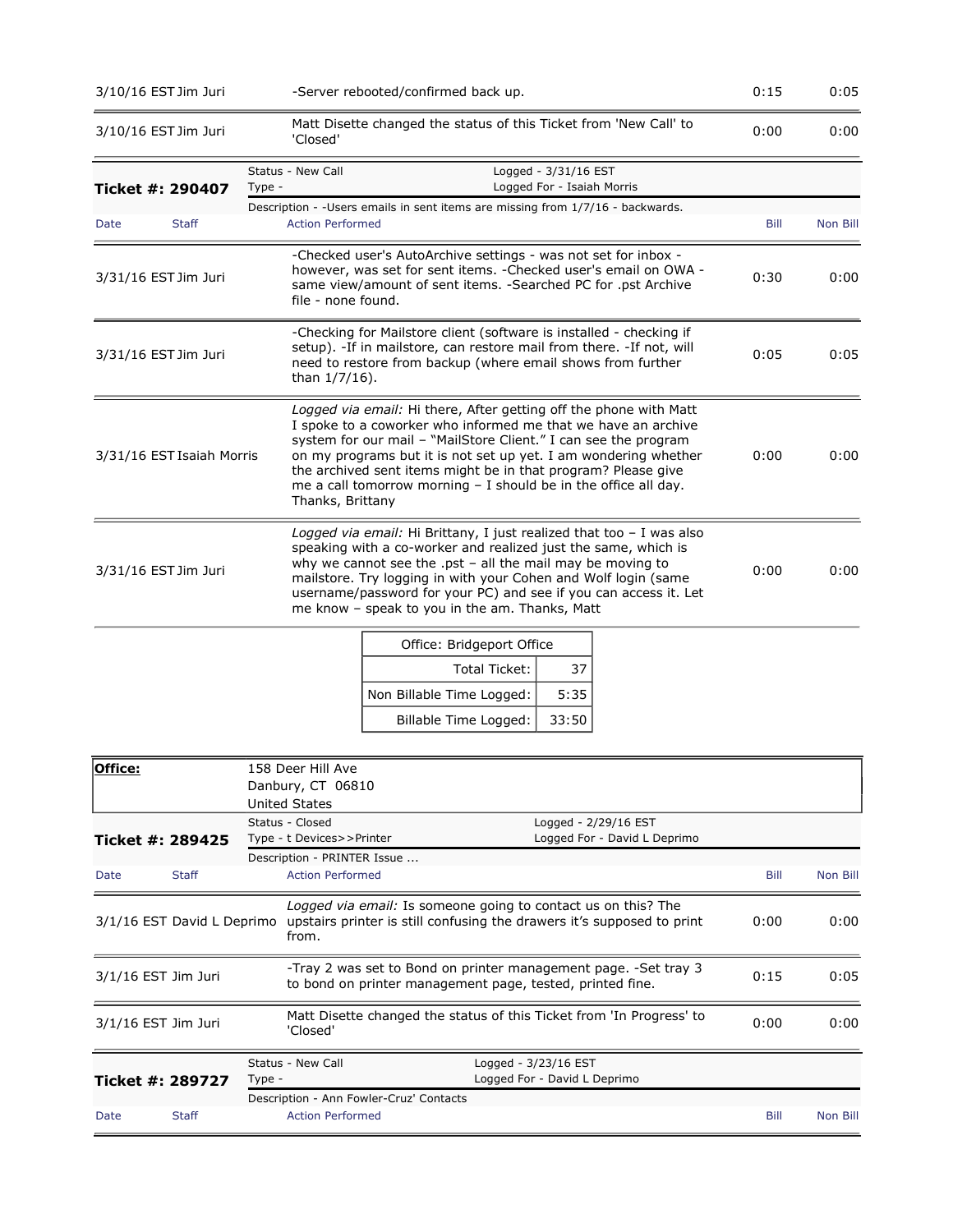| 3/23/16 EST David L Deprimo | Can someone please make Ann's Outlook contacts accessible from<br>my computer? She approves, but can be reached at 203-749-5570<br>if you have to confirm. Thanks. Maggie Moller   Legal Assistant  <br>Cohen and Wolf, P.C. 158 Deer Hill Avenue   Danbury, CT 06810  <br>P: 203.749.5568   F: 203.749.1648<br>mmoller@cohenandwolf.com <mailto:mmoller@cohenandwolf.com><br/>  www.cohenandwolf.com<http: www.cohenandwolf.com=""></http:> This<br/>message is being sent by or on behalf of a lawyer. It is intended<br/>for the exclusive use of the individual or entity that is the named<br/>addressee and may contain information that is privileged or<br/>confidential or otherwise legally exempt from disclosure. If you are<br/>not the named addressee or an employee or agent responsible for<br/>delivering this message to the named addressee, you are not<br/>authorized to read, print, retain, copy or disseminate this message<br/>or any part of it. If you have received this message in error, please<br/>notify us immediately by email, or by telephone (203.792.2771),<br/>discard any paper copies, and delete all electronic files of the<br/>message.<br/>CONFIDENTIALITY NOTICE The information in this email may be<br/>confidential and/or privileged. This email is intended to be<br/>reviewed by only the individual named above. If you are not the<br/>intended recipient or an authorized representative of the intended<br/>recipient, you are hereby notified that any review, dissemination or<br/>copying of this email and its attachments, if any, or the information<br/>contained herein is prohibited. If you have received this email in<br/>error, please immediately notify the sender by return email and<br/>delete this email from your system. logged by sender: Moller,<br/>Maggie(MMoller@cohenandwolf.com)</mailto:mmoller@cohenandwolf.com> | 0:00 | 0:00 |
|-----------------------------|---------------------------------------------------------------------------------------------------------------------------------------------------------------------------------------------------------------------------------------------------------------------------------------------------------------------------------------------------------------------------------------------------------------------------------------------------------------------------------------------------------------------------------------------------------------------------------------------------------------------------------------------------------------------------------------------------------------------------------------------------------------------------------------------------------------------------------------------------------------------------------------------------------------------------------------------------------------------------------------------------------------------------------------------------------------------------------------------------------------------------------------------------------------------------------------------------------------------------------------------------------------------------------------------------------------------------------------------------------------------------------------------------------------------------------------------------------------------------------------------------------------------------------------------------------------------------------------------------------------------------------------------------------------------------------------------------------------------------------------------------------------------------------------------------------------------------------------------------------------------------------------------------------|------|------|
| 3/23/16 EST Joel Latham     | I spoke to Ann and she has approved. I don't see her computer<br>online at the moment so I will have to find a way into her<br>computer to share the contacts.                                                                                                                                                                                                                                                                                                                                                                                                                                                                                                                                                                                                                                                                                                                                                                                                                                                                                                                                                                                                                                                                                                                                                                                                                                                                                                                                                                                                                                                                                                                                                                                                                                                                                                                                          | 0:15 | 0:00 |
| 3/23/16 EST Joel Latham     | I was trying to connect into your computer as well. It looks like it<br>may have been shut off. I will follow up with you in the morning.                                                                                                                                                                                                                                                                                                                                                                                                                                                                                                                                                                                                                                                                                                                                                                                                                                                                                                                                                                                                                                                                                                                                                                                                                                                                                                                                                                                                                                                                                                                                                                                                                                                                                                                                                               | 0:20 | 0:00 |
| 3/25/16 EST Joel Latham     | Eric Suriel changed the due date of this Ticket from '3/4/16 1:18<br>PM EST' to '3/4/16 6:00 PM EST'                                                                                                                                                                                                                                                                                                                                                                                                                                                                                                                                                                                                                                                                                                                                                                                                                                                                                                                                                                                                                                                                                                                                                                                                                                                                                                                                                                                                                                                                                                                                                                                                                                                                                                                                                                                                    | 0:00 | 0:00 |
| 3/25/16 EST Joel Latham     | Emailed Maggie today to follow up.                                                                                                                                                                                                                                                                                                                                                                                                                                                                                                                                                                                                                                                                                                                                                                                                                                                                                                                                                                                                                                                                                                                                                                                                                                                                                                                                                                                                                                                                                                                                                                                                                                                                                                                                                                                                                                                                      | 0:15 | 0:00 |
| 3/25/16 EST Joel Latham     | Eric Suriel changed the due date of this Ticket from '3/4/16 6:00<br>PM EST' to '3/15/16 6:00 PM EST'                                                                                                                                                                                                                                                                                                                                                                                                                                                                                                                                                                                                                                                                                                                                                                                                                                                                                                                                                                                                                                                                                                                                                                                                                                                                                                                                                                                                                                                                                                                                                                                                                                                                                                                                                                                                   | 0:00 | 0:00 |
| 3/28/16 EST Joel Latham     | I took a look at this issue and it seems to have disappeared from<br>Maggie's contacts. The permission's look right on Ann's outlook<br>account. I'll have to get back on that to re-share the contacts.<br>Emailed Ann to schedule time to look at it.                                                                                                                                                                                                                                                                                                                                                                                                                                                                                                                                                                                                                                                                                                                                                                                                                                                                                                                                                                                                                                                                                                                                                                                                                                                                                                                                                                                                                                                                                                                                                                                                                                                 | 0:20 | 0:00 |
| 3/28/16 EST Joel Latham     | Connected in for some testing on both computers. I did a few<br>things to add the appropriate delegation/permissions to Maggie's<br>profile but was unable to see it on her pc since it was off. Will try<br>again tomorrow.                                                                                                                                                                                                                                                                                                                                                                                                                                                                                                                                                                                                                                                                                                                                                                                                                                                                                                                                                                                                                                                                                                                                                                                                                                                                                                                                                                                                                                                                                                                                                                                                                                                                            | 0:20 | 0:00 |
| 3/30/16 EST Joel Latham     | Maggie, This issue became more complex. We get an error<br>message stating that we cannot share Ann's contacts with you<br>due to permissions issues. I have double checked everything with<br>our Engineer and have yet to figure out why this is happening.<br>Permissions are properly set. I will need to do some research on<br>this in order to find a solution. ------- Maggie: Hi Eric  I assume<br>I was given the ability to go into Ann's contacts? I don't see her<br>name in my Outlook, like Joe's is, so I don't know how to get into<br>her Contacts. -----Original Message----- From: Fowler-Cruz, Ann<br>L. Sent: Monday, March 07, 2016 4:46 PM To: Moller, Maggie<br>Subject: You have been designated as a delegate for Fowler-<br>Cruz, Ann L. This message was sent automatically by Microsoft<br>Outlook to inform you that you have been designated as a                                                                                                                                                                                                                                                                                                                                                                                                                                                                                                                                                                                                                                                                                                                                                                                                                                                                                                                                                                                                                       | 0:00 | 0:00 |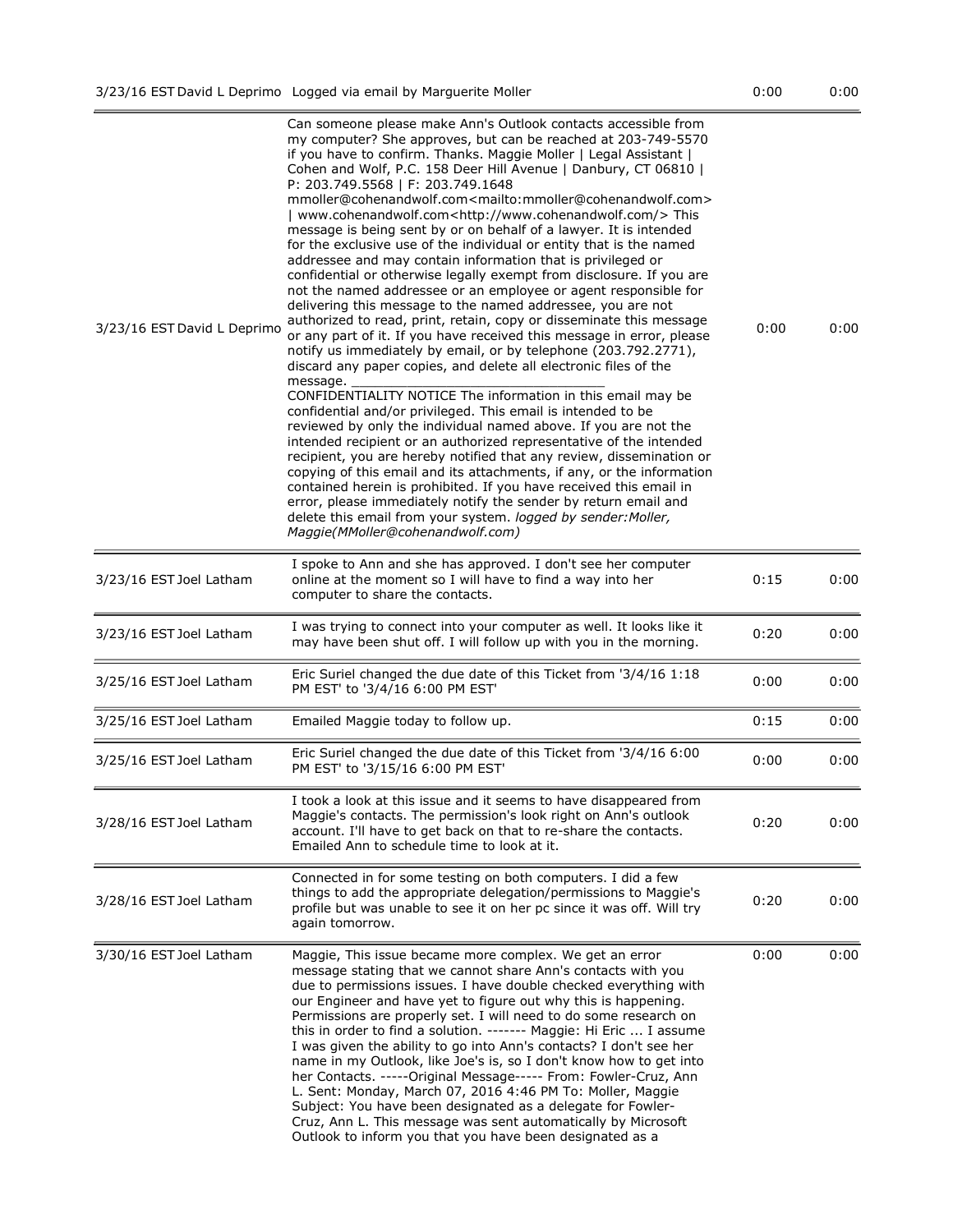|                            | delegate. You can now send messages on my behalf. You have<br>been given the following permissions on my folders: Calendar:<br>Editor (can read, create, and modify items)                                                                                                                                                                                                                                                                                                                                                                                                                                                                                                                                                                                                                                                                                                                                                                                                                                                                                                                                                                                                                                                                                                                                                                                                                                                                                                                                                                                                                                                                                                                                                                                                                                                                                                                                                                                                                                                                                 |      |          |
|----------------------------|------------------------------------------------------------------------------------------------------------------------------------------------------------------------------------------------------------------------------------------------------------------------------------------------------------------------------------------------------------------------------------------------------------------------------------------------------------------------------------------------------------------------------------------------------------------------------------------------------------------------------------------------------------------------------------------------------------------------------------------------------------------------------------------------------------------------------------------------------------------------------------------------------------------------------------------------------------------------------------------------------------------------------------------------------------------------------------------------------------------------------------------------------------------------------------------------------------------------------------------------------------------------------------------------------------------------------------------------------------------------------------------------------------------------------------------------------------------------------------------------------------------------------------------------------------------------------------------------------------------------------------------------------------------------------------------------------------------------------------------------------------------------------------------------------------------------------------------------------------------------------------------------------------------------------------------------------------------------------------------------------------------------------------------------------------|------|----------|
| 3/31/16 EST Joel Latham    | My apologies. I will need to schedule some time tomorrow where<br>I can have access to both computers at the same time. The issue<br>at hand is an unusual one and the only way I will be able to<br>diagnose the issue and find a solution will be by testing a few<br>things out. We can do 5pm tomorrow if that works for you both. I<br>will just need you to make sure that you do not shut down your<br>computers. I will shut them down after if that's what you would<br>like me to do. I appreciate your time, I know you have a lot<br>going on. Regards, Eric Suriel   Technology Solutions Group<br>SYNERGY - Global Reach. Local Service. Office. +1 203 222 5200<br>Helpdesk. +1 203 222 5240 Locations - USA   UK   South Africa<br>Singapore   Australia www.synergyonline.com                                                                                                                                                                                                                                                                                                                                                                                                                                                                                                                                                                                                                                                                                                                                                                                                                                                                                                                                                                                                                                                                                                                                                                                                                                                             | 0:15 | 0:00     |
| 3/31/16 EST Joel Latham    | Eric Suriel changed the due date of this Ticket from '3/15/16<br>6:00 PM EST' to '3/18/16 6:00 PM EST'                                                                                                                                                                                                                                                                                                                                                                                                                                                                                                                                                                                                                                                                                                                                                                                                                                                                                                                                                                                                                                                                                                                                                                                                                                                                                                                                                                                                                                                                                                                                                                                                                                                                                                                                                                                                                                                                                                                                                     | 0:00 | 0:00     |
| Ticket #: 289822           | Status - Closed<br>Logged - 3/3/16 EST<br>Logged For - David L Deprimo<br>Type - NMS>>Monitoring                                                                                                                                                                                                                                                                                                                                                                                                                                                                                                                                                                                                                                                                                                                                                                                                                                                                                                                                                                                                                                                                                                                                                                                                                                                                                                                                                                                                                                                                                                                                                                                                                                                                                                                                                                                                                                                                                                                                                           |      |          |
| <b>Staff</b><br>Date       | Description - Upstairs Printer<br><b>Action Performed</b>                                                                                                                                                                                                                                                                                                                                                                                                                                                                                                                                                                                                                                                                                                                                                                                                                                                                                                                                                                                                                                                                                                                                                                                                                                                                                                                                                                                                                                                                                                                                                                                                                                                                                                                                                                                                                                                                                                                                                                                                  | Bill | Non Bill |
|                            | 3/3/16 EST David L Deprimo Logged via email by Marguerite Moller                                                                                                                                                                                                                                                                                                                                                                                                                                                                                                                                                                                                                                                                                                                                                                                                                                                                                                                                                                                                                                                                                                                                                                                                                                                                                                                                                                                                                                                                                                                                                                                                                                                                                                                                                                                                                                                                                                                                                                                           | 0:00 | 0:00     |
| 3/3/16 EST David L Deprimo | Not sure who to address #1 to, so I'm copying Lauren Walters. 1.<br>Mark called from BBI yesterday, asking about our envelope issue.<br>At the time, we didn't notice the problem. Today we do. 2. The<br>printer is back to printing from Drawer 2 (copy paper) when I<br>request that it print from Drawer 3 (bond). Maggie Moller   Legal<br>Assistant   Cohen and Wolf, P.C. 158 Deer Hill Avenue   Danbury,<br>CT 06810   P: 203.749.5568   F: 203.749.1648<br>mmoller@cohenandwolf.com <mailto:mmoller@cohenandwolf.com><br/>  www.cohenandwolf.com<http: www.cohenandwolf.com=""></http:>This<br/>message is being sent by or on behalf of a lawyer. It is intended<br/>for the exclusive use of the individual or entity that is the named<br/>addressee and may contain information that is privileged or<br/>confidential or otherwise legally exempt from disclosure. If you are<br/>not the named addressee or an employee or agent responsible for<br/>delivering this message to the named addressee, you are not<br/>authorized to read, print, retain, copy or disseminate this message<br/>or any part of it. If you have received this message in error, please<br/>notify us immediately by email, or by telephone (203.792.2771),<br/>discard any paper copies, and delete all electronic files of the<br/>message.<br/>CONFIDENTIALITY NOTICE The information in this email may be<br/>confidential and/or privileged. This email is intended to be<br/>reviewed by only the individual named above. If you are not the<br/>intended recipient or an authorized representative of the intended<br/>recipient, you are hereby notified that any review, dissemination or<br/>copying of this email and its attachments, if any, or the information<br/>contained herein is prohibited. If you have received this email in<br/>error, please immediately notify the sender by return email and<br/>delete this email from your system. logged by sender: Moller,<br/>Maggie(MMoller@cohenandwolf.com)</mailto:mmoller@cohenandwolf.com> | 0:00 | 0:00     |
| 3/3/16 EST Amanda Ahle     | @ Eric Suriel                                                                                                                                                                                                                                                                                                                                                                                                                                                                                                                                                                                                                                                                                                                                                                                                                                                                                                                                                                                                                                                                                                                                                                                                                                                                                                                                                                                                                                                                                                                                                                                                                                                                                                                                                                                                                                                                                                                                                                                                                                              | 0:05 | 0:00     |
| 3/7/16 EST Joel Latham     | We have a ticket opened on this case. I have responded back to<br>Lauren to find out whether BBI came out to fix this issue or not.                                                                                                                                                                                                                                                                                                                                                                                                                                                                                                                                                                                                                                                                                                                                                                                                                                                                                                                                                                                                                                                                                                                                                                                                                                                                                                                                                                                                                                                                                                                                                                                                                                                                                                                                                                                                                                                                                                                        | 0:10 | 0:00     |
| 3/7/16 EST Joel Latham     | Eric Suriel changed the status of this Ticket from 'New Call' to<br>'Closed'                                                                                                                                                                                                                                                                                                                                                                                                                                                                                                                                                                                                                                                                                                                                                                                                                                                                                                                                                                                                                                                                                                                                                                                                                                                                                                                                                                                                                                                                                                                                                                                                                                                                                                                                                                                                                                                                                                                                                                               | 0:00 | 0:00     |
| Ticket #: 290170           | Status - Closed<br>Logged - 3/8/16 EST<br>Type - NMS>>Monitoring<br>Logged For - David L Deprimo                                                                                                                                                                                                                                                                                                                                                                                                                                                                                                                                                                                                                                                                                                                                                                                                                                                                                                                                                                                                                                                                                                                                                                                                                                                                                                                                                                                                                                                                                                                                                                                                                                                                                                                                                                                                                                                                                                                                                           |      |          |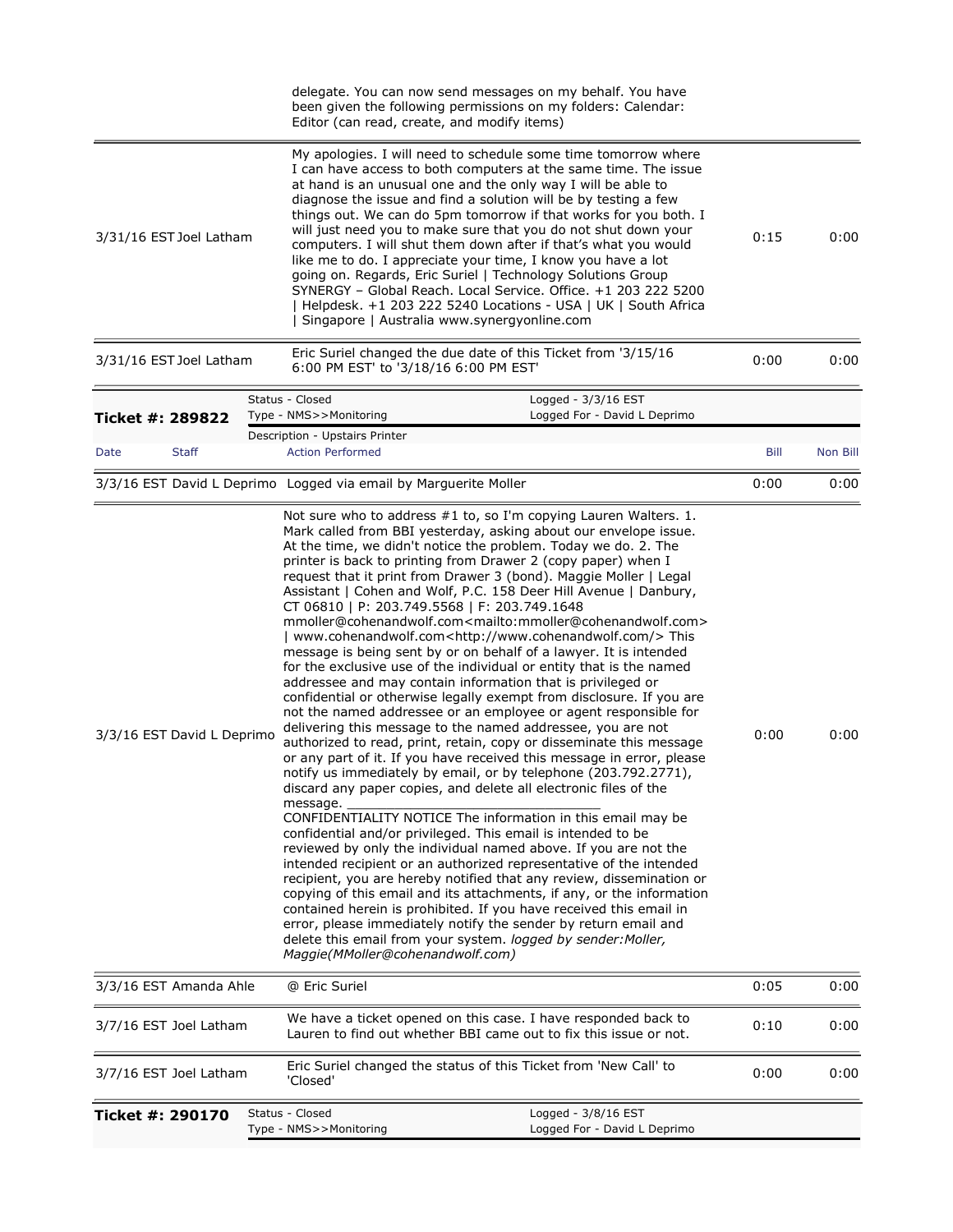| <b>Action Performed</b><br><b>Staff</b><br>Bill<br>Non Bill<br>Date<br>0:00<br>3/8/16 EST David L Deprimo Logged via email by Marguerite Moller<br>0:00<br>Hi Eric  I assume I was given the ability to go into Ann's<br>contacts? I don't see her name in my Outlook, like Joe's is, so I<br>don't know how to get into her Contacts. -----Original Message----<br>- From: Fowler-Cruz, Ann L. Sent: Monday, March 07, 2016 4:46<br>PM To: Moller, Maggie Subject: You have been designated as a<br>delegate for Fowler-Cruz, Ann L. This message was sent<br>automatically by Microsoft Outlook to inform you that you have<br>been designated as a delegate. You can now send messages on<br>my behalf. You have been given the following permissions on my<br>folders: Calendar: Editor (can read, create, and modify items)<br>Tasks: None Inbox: None Contacts: Editor (can read, create, and<br>modify items) Notes: None Journal: None To open folders for<br>which you have permissions, click the File Tab, and on the Open<br>tab, click Other User's Folder. You will also be receiving copies of<br>0:00<br>3/8/16 EST David L Deprimo<br>0:00<br>meeting requests sent to me and will be able to respond to them<br>on my behalf. You will be able to create and modify Meeting<br>Workspaces on my behalf.<br><b>CONFIDENTIALITY</b><br>NOTICE The information in this email may be confidential and/or<br>privileged. This email is intended to be reviewed by only the<br>individual named above. If you are not the intended recipient or<br>an authorized representative of the intended recipient, you are<br>hereby notified that any review, dissemination or copying of this<br>email and its attachments, if any, or the information contained<br>herein is prohibited. If you have received this email in error,<br>please immediately notify the sender by return email and delete<br>this email from your system. logged by sender: Moller, Maggie<br>(MMoller@cohenandwolf.com)<br>Maggie, This issue became more complex. We get an error<br>message stating that we cannot share Ann's contacts with you<br>due to permissions issues. I have double checked everything with<br>0:20<br>0:00<br>3/8/16 EST Joel Latham<br>our Engineer and have yet to figure out why this is happening.<br>Permissions are properly set. I will need to do some research on<br>this in order to find a solution.<br>Eric Suriel changed the due date of this Ticket from '3/9/16 4:31<br>0:00<br>0:00<br>3/9/16 EST Joel Latham<br>PM EST' to '3/10/16 6:00 PM EST'<br>Closing this ticket. I already have one open that I am currently<br>0:00<br>3/10/16 EST Joel Latham<br>0:10<br>working on.<br>Eric Suriel changed the status of this Ticket from 'New Call' to<br>0:00<br>3/10/16 EST Joel Latham<br>0:00<br>'Closed'<br>Office: Danbury Office<br>Total Ticket:<br>4<br>Non Billable Time Logged:<br>0:05<br>Billable Time Logged:<br>2:45 |  |  | Description - FW: You have been designated as a delegate for Fowler-Cruz, Ann L. |  |  |  |  |
|-------------------------------------------------------------------------------------------------------------------------------------------------------------------------------------------------------------------------------------------------------------------------------------------------------------------------------------------------------------------------------------------------------------------------------------------------------------------------------------------------------------------------------------------------------------------------------------------------------------------------------------------------------------------------------------------------------------------------------------------------------------------------------------------------------------------------------------------------------------------------------------------------------------------------------------------------------------------------------------------------------------------------------------------------------------------------------------------------------------------------------------------------------------------------------------------------------------------------------------------------------------------------------------------------------------------------------------------------------------------------------------------------------------------------------------------------------------------------------------------------------------------------------------------------------------------------------------------------------------------------------------------------------------------------------------------------------------------------------------------------------------------------------------------------------------------------------------------------------------------------------------------------------------------------------------------------------------------------------------------------------------------------------------------------------------------------------------------------------------------------------------------------------------------------------------------------------------------------------------------------------------------------------------------------------------------------------------------------------------------------------------------------------------------------------------------------------------------------------------------------------------------------------------------------------------------------------------------------------------------------------------------------------------------------------------------------------------------------------------------------------------------------------------------------------------------------------------------------------------------------------------------------------------------------------------------------------------------|--|--|----------------------------------------------------------------------------------|--|--|--|--|
|                                                                                                                                                                                                                                                                                                                                                                                                                                                                                                                                                                                                                                                                                                                                                                                                                                                                                                                                                                                                                                                                                                                                                                                                                                                                                                                                                                                                                                                                                                                                                                                                                                                                                                                                                                                                                                                                                                                                                                                                                                                                                                                                                                                                                                                                                                                                                                                                                                                                                                                                                                                                                                                                                                                                                                                                                                                                                                                                                                   |  |  |                                                                                  |  |  |  |  |
|                                                                                                                                                                                                                                                                                                                                                                                                                                                                                                                                                                                                                                                                                                                                                                                                                                                                                                                                                                                                                                                                                                                                                                                                                                                                                                                                                                                                                                                                                                                                                                                                                                                                                                                                                                                                                                                                                                                                                                                                                                                                                                                                                                                                                                                                                                                                                                                                                                                                                                                                                                                                                                                                                                                                                                                                                                                                                                                                                                   |  |  |                                                                                  |  |  |  |  |
|                                                                                                                                                                                                                                                                                                                                                                                                                                                                                                                                                                                                                                                                                                                                                                                                                                                                                                                                                                                                                                                                                                                                                                                                                                                                                                                                                                                                                                                                                                                                                                                                                                                                                                                                                                                                                                                                                                                                                                                                                                                                                                                                                                                                                                                                                                                                                                                                                                                                                                                                                                                                                                                                                                                                                                                                                                                                                                                                                                   |  |  |                                                                                  |  |  |  |  |
|                                                                                                                                                                                                                                                                                                                                                                                                                                                                                                                                                                                                                                                                                                                                                                                                                                                                                                                                                                                                                                                                                                                                                                                                                                                                                                                                                                                                                                                                                                                                                                                                                                                                                                                                                                                                                                                                                                                                                                                                                                                                                                                                                                                                                                                                                                                                                                                                                                                                                                                                                                                                                                                                                                                                                                                                                                                                                                                                                                   |  |  |                                                                                  |  |  |  |  |
|                                                                                                                                                                                                                                                                                                                                                                                                                                                                                                                                                                                                                                                                                                                                                                                                                                                                                                                                                                                                                                                                                                                                                                                                                                                                                                                                                                                                                                                                                                                                                                                                                                                                                                                                                                                                                                                                                                                                                                                                                                                                                                                                                                                                                                                                                                                                                                                                                                                                                                                                                                                                                                                                                                                                                                                                                                                                                                                                                                   |  |  |                                                                                  |  |  |  |  |
|                                                                                                                                                                                                                                                                                                                                                                                                                                                                                                                                                                                                                                                                                                                                                                                                                                                                                                                                                                                                                                                                                                                                                                                                                                                                                                                                                                                                                                                                                                                                                                                                                                                                                                                                                                                                                                                                                                                                                                                                                                                                                                                                                                                                                                                                                                                                                                                                                                                                                                                                                                                                                                                                                                                                                                                                                                                                                                                                                                   |  |  |                                                                                  |  |  |  |  |
|                                                                                                                                                                                                                                                                                                                                                                                                                                                                                                                                                                                                                                                                                                                                                                                                                                                                                                                                                                                                                                                                                                                                                                                                                                                                                                                                                                                                                                                                                                                                                                                                                                                                                                                                                                                                                                                                                                                                                                                                                                                                                                                                                                                                                                                                                                                                                                                                                                                                                                                                                                                                                                                                                                                                                                                                                                                                                                                                                                   |  |  |                                                                                  |  |  |  |  |
|                                                                                                                                                                                                                                                                                                                                                                                                                                                                                                                                                                                                                                                                                                                                                                                                                                                                                                                                                                                                                                                                                                                                                                                                                                                                                                                                                                                                                                                                                                                                                                                                                                                                                                                                                                                                                                                                                                                                                                                                                                                                                                                                                                                                                                                                                                                                                                                                                                                                                                                                                                                                                                                                                                                                                                                                                                                                                                                                                                   |  |  |                                                                                  |  |  |  |  |
|                                                                                                                                                                                                                                                                                                                                                                                                                                                                                                                                                                                                                                                                                                                                                                                                                                                                                                                                                                                                                                                                                                                                                                                                                                                                                                                                                                                                                                                                                                                                                                                                                                                                                                                                                                                                                                                                                                                                                                                                                                                                                                                                                                                                                                                                                                                                                                                                                                                                                                                                                                                                                                                                                                                                                                                                                                                                                                                                                                   |  |  |                                                                                  |  |  |  |  |
|                                                                                                                                                                                                                                                                                                                                                                                                                                                                                                                                                                                                                                                                                                                                                                                                                                                                                                                                                                                                                                                                                                                                                                                                                                                                                                                                                                                                                                                                                                                                                                                                                                                                                                                                                                                                                                                                                                                                                                                                                                                                                                                                                                                                                                                                                                                                                                                                                                                                                                                                                                                                                                                                                                                                                                                                                                                                                                                                                                   |  |  |                                                                                  |  |  |  |  |
|                                                                                                                                                                                                                                                                                                                                                                                                                                                                                                                                                                                                                                                                                                                                                                                                                                                                                                                                                                                                                                                                                                                                                                                                                                                                                                                                                                                                                                                                                                                                                                                                                                                                                                                                                                                                                                                                                                                                                                                                                                                                                                                                                                                                                                                                                                                                                                                                                                                                                                                                                                                                                                                                                                                                                                                                                                                                                                                                                                   |  |  |                                                                                  |  |  |  |  |
|                                                                                                                                                                                                                                                                                                                                                                                                                                                                                                                                                                                                                                                                                                                                                                                                                                                                                                                                                                                                                                                                                                                                                                                                                                                                                                                                                                                                                                                                                                                                                                                                                                                                                                                                                                                                                                                                                                                                                                                                                                                                                                                                                                                                                                                                                                                                                                                                                                                                                                                                                                                                                                                                                                                                                                                                                                                                                                                                                                   |  |  |                                                                                  |  |  |  |  |

| Office: |                     | 657 Orange Center Road             |                              |      |          |
|---------|---------------------|------------------------------------|------------------------------|------|----------|
|         |                     | Orange, CT 06477                   |                              |      |          |
|         |                     | United States                      |                              |      |          |
|         |                     | Status - Closed                    | Logged - $3/7/16$ EST        |      |          |
|         | Ticket #: 290060    | Type - t Devices>>Printer          | Logged For - Barbara M Rocca |      |          |
|         |                     | Description - - User cannot print. |                              |      |          |
| Date    | Staff               | <b>Action Performed</b>            |                              | Bill | Non Bill |
|         | 3/7/16 EST Jim Juri |                                    |                              | 0:40 | 0:00     |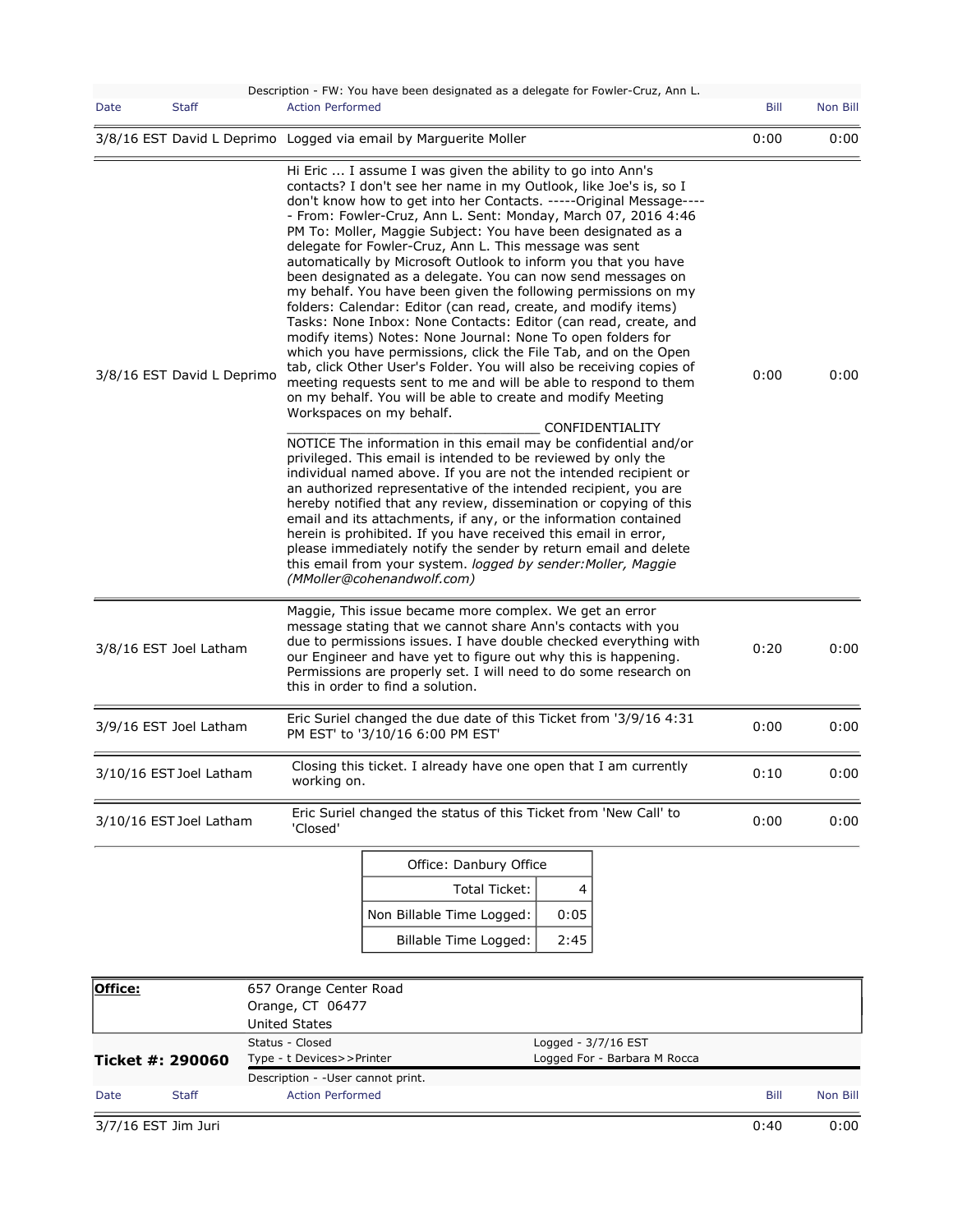| 3/7/16 EST Jim Juri        |              | 'Closed'                                                        | -Printer says Ready - print jobs in queue, not printing. -Had user<br>restart printer- not printing. -Reinstalled printer - not finding<br>printer by IP. - SMTP was checked - printer had said Offline in<br>Windows (even though said Ready on printer), Offline status<br>disappeared. - Had user reboot PC, not printing (says printing in<br>print queue). - Cannot access printer management webpage. - Had<br>user check printer cable/network card - no lights. -Had user move<br>network cable to another jack - printed fine.<br>Matt Disette changed the status of this Ticket from 'New Call' to                                                                                                                                                                                                                                                                                                                                                                                                                                                                                                                                                                                                                                                                                                                                                                                                                                                                                                                                                                                                                                                                                                                                                                                                                                                          | 0:00 | 0:00     |
|----------------------------|--------------|-----------------------------------------------------------------|-----------------------------------------------------------------------------------------------------------------------------------------------------------------------------------------------------------------------------------------------------------------------------------------------------------------------------------------------------------------------------------------------------------------------------------------------------------------------------------------------------------------------------------------------------------------------------------------------------------------------------------------------------------------------------------------------------------------------------------------------------------------------------------------------------------------------------------------------------------------------------------------------------------------------------------------------------------------------------------------------------------------------------------------------------------------------------------------------------------------------------------------------------------------------------------------------------------------------------------------------------------------------------------------------------------------------------------------------------------------------------------------------------------------------------------------------------------------------------------------------------------------------------------------------------------------------------------------------------------------------------------------------------------------------------------------------------------------------------------------------------------------------------------------------------------------------------------------------------------------------|------|----------|
| Ticket #: 290210           |              | Status - Closed<br>Type - t User>>Setup                         | Logged - 3/8/16 EST<br>Logged For - Alex Hughes                                                                                                                                                                                                                                                                                                                                                                                                                                                                                                                                                                                                                                                                                                                                                                                                                                                                                                                                                                                                                                                                                                                                                                                                                                                                                                                                                                                                                                                                                                                                                                                                                                                                                                                                                                                                                       |      |          |
|                            |              | Description - BPT drive                                         |                                                                                                                                                                                                                                                                                                                                                                                                                                                                                                                                                                                                                                                                                                                                                                                                                                                                                                                                                                                                                                                                                                                                                                                                                                                                                                                                                                                                                                                                                                                                                                                                                                                                                                                                                                                                                                                                       |      |          |
| Date                       | <b>Staff</b> | <b>Action Performed</b>                                         |                                                                                                                                                                                                                                                                                                                                                                                                                                                                                                                                                                                                                                                                                                                                                                                                                                                                                                                                                                                                                                                                                                                                                                                                                                                                                                                                                                                                                                                                                                                                                                                                                                                                                                                                                                                                                                                                       | Bill | Non Bill |
| 3/8/16 EST Alex Hughes     |              | Logged via email by Janice Lettick                              |                                                                                                                                                                                                                                                                                                                                                                                                                                                                                                                                                                                                                                                                                                                                                                                                                                                                                                                                                                                                                                                                                                                                                                                                                                                                                                                                                                                                                                                                                                                                                                                                                                                                                                                                                                                                                                                                       | 0:00 | 0:00     |
| 3/8/16 EST Alex Hughes     |              | electronic files of the message.<br>(JLettick@cohenandwolf.com) | I have once again lost access to the "F" - Bridgeport drive. Please<br>re-connect my computer. Thanks. Janice Janice M. Lettick  <br>Assistant to Vincent Marino, Matthew Ciarleglio, Joshua Pedreira,<br>and Themis Klarides   Cohen and Wolf, P.C. 657 Orange Center<br>Road   Orange, CT 06477   P: 203.974.6454   F: 203.337-5580<br>jlettick@cohenandwolf.com <mailto:jlettick@cohenandwolf.com><br/>www.cohenandwolf.com<http: www.cohenandwolf.com=""></http:>This<br/>message is being sent by or on behalf of a lawyer. It is intended<br/>for the exclusive use of the individual or entity that is the named<br/>addressee and may contain information that is privileged or<br/>confidential or otherwise legally exempt from disclosure. If you<br/>are not the named addressee or an employee or agent responsible<br/>for delivering this message to the named addressee, you are not<br/>authorized to read, print, retain, copy or disseminate this<br/>message or any part of it. If you have received this message in<br/>error, please notify us immediately by e-mail, or by telephone<br/>(203-298-4066), discard any paper copies and delete all<br/>CONFIDENTIALITY<br/>NOTICE The information in this email may be confidential and/or<br/>privileged. This email is intended to be reviewed by only the<br/>individual named above. If you are not the intended recipient or<br/>an authorized representative of the intended recipient, you are<br/>hereby notified that any review, dissemination or copying of this<br/>email and its attachments, if any, or the information contained<br/>herein is prohibited. If you have received this email in error,<br/>please immediately notify the sender by return email and delete<br/>this email from your system. logged by sender: Lettick, Janice M.</mailto:jlettick@cohenandwolf.com> | 0:00 | 0:00     |
| 3/8/16 EST Joel Latham     |              | as she is done.                                                 | Called Janice but she was busy. She will be calling back as soon                                                                                                                                                                                                                                                                                                                                                                                                                                                                                                                                                                                                                                                                                                                                                                                                                                                                                                                                                                                                                                                                                                                                                                                                                                                                                                                                                                                                                                                                                                                                                                                                                                                                                                                                                                                                      | 0:10 | 0:00     |
| 3/8/16 EST Lydia Natale    |              | logged in reconnected her drive                                 |                                                                                                                                                                                                                                                                                                                                                                                                                                                                                                                                                                                                                                                                                                                                                                                                                                                                                                                                                                                                                                                                                                                                                                                                                                                                                                                                                                                                                                                                                                                                                                                                                                                                                                                                                                                                                                                                       | 0:15 | 0:00     |
| 3/8/16 EST Lydia Natale    |              | 'Closed'                                                        | Dan Galligan changed the status of this Ticket from 'New Call' to                                                                                                                                                                                                                                                                                                                                                                                                                                                                                                                                                                                                                                                                                                                                                                                                                                                                                                                                                                                                                                                                                                                                                                                                                                                                                                                                                                                                                                                                                                                                                                                                                                                                                                                                                                                                     | 0:00 | 0:00     |
| Ticket #: 290373           |              | Status - Closed<br>Type - t User>>Setup                         | Logged - 3/10/16 EST<br>Logged For - Jesse A Kirsch                                                                                                                                                                                                                                                                                                                                                                                                                                                                                                                                                                                                                                                                                                                                                                                                                                                                                                                                                                                                                                                                                                                                                                                                                                                                                                                                                                                                                                                                                                                                                                                                                                                                                                                                                                                                                   |      |          |
| Date                       | <b>Staff</b> | <b>Action Performed</b>                                         | Description - Orange office computer - Request for Assistance                                                                                                                                                                                                                                                                                                                                                                                                                                                                                                                                                                                                                                                                                                                                                                                                                                                                                                                                                                                                                                                                                                                                                                                                                                                                                                                                                                                                                                                                                                                                                                                                                                                                                                                                                                                                         | Bill | Non Bill |
| 3/10/16 EST Jesse A Kirsch |              | Logged via email by Vincent M Marino                            |                                                                                                                                                                                                                                                                                                                                                                                                                                                                                                                                                                                                                                                                                                                                                                                                                                                                                                                                                                                                                                                                                                                                                                                                                                                                                                                                                                                                                                                                                                                                                                                                                                                                                                                                                                                                                                                                       | 0:00 | 0:00     |
| 3/10/16 EST Jesse A Kirsch |              | in advance.                                                     | Barbara Schellenberg will be working out of the Orange office more<br>regularly. Can someone contact me at 203-556-1394 so that<br>someone can assist me with setting up a computer for her? Thanks<br>Vincent M.                                                                                                                                                                                                                                                                                                                                                                                                                                                                                                                                                                                                                                                                                                                                                                                                                                                                                                                                                                                                                                                                                                                                                                                                                                                                                                                                                                                                                                                                                                                                                                                                                                                     | 0:00 | 0:00     |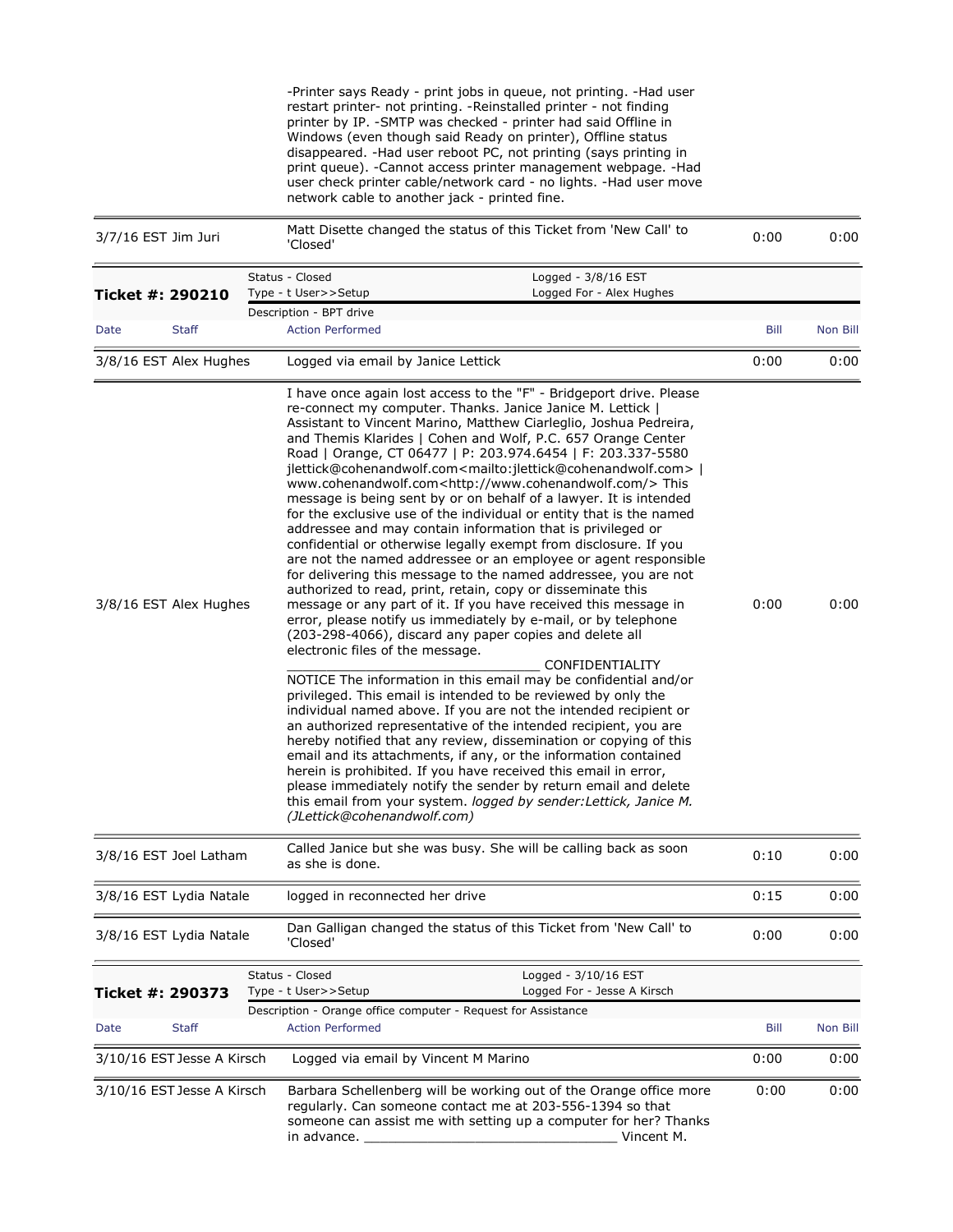|                         | 203.337-5582 | Marino   Cohen and Wolf, P.C. 657 Orange Center Road <x-apple-<br>data-detectors://3/1&gt;   <x-apple-data-detectors: 1="" 3=""> Orange,<br/>CT 06477<x-apple-data-detectors: 1="" 3="">   P: 203.974-6450   F:<br/>vmarino@cohenandwolf.com<mailto:vmarino@cohenandwolf.com><br/>www.cohenandwolf.com<http: www.cohenandwolf.com=""></http:>This<br/>message is being sent by or on behalf of a lawyer. It is intended<br/>for the exclusive use of the individual or entity that is the named<br/>addressee and may contain information that is privileged or<br/>confidential or otherwise legally exempt from disclosure. If you are<br/>not the named addressee or an employee or agent responsible for<br/>delivering this message to the named addressee, you are not<br/>authorized to read, print, retain, copy or disseminate this message<br/>or any part of it. If you have received this message in error, please<br/>notify us immediately by e-mail, or by telephone (203-298-<br/>4066<tel:203-298-4066>), discard any paper copies and delete all<br/>electronic files of the message.<br/>NOTICE The information in this email may be confidential and/or<br/>privileged. This email is intended to be reviewed by only the<br/>individual named above. If you are not the intended recipient or an<br/>authorized representative of the intended recipient, you are hereby<br/>notified that any review, dissemination or copying of this email and<br/>its attachments, if any, or the information contained herein is<br/>prohibited. If you have received this email in error, please<br/>immediately notify the sender by return email and delete this email<br/>from your system. logged by sender: Marino, Vincent M.<br/>(VMarino@cohenandwolf.com)</tel:203-298-4066></mailto:vmarino@cohenandwolf.com></x-apple-data-detectors:></x-apple-data-detectors:></x-apple-<br> |      | CONFIDENTIALITY |      |      |
|-------------------------|--------------|------------------------------------------------------------------------------------------------------------------------------------------------------------------------------------------------------------------------------------------------------------------------------------------------------------------------------------------------------------------------------------------------------------------------------------------------------------------------------------------------------------------------------------------------------------------------------------------------------------------------------------------------------------------------------------------------------------------------------------------------------------------------------------------------------------------------------------------------------------------------------------------------------------------------------------------------------------------------------------------------------------------------------------------------------------------------------------------------------------------------------------------------------------------------------------------------------------------------------------------------------------------------------------------------------------------------------------------------------------------------------------------------------------------------------------------------------------------------------------------------------------------------------------------------------------------------------------------------------------------------------------------------------------------------------------------------------------------------------------------------------------------------------------------------------------------------------------------------------------------------------------------------------|------|-----------------|------|------|
| 3/10/16 EST Joel Latham | now.         | I spoke with Vinny on getting Barbara setup to work in Orange.<br>We agreed to set her up to remote into her Bridgeport PC for                                                                                                                                                                                                                                                                                                                                                                                                                                                                                                                                                                                                                                                                                                                                                                                                                                                                                                                                                                                                                                                                                                                                                                                                                                                                                                                                                                                                                                                                                                                                                                                                                                                                                                                                                                       |      |                 | 0:10 | 0:00 |
| 3/10/16 EST Joel Latham | to work.     | I spoke to Barbara. Connected into her PC (CWOPC10) and got<br>her connected to remote into her Bridgeport PC. She is now able                                                                                                                                                                                                                                                                                                                                                                                                                                                                                                                                                                                                                                                                                                                                                                                                                                                                                                                                                                                                                                                                                                                                                                                                                                                                                                                                                                                                                                                                                                                                                                                                                                                                                                                                                                       |      |                 | 0:15 | 0:00 |
| 3/10/16 EST Joel Latham | 'Closed'     | Eric Suriel changed the status of this Ticket from 'New Call' to                                                                                                                                                                                                                                                                                                                                                                                                                                                                                                                                                                                                                                                                                                                                                                                                                                                                                                                                                                                                                                                                                                                                                                                                                                                                                                                                                                                                                                                                                                                                                                                                                                                                                                                                                                                                                                     |      |                 | 0:00 | 0:00 |
|                         |              | Office: Orange                                                                                                                                                                                                                                                                                                                                                                                                                                                                                                                                                                                                                                                                                                                                                                                                                                                                                                                                                                                                                                                                                                                                                                                                                                                                                                                                                                                                                                                                                                                                                                                                                                                                                                                                                                                                                                                                                       |      |                 |      |      |
|                         |              | <b>Total Ticket:</b>                                                                                                                                                                                                                                                                                                                                                                                                                                                                                                                                                                                                                                                                                                                                                                                                                                                                                                                                                                                                                                                                                                                                                                                                                                                                                                                                                                                                                                                                                                                                                                                                                                                                                                                                                                                                                                                                                 | 3    |                 |      |      |
|                         |              | Non Billable Time Logged:                                                                                                                                                                                                                                                                                                                                                                                                                                                                                                                                                                                                                                                                                                                                                                                                                                                                                                                                                                                                                                                                                                                                                                                                                                                                                                                                                                                                                                                                                                                                                                                                                                                                                                                                                                                                                                                                            | 0:00 |                 |      |      |
|                         |              | Billable Time Logged:                                                                                                                                                                                                                                                                                                                                                                                                                                                                                                                                                                                                                                                                                                                                                                                                                                                                                                                                                                                                                                                                                                                                                                                                                                                                                                                                                                                                                                                                                                                                                                                                                                                                                                                                                                                                                                                                                | 1:30 |                 |      |      |

| Office:                 |              |                           | 320 Post Road West      |  |                                                                                                                                                                                          |      |                                                                    |      |          |
|-------------------------|--------------|---------------------------|-------------------------|--|------------------------------------------------------------------------------------------------------------------------------------------------------------------------------------------|------|--------------------------------------------------------------------|------|----------|
|                         |              |                           | Westport, CT 06880      |  |                                                                                                                                                                                          |      |                                                                    |      |          |
|                         |              |                           | <b>United States</b>    |  |                                                                                                                                                                                          |      |                                                                    |      |          |
|                         |              |                           | Status - Closed         |  |                                                                                                                                                                                          |      | Logged - 2/11/16 EST                                               |      |          |
| Ticket #: 287746        |              | Type - t User>>Setup      |                         |  |                                                                                                                                                                                          |      | Logged For - Dean Alerts                                           |      |          |
|                         |              | Description - Word issues |                         |  |                                                                                                                                                                                          |      |                                                                    |      |          |
| Date                    | <b>Staff</b> |                           | <b>Action Performed</b> |  |                                                                                                                                                                                          |      |                                                                    | Bill | Non Bill |
| 3/8/16 EST Lydia Natale |              |                           |                         |  | stopped by and wen over the uissue with christine, it is okay in<br>bridgeport. She wilol call if its machine related in westport. Also<br>she needed to be rebooted for network access. |      |                                                                    | 0:00 | 0:00     |
| 3/8/16 EST Lydia Natale |              |                           | Back' to 'Closed'       |  |                                                                                                                                                                                          |      | Dan Galligan changed the status of this Ticket from 'Awaiting Call | 0:00 | 0:00     |
|                         |              |                           |                         |  | Office: Westport                                                                                                                                                                         |      |                                                                    |      |          |
|                         |              |                           |                         |  | Total Ticket:                                                                                                                                                                            |      |                                                                    |      |          |
|                         |              |                           |                         |  | Non Billable Time Logged:                                                                                                                                                                | 0:00 |                                                                    |      |          |